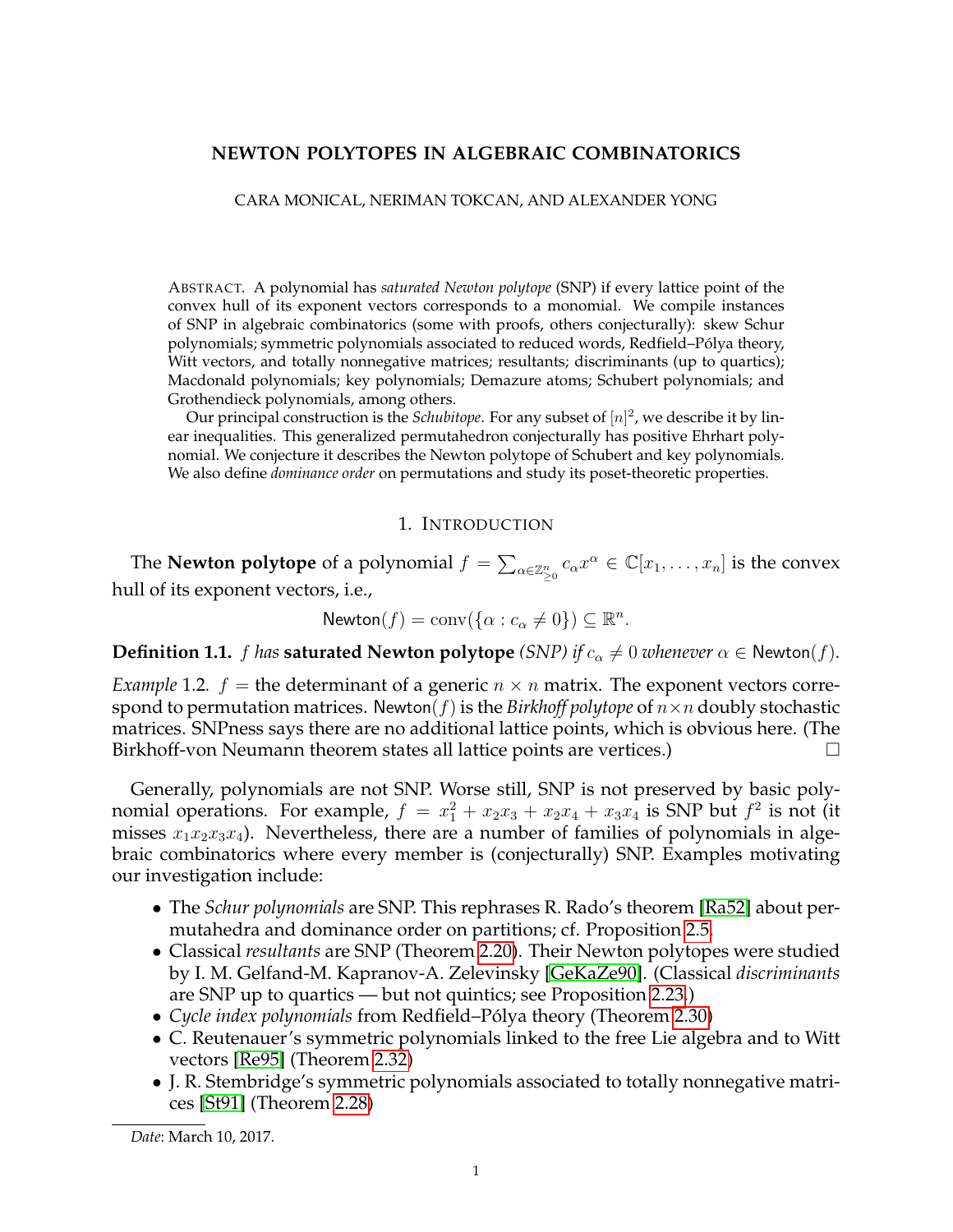- R. P. Stanley's symmetric polynomials [\[St84\]](#page-28-3), introduced to enumerate reduced words of permutations (Theorem [5.8\)](#page-21-0)
- Any generic (q, t)-evaluation of a *symmetric Macdonald polynomial* is SNP; see Theorem [3.1](#page-12-0) and Proposition [3.6.](#page-13-0)
- The *key polynomials* are (∞,∞)-specializations of *non-symmetric Macdonald polynomials*. These also seem to be SNP. We give two conjectural descriptions of the Newton polytopes. We determine a list of vertices of the Newton polytopes (Theorem [3.12\)](#page-15-0) and conjecture this list is complete (Conjecture [3.13\)](#page-15-1).
- *Schubert polynomials* (Conjecture [5.1\)](#page-19-0). We conjecturally describe the Newton polytope (Conjecture [5.13\)](#page-22-0).
- Inhomogeneous versions of Schuberts/keys are also conjecturally SNP (Conjectures [5.5](#page-20-0) and [5.6\)](#page-20-1).

The core part of our study concerns the Schubert and key polynomials. We conjecture a description of their Newton polytopes in terms of a new family of polytopes.

A **diagram** D is a subset boxes of an  $n \times n$  grid. Fix  $S \subseteq [n] := \{1, 2, ..., n\}$ and a column  $c \in [n]$ . Let word<sub>c,S</sub>(D) be formed by reading c from top to bottom and recording

• ( if  $(r, c) \notin D$  and  $r \in S$ ,

- ) if  $(r, c) \in D$  and  $r \notin S$ , and
- $\star$  if  $(r, c) \in D$  and  $r \in S$ .

Let

$$
\theta_{\mathsf{D}}^c(S) = \# \text{paired } (\text{ )'s in word}_{c,S}(\mathsf{D}) + \# \star's \text{ in word}_{c,S}(\mathsf{D}).
$$

Set  $\theta_{\textsf{D}}(S) = \sum_{c \in [n]} \theta_{\textsf{D}}^c(S)$ . For instance,  $\theta_{\textsf{D}}(\{2,4\}) = 4$  above. Define the **Schubitope** as

$$
\mathcal{S}_{\mathsf{D}} = \left\{ (\alpha_1, \ldots, \alpha_n) \in \mathbb{R}_{\geq 0}^n : \sum_{i=1}^n \alpha_i = \# \mathsf{D} \text{ and } \sum_{i \in S} \alpha_i \leq \theta_{\mathsf{D}}(S) \text{ for all } S \subset [n] \right\}.
$$



Fix a partition  $\lambda = (\lambda_1, \lambda_2, \ldots, \lambda_n)$ . The  $\lambda$ **permutahedron**, denoted  $P_{\lambda}$ , is the convex hull of the  $S_n$ -orbit of  $\lambda$  in  $\mathbb{R}^n$ . The Schubitope is a generalization of the permutahedron (Proposition [5.23\)](#page-26-0). We conjecture that the Schubitope for a *skyline diagram* and for a *Rothe diagram* respectively are the Newton polytopes of a key and Schubert polynomial. The figure to the left depicts  $S_{D_{21543}}$ , which is a three-dimensional convex polytope in  $\mathbb{R}^4$ . Conjecture [5.19](#page-24-0) asserts that *Ehrhart polynomials* of Schubitopes  $S_{D_w}$  have positive coefficients; cf. [\[CaLi15,](#page-27-0) Conjecture 1.2].

A cornerstone of the theory of symmetric polynomials is the combinatorics of *Littlewood-Richardson coefficients*. An important special case of these numbers are the *Kostka coefficients*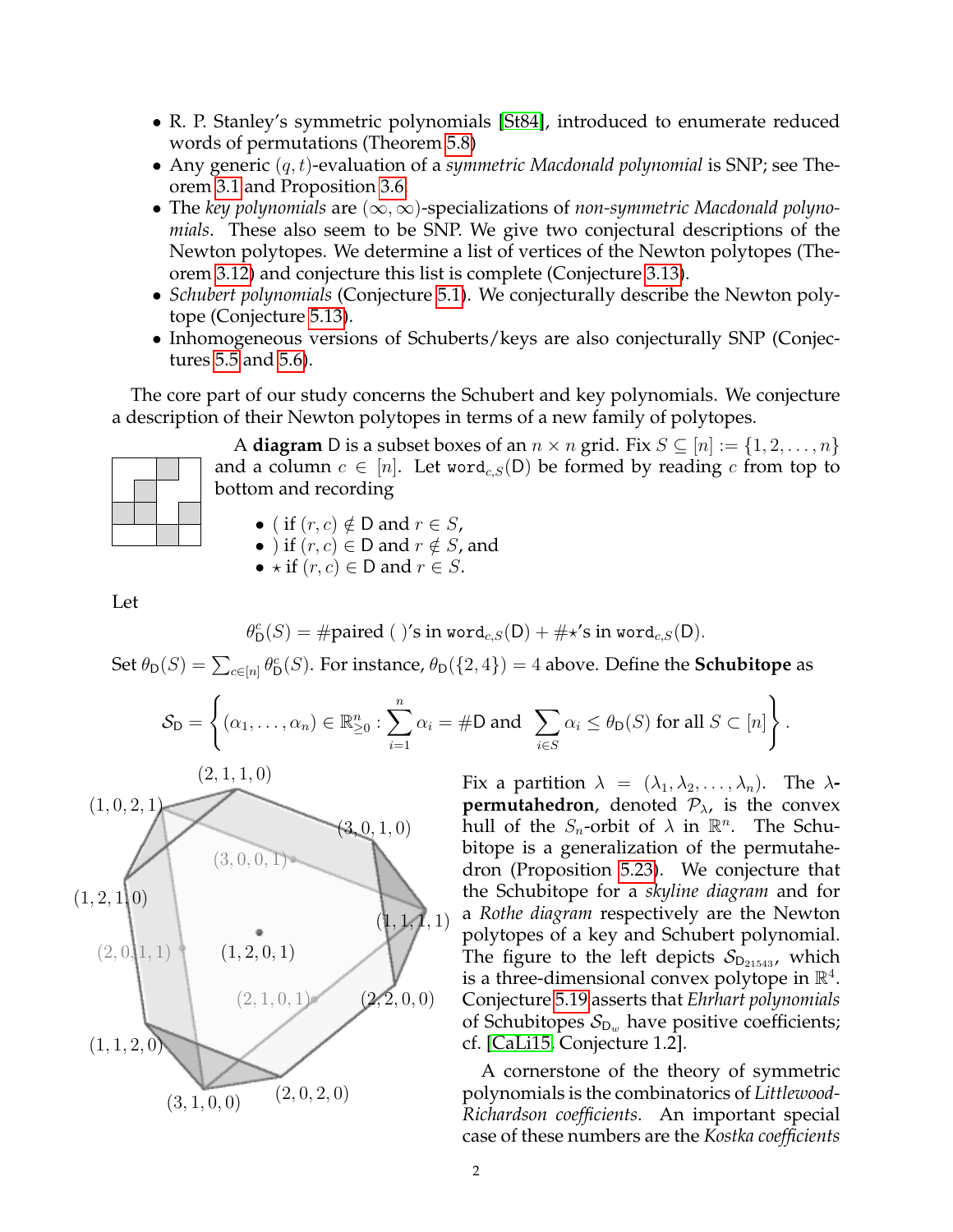$K_{\lambda,\mu}$ . The nonzeroness of  $K_{\lambda,\mu}$  is governed by *dominance order* which is defined by the linear inequalities [\(2\)](#page-2-0). Alternatively, Rado's theorem [\[Ra52,](#page-28-0) Theorem 1] states this order characterizes when  $P_{\mu} \subseteq P_{\lambda}$ . These two viewpoints on dominance order are connected since  $P_{\lambda}$  is the Newton polytope of the Schur polynomial  $s_{\lambda}(x_1, x_2, \ldots, x_n)$ .

For Schubert polynomials, there is no analogous Littlewood-Richardson rule. However, with a parallel in mind, we propose a "dominance order for permutations" *via* Newton polytopes. The inequalities of the Schubitope generalize [\(2\)](#page-2-0); see Proposition [5.23.](#page-26-0)

**Organization.** Section [2](#page-2-1) develops and applies basic results about SNP symmetric polynomials. Section [3](#page-12-1) turns to flavors of Macdonald polynomials and their specializations, including the key polynomials and *Demazure atoms*. Section [4](#page-16-0) concerns quasisymmetric functions. *Monomial quasisymmetric* and *Gessel's fundamental quasisymmetric polynomials* are not SNP, but have equal Newton polytopes. The *quasisymmetric Schur polynomials* [\[HLMvW11\]](#page-28-4) are also not SNP, which demonstrates a qualitative difference with Schur polynomials. Section [5](#page-19-1) discusses Schubert polynomials and a number of variations. We define dominance order for permutations and study its poset-theoretic properties. We connect the Schubitope to work of A. Kohnert [\[Ko90\]](#page-28-5) and explain a salient contrast (Remark [5.21\)](#page-26-1).

#### 2. SYMMETRIC FUNCTIONS

# <span id="page-2-1"></span>2.1. **Preliminaries.** The **monomial symmetric polynomial** for a partition  $\lambda$  is

<span id="page-2-2"></span>
$$
m_{\lambda} = \sum_{\alpha} x_1^{\alpha_1} x_2^{\alpha_2} \cdots x_n^{\alpha_n}
$$

where the sum is over distinct rearrangements of  $\lambda$ . The set  $\{m_{\lambda}\}_{\ell(\lambda)\leq n}$  forms a Z-basis of Sym<sub>n</sub>, the ring of symmetric polynomials in  $x_1, x_2, \ldots, x_n$  (here  $\ell(\lambda)$  is the number of nonzero parts of  $\lambda$ ).

Identify a partition λ with its Young diagram (in English notation). A **semistandard Young tableau** T is a filling of  $\lambda$  with entries from  $\mathbb{Z}_{>0}$  that is weakly increasing along rows and strictly increasing down columns. The **content** of T is  $\mu = (\mu_1, \mu_2, \dots, \mu_n)$  where  $\mu_i$  is the number of  $i'$ s appearing in  $T.$  The  ${\bf Schur}$  polynomial is

$$
s_{\lambda} = \sum_{\mu} \mathsf{K}_{\lambda,\mu} m_{\mu}
$$

where  $K_{\lambda,\mu}$  is the number of semistandard Young tableaux of shape  $\lambda$  and content  $\mu$ .

Let Par(d) = { $\lambda : \lambda \vdash d$ } be the set of partitions of size d. **Dominance order**  $\leq_D$  on  $Par(d)$  is defined by

<span id="page-2-0"></span>(2) 
$$
\mu \leq_D \lambda
$$
 if  $\sum_{i=1}^k \mu_i \leq \sum_{i=1}^k \lambda_i$  for all  $k \geq 1$ .

Recall this result about tableaux (see e.g., [\[St99,](#page-29-1) Proposition 7.10.5 and Exercise 7.12]):

<span id="page-2-3"></span>(3) 
$$
K_{\lambda,\mu}\neq 0 \iff \mu \leq_D \lambda.
$$

Since  $K_{\lambda,\lambda} = 1$ , it follows from [\(1\)](#page-2-2) and [\(3\)](#page-2-3) combined that  $\{s_\lambda\}_{\ell(\lambda)\leq n}$  also forms a basis of Sym $_n$ .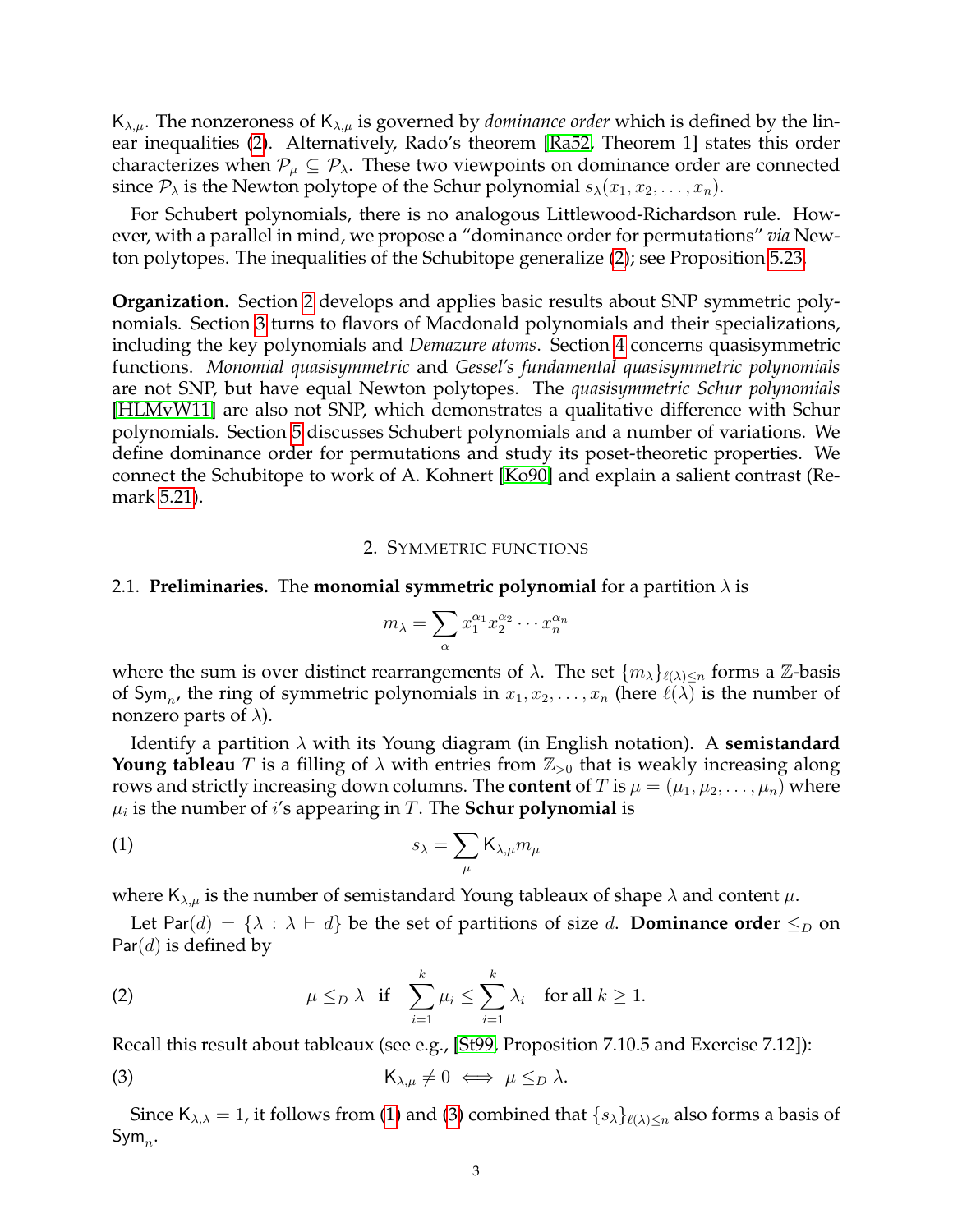Setting  $x_{n+1} = 0$  defines a surjective homomorphism  $\mathsf{Sym}_{n+1} \to \mathsf{Sym}_n$  for each  $n \geq 0$ . Let Sym denote  $\varprojlim_n$  Sym<sub>n</sub>, the ring of symmetric *functions* in  $x_1, x_2, \ldots$ . We refer the reader to [\[St99,](#page-29-1) Chapter 7] for additional background.

2.2. **Basic facts about SNP.** Given  $f \in Sym$ , let  $f(x_1, \ldots, x_n) \in Sym$  be the specialization that sets  $x_i = 0$  for  $i \ge n+1$ . Whether  $f(x_1, \ldots, x_n)$  is SNP depends on  $n$  (e.g.,  $f = \sum_i x_i^2$ ).

**Definition 2.1.**  $f \in \textsf{Sym}$  *is SNP if*  $f(x_1, \ldots, x_m)$  *is SNP for all*  $m > 1$ *.* 

<span id="page-3-2"></span>**Proposition 2.2** (Stability of SNP). *Suppose*  $f \in Sym$  *has finite degree. Then*  $f$  *is SNP if there exists*  $m \geq \deg(f)$  *such that*  $f(x_1, \ldots, x_m)$  *is SNP.* 

*Proof.* We first show that if  $f(x_1, \ldots, x_m)$  is SNP,  $f(x_1, \ldots, x_n)$  is SNP for any  $n \leq m$ . Sup- $\texttt{pose}~\alpha\in\texttt{Newton}(f(x_1,\ldots,x_n))\subseteq\texttt{Newton}(f(x_1,\ldots,x_m)).~\texttt{Since}~f(x_1,\ldots,x_m)~\text{is SNP},x^\alpha\text{ is}$ a monomial of  $f(x_1, \ldots, x_m)$ . However, since  $\alpha \in \text{Newton}(f(x_1, \ldots, x_n))$ ,  $\alpha$  only uses the first *n* positions and thus  $x^{\alpha}$  is a monomial of  $f(x_1, \ldots, x_n, 0, \ldots, 0)$ .

To complete the proof, we now show if  $f(x_1, \ldots, x_m)$  for  $m \geq \deg(f)$  is SNP, then  $f(x_1, \ldots, x_n)$  is SNP for all  $n \geq m$ . Suppose  $\alpha \in \text{Newton}(f(x_1, \ldots, x_n))$  and thus

$$
\alpha = \sum_i c_i \beta^i
$$

where  $x^{\beta^i}$  is a monomial of f. Since  $m \ge \deg(f)$ , there are at most m coordinates where  $\alpha_j > 0$ , say  $j_1, \ldots, j_m$ . Furthermore, since each  $\beta^i$  is nonnegative, if  $c_i > 0$ ,  $\beta^i_j = 0$  for  $j \neq j_1, \ldots, j_m$ . Choose  $w \in S_n$  such that  $w(j_c) = c$  for  $c = 1, \ldots, m$ . Applying w to [\(4\)](#page-3-1) gives

<span id="page-3-1"></span>
$$
w(\alpha) = \sum_{i} c_i w(\beta^i).
$$

So nonzero coordinates of  $w(\alpha)$  only occur in positions  $1,\ldots,m.$  Since  $f\in$  Sym, each  $x^{w(\beta^i)}$ is a monomial of  $f(x_1, \ldots, x_m)$ , and so  $w(\alpha) \in \text{Newton}(f(x_1, \ldots, x_m))$ . Since  $f(x_1, \ldots, x_m)$ is SNP,  $[x^{w(\alpha)}]f \neq 0$ . Again,  $f \in \text{Sym implies } [x^{\alpha}]f \neq 0$ . Hence,  $f(x_1, \ldots, x_n)$  is SNP.  $\Box$ 

<span id="page-3-3"></span>**Remark 2.3.** In the proof of Proposition [2.2,](#page-3-2) w is chosen so that the nonzero components of the vectors  $\alpha$  and  $w(\alpha)$  are in the same relative order. Thus the result extends to the quasisymmetric case of Section [4.](#page-16-0)

**Remark 2.4.** The stabilization constant  $\deg(f)$  is tight. Let  $f = s_{\lambda} - f^{\lambda} m_{(1^{|\lambda|})}$ . Here  $f^{\lambda} =$  $[m_{(1^{|\lambda|})}]s_{\lambda}$  (=the number of standard Young tableaux of shape  $\lambda$ .) Then  $f(x_1, \ldots, x_n)$  is SNP for  $n < |\lambda| = \deg(f)$  but not SNP for  $n \ge |\lambda|$ . One can see this from the ideas in the next proposition.

<span id="page-3-0"></span>**Proposition 2.5.** Suppose  $f \in \mathsf{Sym}_n$  is homogeneous of degree  $d$  such that

$$
f = \sum_{\mu \in \text{Par}(d)} c_{\mu} s_{\mu}.
$$

*Suppose there exists*  $\lambda$  *with*  $c_{\lambda} \neq 0$  *and*  $c_{\mu} \neq 0$  *only if*  $\mu \leq_D \lambda$ *. If*  $n < \ell(\lambda)$ *,*  $f = 0$ *. Otherwise:* 

- (I) Newton $(f) = \mathcal{P}_\lambda \subset \mathbb{R}^n$ .
- (II) *The vertices of* Newton( $f$ ) *are rearrangements of*  $\lambda$ *.*
- (III) If moreover  $c_{\mu} \geq 0$  for all  $\mu$ , f has SNP.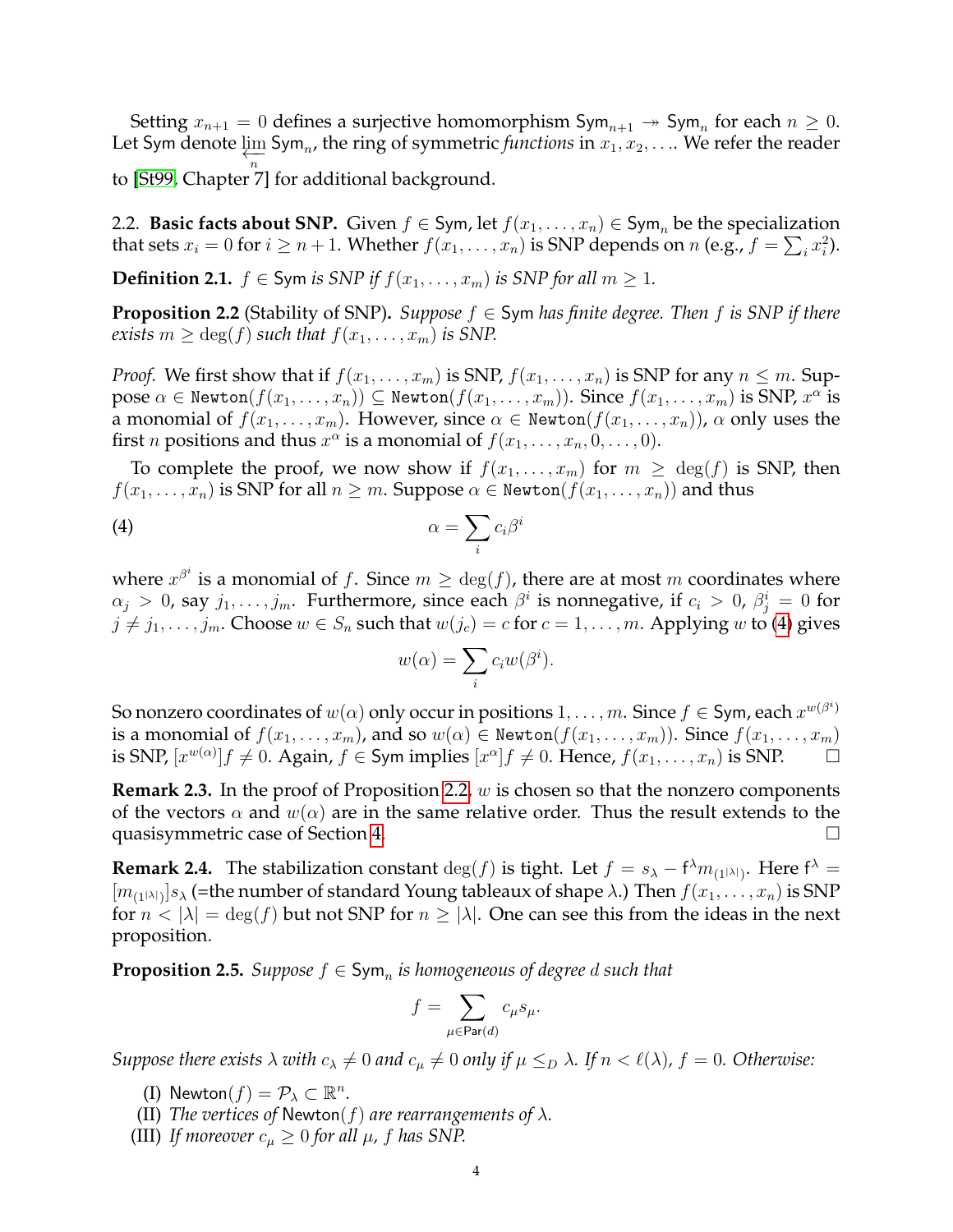*Proof.* If  $\mu \leq_D \lambda$ ,  $\ell(\mu) \geq \ell(\lambda)$ . Thus if  $n < \ell(\lambda)$ ,  $s_\mu(x_1, \ldots, x_n) \equiv 0$  for all  $\mu$  such that  $c_\mu \neq 0$ . Otherwise, suppose  $n \geq \ell(\lambda)$ .

(I): Since 
$$
f = \sum_{\mu \leq D^{\lambda}} c_{\mu} s_{\mu}
$$
, by (3) we have

$$
f = \sum_{\mu \leq_D \lambda} d_{\mu} m_{\mu}.
$$

Clearly,

(5) 
$$
\mathsf{Newton}(m_\mu(x_1,\ldots,x_n)) = \mathcal{P}_\mu \subset \mathbb{R}^n
$$

(by the definitions of both). Also,

<span id="page-4-3"></span>Newton
$$
(f+g)
$$
 = conv(Newton $(f)$   $\cup$  Newton $(g)$ ).

Hence,

<span id="page-4-0"></span>
$$
\textsf{Newton}(f)=\mathrm{conv}\left(\bigcup_{\mu\leq_D\lambda}\textsf{Newton}(m_\mu)\right)=\mathrm{conv}\left(\bigcup_{\mu\leq_D\lambda}\mathcal{P}_\mu\right).
$$

R. Rado's theorem [\[Ra52,](#page-28-0) Theorem 1] states:

$$
\mathcal{P}_{\mu} \subseteq \mathcal{P}_{\lambda} \iff \mu \leq_D \lambda.
$$

Now Newton $(f) = \mathcal{P}_{\lambda}$  holds by [\(6\)](#page-4-0), proving (I).

(II): In view of (I), it suffices to know this claim for  $P_{\lambda}$ . This is well-known, but we include a proof for completeness.

Since  $P_{\lambda}$  is the convex hull of the  $S_n$ -orbit of  $\lambda$ , any vertex of  $P_{\lambda}$  is a rearrangement of λ. It remains to show that every such rearrangement  $\beta$  is in fact a vertex. Thus it suffices to show there is no nontrivial convex combination

<span id="page-4-1"></span>(7) 
$$
\beta = \sum_{\gamma} c_{\gamma} \gamma,
$$

where the sum is over distinct rearrangements  $\gamma \neq \beta$  of  $\lambda$ .

Let  $\lambda = (\Lambda_1^{k_1} \cdots \Lambda_m^{k_m})$  with  $\Lambda_1 > \Lambda_2 > \ldots > \Lambda_m$ . Since  $\beta$  is a rearrangement of  $\lambda$ , let  $i_1^1,\ldots,i_{k_1}^1$  be the positions in  $\beta$  of the  $k_1$  parts of size  $\Lambda_1$ . Since  $\gamma_{i_j^1}\leq\Lambda_1$  for all  $\gamma$  we have that  $c_{\gamma}=0$  whenever  $\gamma$  satisfies  $\gamma_{i^1_j}\neq \Lambda_1$  for any  $1\leq j\leq k_1.$ 

Let  $i_1^2, \ldots, i_{k_2}^2$  be the positions in  $\beta$  of the  $k_2$  parts of size  $\Lambda_2$ . Similarly,  $c_\gamma = 0$  whenever  $\gamma$  satisfies  $\gamma_{i_j^2}\neq \Lambda_2$  for any  $1\leq j\leq k_2.$  Continuing, we see that  $c_\gamma=0$  for all  $\gamma\neq \beta.$  That is, there is no convex combination [\(7\)](#page-4-1), as desired.

(III): Suppose  $\alpha$  is a lattice point in Newton $(f) = \mathcal{P}_\lambda \subset \mathbb{R}^n$ . Let  $\lambda(\alpha)$  be the rearrangement of  $\alpha$  into a partition. By symmetry,  $\mathcal{P}_{\lambda(\alpha)} \subseteq \mathcal{P}_{\lambda}$ . Then by [\(6\)](#page-4-0),  $\lambda(\alpha) \leq_D \lambda$  and so by [\(3\)](#page-2-3),  $\mathsf{K}_{\lambda,\lambda(\alpha)} \neq 0$ . Since  $x^{\alpha}$  appears in  $m_{\lambda(\alpha)}(x_1,\ldots,x_n)$ ,  $x^{\alpha}$  appears in  $f(x_1,\ldots,x_n)$  (here we are using the Schur positivity of f and the fact  $\ell(\lambda(\alpha)) \leq n$ . Thus f is SNP.

<span id="page-4-2"></span>*Example* 2.6 (Schur positivity does not imply SNP)*.* Let

$$
f = s_{(8,2,2)} + s_{(6,6)}.
$$

It is enough to show  $f(x_1, x_2, x_3)$  is not SNP. Now,  $m_{(8,2,2)}(x_1, x_2, x_3)$  and  $m_{(6,6)}(x_1, x_2, x_3)$ appear in the monomial expansion of  $f(x_1, x_2, x_3)$ . However,  $m_{(7,4,1)}(x_1, x_2, x_3)$  is not in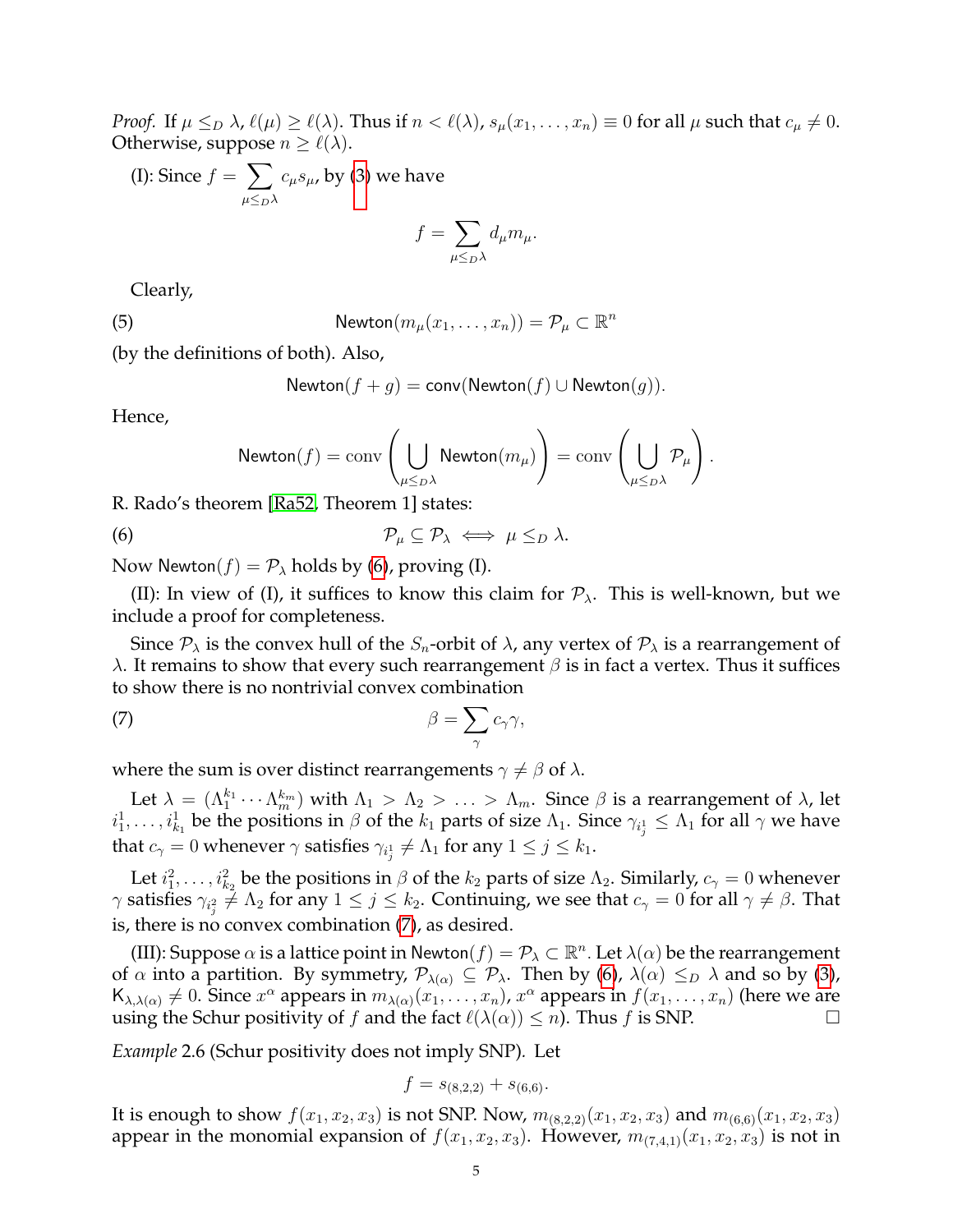$f(x_1, x_2, x_3)$  since  $(7, 4, 1)$  is not  $\leq_D$ -comparable with  $(8, 2, 2)$  nor  $(6, 6, 0)$ . Yet,  $(7, 4, 1)$  = 1  $\frac{1}{2}(8,2,2)+\frac{1}{2}(6,6,0) \in \mathsf{Newton}(f(x_1,x_2,x_3))$ . Hence f is not SNP.

*Example* 2.7*.* The Schur positivity assumption in Proposition [2.5\(](#page-3-0)III) is necessary:

$$
f = s_{(3,1)}(x_1, x_2) - s_{(2,2)}(x_1, x_2) = x_1^3 x_2 + x_1 x_2^3
$$

is not SNP.  $\Box$ 

*Example* 2.8*.*  $f \in Sym$  can be SNP without a unique  $\leq_D$ -maximal term. For example,

$$
f = s_{(2,2,2)} + s_{(3,1,1,1)}
$$

is SNP but  $(2, 2, 2)$  and  $(3, 1, 1, 1)$  are  $\leq_D$ -incomparable. An instance of this from "nature" is found in Example [2.34.](#page-11-1)

<span id="page-5-0"></span>**Proposition 2.9** (Products of Schur polynomials are SNP).  $s_{\lambda^{(1)}}s_{\lambda^{(2)}}\cdots s_{\lambda^{(N)}}\in S$ ym *is SNP* for any partitions  $\lambda^{(1)},\ldots,\lambda^{(N)}.$ 

*Proof.* We have

$$
s_\lambda s_\mu = \sum_\nu \mathsf{LR}^\nu_{\lambda,\mu} s_\nu \in \mathsf{Sym},
$$

where  $\mathsf{LR}_{\lambda,\mu}^{\nu} \in \mathbb{Z}_{\geq 0}$  is the Littlewood-Richardson coefficient. By homogeneity, clearly  $LR_{\lambda,\mu}^{\nu} = 0$  unless  $|\nu| = |\lambda| + |\mu|$ . Let  $\lambda + \mu = (\lambda_1 + \mu_1, \lambda_2 + \mu_2, \ldots)$ . It suffices to show  $\nu \leq_D \lambda + \mu$  whenever  $LR_{\lambda,\mu}^{\nu} \geq 0$ . Actually, we show  $s_{\lambda+\mu}$  is the unique  $\leq_D$ -maximal term in the Schur expansion of  $s_{\lambda}e_{\mu'}$ . Indeed, since  $e_{\mu'}=s_{\mu}+(\text{positive sum of Schur functions})$ , this will suffice. The strengthening holds by an easy induction on the number of nonzero parts of  $\mu$  and the Pieri rule (in the form of [\[St99,](#page-29-1) Example 7.15.8]). Alternatively, this is straightforward to prove from the Littlewood-Richardson rule. Iterating this argument shows that  $s_{\lambda^{(1)}} \cdots s_{\lambda^{(N)}}$  has unique  $\leq_D$  maximal term  $s_{\lambda^{(1)}+\cdots+\lambda^{(N)}}$  and hence is SNP.  $\Box$ 

Let

$$
p_k = \sum_{i=1}^n x_i^k
$$

be the **power sum symmetric polynomial**. Moreover, let

$$
p_{\lambda} := p_{\lambda_1} p_{\lambda_2} \cdots.
$$

<span id="page-5-1"></span>**Proposition 2.10.** *Let*

$$
f=\sum_{\lambda\vdash n}c_{\lambda}p_{\lambda}\in\mathsf{Sym}
$$

*be not identically zero. Assume*  $c_{\lambda} \geq 0$  *for all*  $\lambda$ *, and that*  $f$  *is Schur positive. Then*  $f$  *is SNP.* 

*Proof.* Recall,  $(n)$  indexes the trivial representation of  $S_n$  that sends each  $\pi \in S_n$  to the  $1 \times 1$ identity matrix. The character value  $\chi^{(n)}(\mu)$ , being the trace of this matrix, is independent of  $\pi$ 's conjugacy class  $\mu \vdash n$ . Hence  $\chi^{(n)}(\mu) = 1$ .

We have

$$
p_{\mu} = \sum_{\lambda} \chi^{\lambda}(\mu) s_{\lambda}.
$$

Therefore,

$$
f = \sum_{\lambda \vdash n} c_{\lambda} p_{\lambda} = \left(\sum_{\lambda \vdash n} c_{\lambda}\right) s_{(n)} + \sum_{\lambda \neq (n)} d_{\lambda} s_{\lambda}.
$$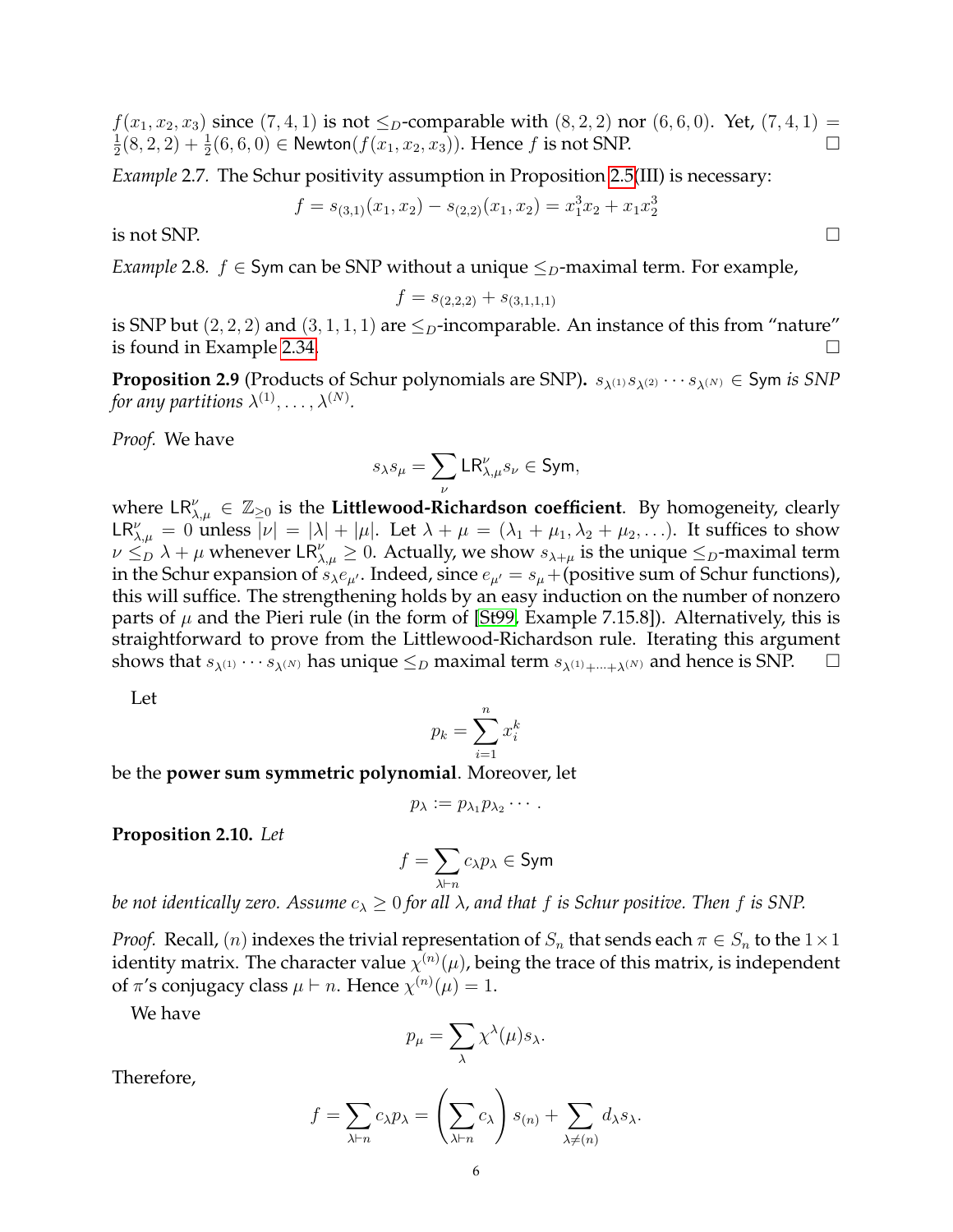By hypothesis, each  $c_{\lambda} \geq 0$ . Since  $f \not\equiv 0$ , some  $c_{\lambda} > 0$  and hence  $s_{(n)}$  appears. Now,  $(n)$ is the (unique) maximum in (Par(n),  $\leq_D$ ). Also, since f is Schur positive, each  $d_\lambda \geq 0$ . Hence the result follows from Proposition [2.5\(](#page-3-0)III).

Let

$$
\omega:\mathsf{Sym}\to\mathsf{Sym}
$$

be the involutive automorphism defined by

 $\omega(s_\lambda) = s_{\lambda'},$ 

where  $\lambda'$  is the shape obtained by transposing the Young diagram of  $\lambda$ .

*Example* 2.11 ( $\omega$  does not preserve SNP). Example [2.6](#page-4-2) shows  $f = s_{(8,2,2)} + s_{(6,6)} \in$  Sym is not SNP. Now

$$
\omega(f) = s_{(3,3,1,1,1,1,1,1)} + s_{(2,2,2,2,2,2)} \in \mathsf{Sym}.
$$

To see that  $\omega(f)$  is SNP, it suffices to show that any partition  $\nu$  that is is a linear combination of rearrangements of  $\lambda = (3, 3, 1, 1, 1, 1, 1, 1)$  and  $\mu = (2, 2, 2, 2, 2, 2)$  satisfies  $\nu \leq_D \lambda$ or  $\nu \leq_D \mu$ . We leave the details to the reader.

## 2.3. **Examples and counterexamples.**

*Example* 2.12 (Monomial symmetric and forgotten symmetric polynomials)*.* It is immediate from [\(5\)](#page-4-3) and [\(6\)](#page-4-0) that

 $m_{\lambda} \in$  Sym is SNP  $\iff \lambda = (1^n)$ .

The **forgotten symmetric functions** are defined by

$$
f_{\lambda} = \varepsilon_{\lambda} \omega(m_{\lambda})
$$

where  $\varepsilon_{\lambda} = (-1)^{|\lambda| - \ell(\lambda)}$ .

**Proposition 2.13.**  $f_{\lambda} \in$  Sym *is SNP if and only if*  $\lambda = (1^n)$ *.* 

*Proof.* ( $\Leftarrow$ ) If  $\lambda = (1^n)$  then  $m_{\lambda} = s_{(1^n)}$  and  $f_{\lambda} = s_{(n,0,0,...,0)}$  which is SNP.

( $\Rightarrow$ ) We use the following formula [\[St99,](#page-29-1) Exercise 7.9]:

$$
f_{\lambda} = \sum_{\mu} a_{\lambda\mu} m_{\mu}
$$

where  $a_{\lambda\mu}$  is the number of distinct rearrangements  $(\gamma_1, \ldots, \gamma_{\ell(\lambda)})$  of  $\lambda = (\lambda_1, \ldots, \lambda_{\ell(\lambda)})$ such that

(8) 
$$
\left\{\sum_{s=1}^i \gamma_s : 1 \leq i \leq \ell(\lambda)\right\} \supseteq \left\{\sum_{t=1}^j \mu_t : 1 \leq j \leq \ell(\mu)\right\}.
$$

Suppose  $\lambda \neq (1^n)$ . If  $\mu = (1^n)$  then

<span id="page-6-0"></span>
$$
\left\{\sum_{t=1}^j \mu_t : 1 \leq j \leq \ell(\mu)\right\} = \{1, 2, 3, \dots, n\}.
$$

On the other hand,  $\ell(\lambda) < n$  and hence the set on the lefthand side of [\(8\)](#page-6-0) has size strictly smaller than *n*. Thus  $a_{\lambda,(1^n)} = 0$ .

Now,  $(1^n) \in \mathcal{P}_{\mu}$  for all  $\mu = (\mu_1, \dots, \mu_n) \vdash n$ . Then since  $f_{\lambda}$  is m-positive,  $(1^n) \in$ Newton( $f_{\lambda}$ ) so long as we are working in at least  $\deg(f_{\lambda})$  many variables. If  $\lambda \neq (1^n)$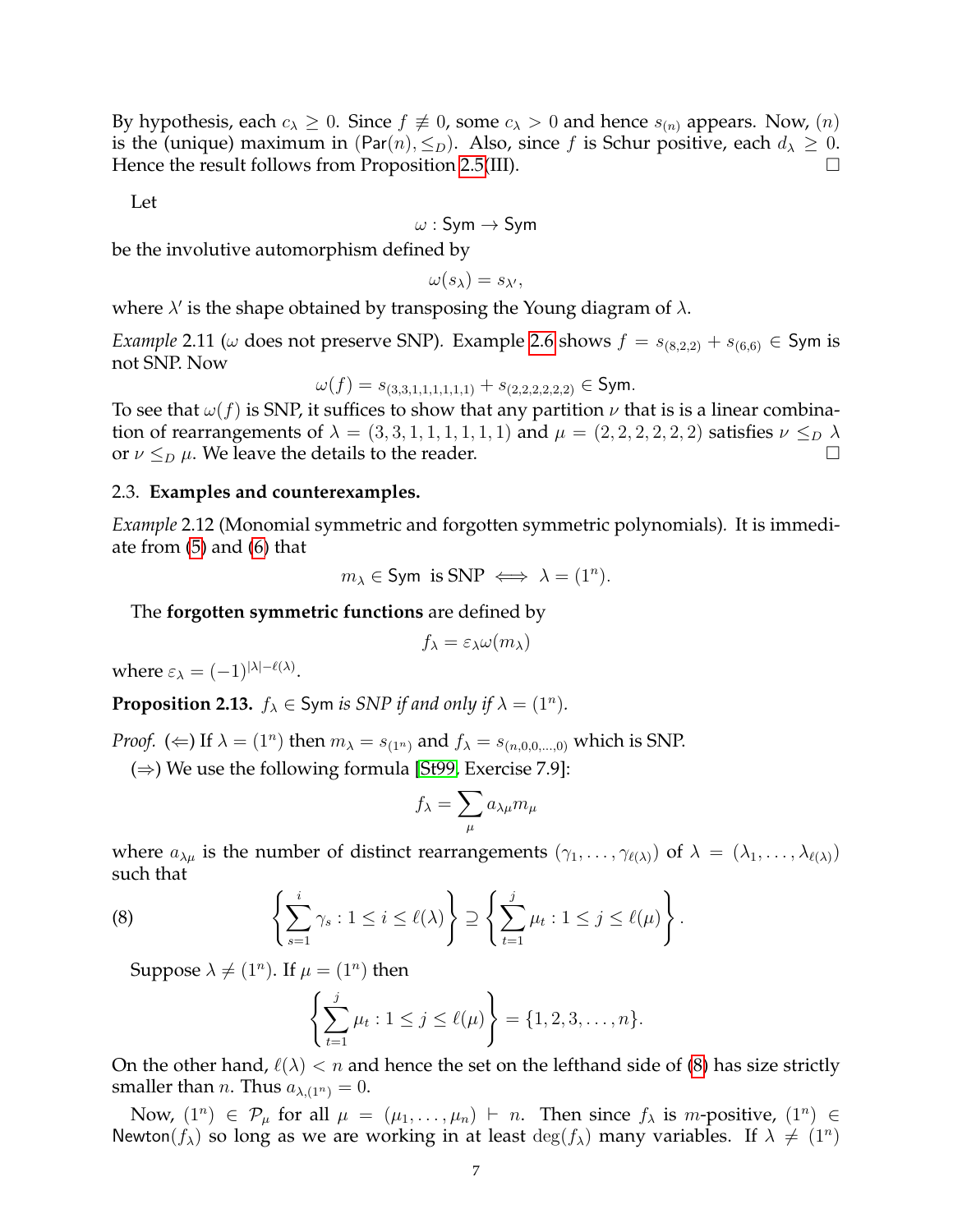then  $a_{\lambda,(1^n)} = 0$  means  $(1^n)$  is not an exponent vector of  $f_{\lambda}$ . This proves the contrapositive  $\mathsf{of} \,(\Rightarrow)$ .

*Example* 2.14 (Elementary and complete homogeneous symmetric polynomials)*.* The **elementary symmetric polynomial** is defined by

$$
e_k(x_1,...,x_n) = \sum_{1 \leq i_1 < i_2 < ... < i_k \leq n} x_{i_1} x_{i_2} \cdots x_{i_k}.
$$

Also define

$$
e_{\lambda}=e_{\lambda_1}e_{\lambda_2}\cdots
$$

The **complete homogeneous symmetric polynomial**  $h_k(x_1, \ldots, x_n)$  is the sum of all degree  $k$  monomials. Also define

$$
h_{\lambda}=h_{\lambda_1}h_{\lambda_2}\cdots.
$$

<span id="page-7-0"></span>**Proposition 2.15.** *Each*  $e_{\lambda}$  *and*  $h_{\lambda}$  *is SNP.* 

*Proof.* Since  $e_k = s_{(1^k)}$  and  $h_k = s_{(k)}$  the claim holds by Proposition [2.9.](#page-5-0)

The **Minkowski sum** of two polytopes P and Q is

$$
\mathcal{P} + \mathcal{Q} = \{ p + q : p \in \mathcal{P}, q \in \mathcal{Q} \}.
$$

Thus,

Newton
$$
(f \cdot g)
$$
 = Newton $(f)$  + Newton $(g)$ .

By the Pieri rule,

$$
e_{(1)}(x_1,\ldots,x_n)^k=\sum_{\lambda}f^{\lambda}s_{\lambda}(x_1,\ldots,x_n).
$$

In particular  $s_{(k,0,...,0)}$  appears on the right hand side. Since  $\lambda \leq_D (k)$  for all  $\lambda \vdash k$ , by Proposition [2.5\(](#page-3-0)I) one recovers that the Minkowski sum of k regular simplices in  $\mathbb{R}^n$  is  $\mathcal{P}_{(k,0,\ldots,0)}$ . Similarly, by the argument of Proposition [2.9,](#page-5-0)  $\mathcal{P}_{\lambda}$  = Newton $(e_{\lambda})$  and hence one recovers that  $P_{\lambda}$  is a Minkowski sum of hypersimplices. For earlier work see, e.g., [\[Po05,](#page-28-6)  $Co10, AgMo09$  $Co10, AgMo09$ .

*Example* 2.16 (e-positivity does not imply SNP).  $f \in$  Sym is e**-positive** if  $f = \sum_{\lambda} a_{\lambda} e_{\lambda}$ where  $a_{\lambda} \geq 0$  for every  $\lambda$ . (Since

$$
e_{\lambda}=\sum_{\mu}\mathsf{K}_{\mu',\lambda}s_{\mu},
$$

e-positivity implies Schur positivity.) Look at

$$
f = e_{(3,3,1,1,1,1,1,1)} + e_{(2,2,2,2,2,2)} \in \mathsf{Sym}.
$$

In the monomial expansion,  $m_{(8,2,2)}$  and  $m_{(6,6)}$  appear. However,  $m_{(7,4,1)}$  does not appear. This implies f is not SNP.  $\Box$ 

*Example* 2.17 (More on power sum symmetric polynomials)*.* Recall the power sum sym-metric polynomials defined immediately before Proposition [2.10.](#page-5-1) Clearly  $p_k$  is not SNP if  $k > 1$  and  $n > 1$ . Also,  $p_{\lambda}$  is not SNP for  $n > 1$  whenever  $\lambda_i \geq 2$  for all i. This is since  $x_1^{|\lambda|}$ 1 and  $x_2^{|\lambda|}$  both appear as monomials in  $p_\lambda$  but  $x_1^{|\lambda|-1}x_2$  does not. Furthermore:

**Proposition 2.18.**  $p_{\lambda} \in \text{Sym}_n$  for  $n > \ell(\lambda)$  is SNP if and only if  $\lambda = (1^k)$ .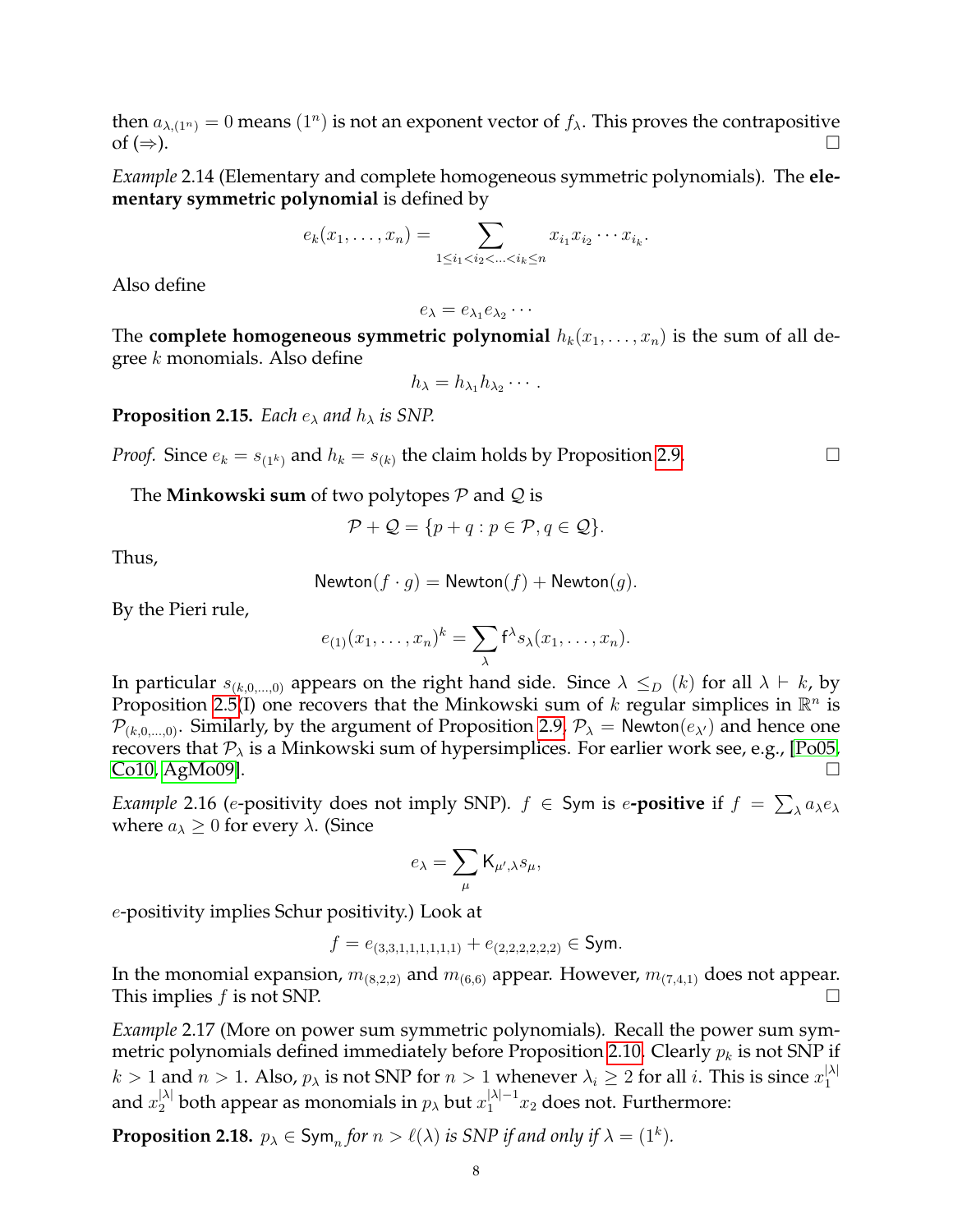*Proof.* ( $\Leftarrow$ ) If  $\lambda = (1^k)$ ,  $p_{\lambda} = e_{\lambda}$  which is SNP by Proposition [2.15.](#page-7-0)

( $\Rightarrow$ ) Suppose  $\lambda_1 \geq 2$  and let  $\ell = \ell(\lambda)$ . Then since  $n > \ell$ ,  $x_1^{\lambda_1} x_2^{\lambda_2} \cdots x_\ell^{\lambda_\ell}$  and  $x_2^{\lambda_2} \cdots x_\ell^{\lambda_\ell} x_{\ell+1}^{\lambda_1}$ are monomials in  $p_{\lambda}$ . Thus,

$$
(\lambda_1-1,\lambda_2,\ldots,\lambda_\ell,1)=\frac{\lambda_1-1}{\lambda_1}(\lambda_1,\lambda_2,\ldots,\lambda_\ell,0)+\frac{1}{\lambda_1}(0,\lambda_2,\ldots,\lambda_\ell,\lambda_1)\in {\sf Newton}(p_\lambda).
$$

However, this point cannot be an exponent vector since it has  $\ell + 1$  nonzero components whereas every monomial of  $p_{\lambda}$  uses at most  $\ell$  distinct variables.

*Example* 2.19 (The resultant, the Gale-Ryser theorem and (0, 1)-matrices)*.* Let

$$
f = \sum_{i=0}^{m} a_i z^i
$$
 and 
$$
g = \sum_{i=1}^{n} b_i z^i
$$

be two polynomials of degree m and n respectively and with roots  $\{x_1, \ldots, x_m\}$  and  $\{y_1, \ldots, y_n\}$  respectively (not necessarily distinct). The **resultant** is

$$
R(f,g) = a_m^n b_n^m \prod_{i=1}^m \prod_{j=1}^n (x_i - y_j).
$$

This polynomial is separately symmetric in the x and y variables. In [\[GeKaZe90\]](#page-28-1) the Newton polytope of  $R(f, g)$  is determined; see also the book [\[GeKaZe94\]](#page-28-7). However, we are not aware of the following result appearing explicitly in the literature:

<span id="page-8-0"></span>**Theorem 2.20.** R(f, g) *is SNP.*

*Proof.* Consider

<span id="page-8-1"></span>
$$
F = \prod_{i=1}^{m} \prod_{j=1}^{n} (1 + x_i y_j).
$$

In fact,  $[x^{\alpha}y^{\beta}]F$  equals the number of  $(0,1)$ -matrices of dimension  $m\times n$  whose row sums are given by  $\alpha$  and column sums are given by  $\beta$ ; see, e.g., [\[St99,](#page-29-1) Proposition 7.4.3]. Let  $M(\alpha, \beta)$  equal the number of these matrices. The Gale-Ryser theorem states

(9) 
$$
M(\alpha, \beta) > 0 \iff \lambda(\beta) \leq_D \lambda(\alpha)',
$$

where  $\lambda(\gamma)$  is the partition obtained by sorting a nonnegative integer sequence in decreasing order. Call a pair of vectors  $(\alpha, \beta) \in \mathbb{Z}_{\geq 0}^{m+n}$  a GR pair if it satisfies either of the equivalent conditions in [\(9\)](#page-8-1).

In fact  $F$  is SNP. Suppose

$$
(\alpha^{(1)}, \beta^{(1)}), (\alpha^{(2)}, \beta^{(2)}), \ldots, (\alpha^{(N)}, \beta^{(N)})
$$

are GR pairs and

$$
(\alpha, \beta) = \sum_{t=1}^{N} d_i(\alpha^{(t)}, \beta^{(t)})
$$

with  $d_i\geq 0$  and  $\sum_{t=1}^N d_i=1$  be a convex combination. The SNPness of  $F$  is equivalent to the claim  $(\alpha, \beta)$  is a GR pair whenever  $(\alpha, \beta) \in \mathbb{Z}_{\geq 0}^{m+n}$ . The latter claim is immediate from [\[Ba12,](#page-27-3) Theorem 3, part 1] which establishes the "approximate log-concavity" of  $M(\alpha, \beta)$ . We thank A. Barvinok for pointing out this reference to us.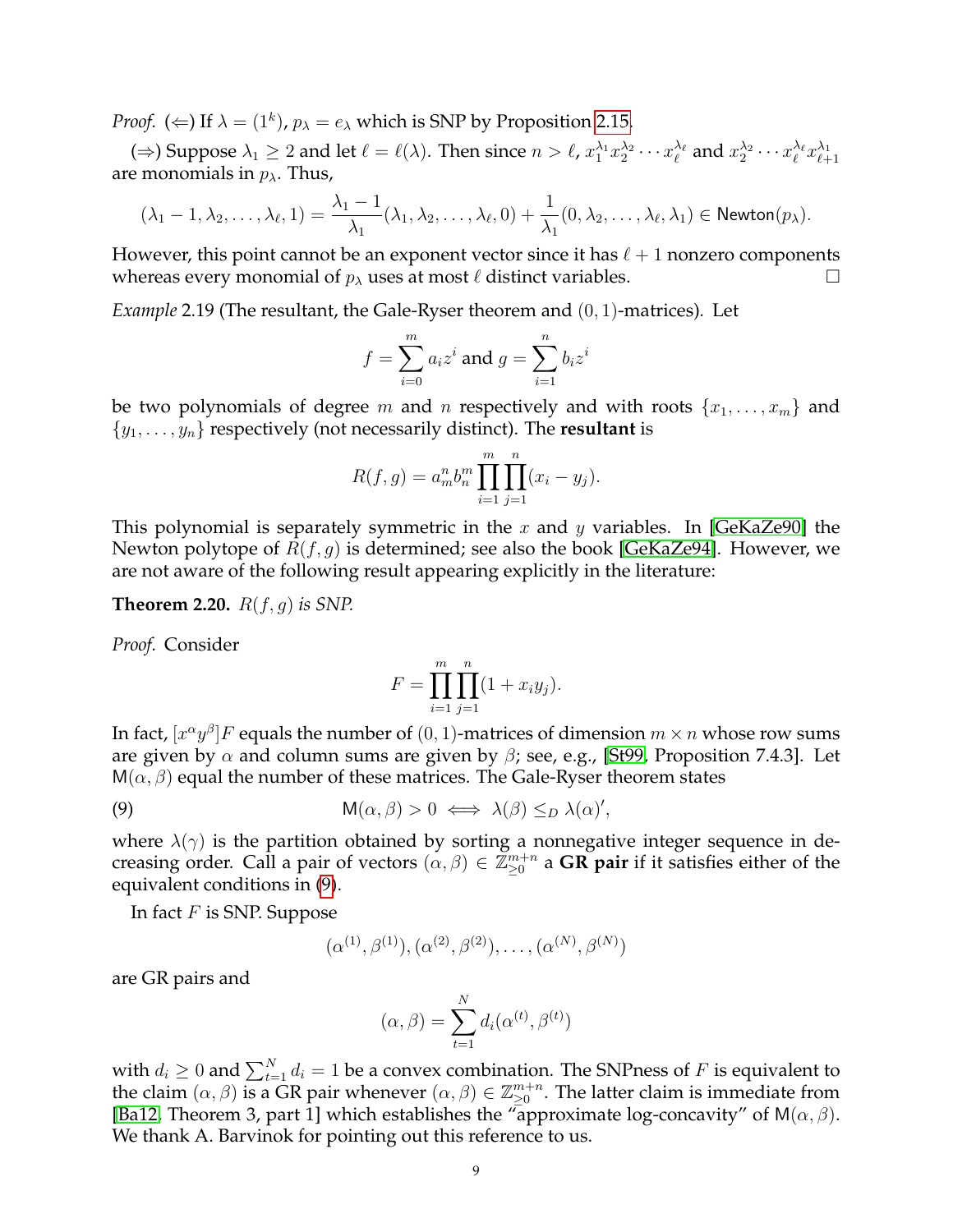Now notice that

$$
F \text{ is SNP} \iff \prod_{i=1}^{m} \prod_{j=1}^{n} (1 + x_i y_j^{-1}) \text{ is SNP}
$$
  
\n
$$
\iff y_1^m y_2^m \cdots y_n^m \prod_{i=1}^{m} \prod_{j=1}^{n} (1 + x_i y_j^{-1}) \text{ is SNP}
$$
  
\n
$$
\iff \prod_{i=1}^{m} \prod_{j=1}^{n} (x_i + y_j) \text{ is SNP}
$$
  
\n
$$
\iff \prod_{i=1}^{m} \prod_{j=1}^{n} (x_i - y_j) \text{ is SNP}
$$
  
\n
$$
\iff R(f, g) \text{ is SNP.}
$$

The final equivalence is true since  $a_0, b_0 \neq 0$  and the previous equivalence holds since the polynomials in the third and fourth lines clearly share the same monomials. This relation between F and  $R(f, g)$  appears in [\[GeKaZe90\]](#page-28-1) where the authors use it to obtain a formula for the monomials of  $R(f, g)$  in terms of counts for  $(0, 1)$ -matrices.

Conjecture [5.2](#page-19-2) claims a generalization of Theorem [2.20;](#page-8-0) see Example [5.4.](#page-20-2)

*Example* 2.21 (Powers of the Vandermonde)*.* The **Vandermonde determinant** is

$$
a_{\delta_n} = \prod_{1 \le i < j \le n} (x_i - x_j).
$$

(This polynomial is only skew-symmetric.) It is known that

$$
\mathsf{Newton}(a_{\delta_n})=\mathcal{P}_{(n-1,n-2,\ldots,2,1,0)}\subset\mathbb{R}^n;
$$

see e.g., [\[Po05,](#page-28-6) Proposition 2.3].

<span id="page-9-1"></span>**Proposition 2.22.**  $a_{\delta_n}$  is SNP if and only if  $n \leq 2$ .

The classical **discriminant** is  $\Delta_n = \alpha_{\delta_n}^2$ . Its Newton polytope was also determined by in work of I. M. Gelfand-M. Kapranov-A. V. Zelevinsky [\[GeKaZe90\]](#page-28-1).

<span id="page-9-0"></span>**Proposition 2.23.**  $\Delta_n$  *is SNP if and only if*  $n \leq 4$ *.* 

Proposition [2.23](#page-9-0) is a curious coincidence with the Abel-Ruffini theorem.

Our proofs of Propositions [2.22](#page-9-1) and [2.23](#page-9-0) will use this lemma:

<span id="page-9-2"></span>**Lemma 2.24.** *If*  $a_{\delta_n}^k$  *is not SNP, then*  $a_{\delta_{n+1}}^k$  *is not SNP.* 

*Proof.* Suppose  $a_{\delta_n}^k$  is not SNP. There exists a lattice point  $\alpha \in \mathsf{Newton}(a_{\delta_n}^k)$  that is not an exponent vector of  $a_{\delta_n}^k$ . Hence we have a convex combination

$$
\alpha = \sum_{i=1}^{N} c_i \beta^i
$$

where  $\beta^i$  is an exponent vector. For  $\gamma \in \mathbb{R}^n$ , let  $\gamma' = (\gamma, kn) \in \mathbb{R}^{n+1}$ . Since

$$
a_{\delta_{n+1}}^k = a_{\delta_n}^k \times \prod_{i=1}^n (x_i - x_{n+1})^k,
$$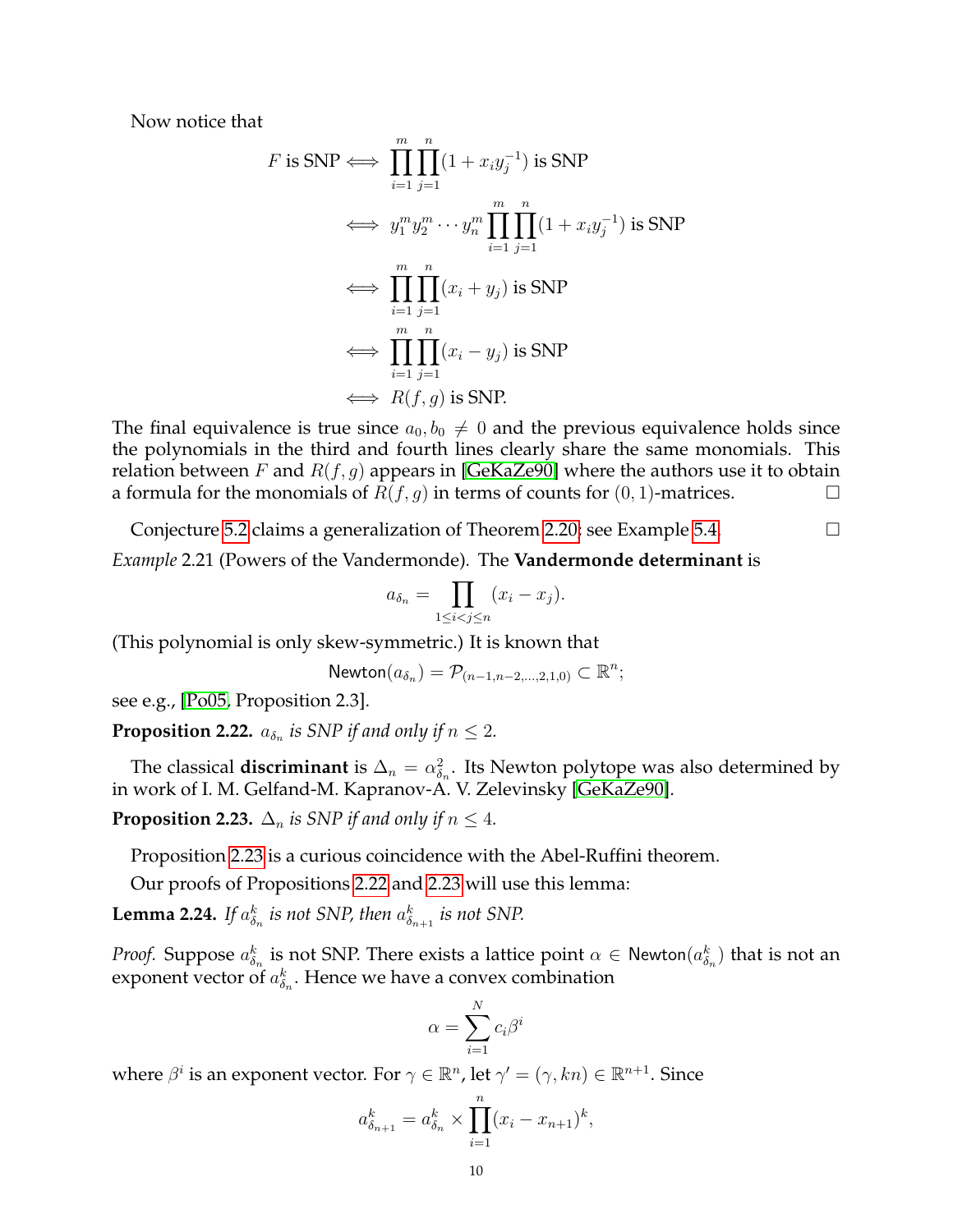each  $(\beta^i)'$  is an exponent vector of  $a_{\delta_{n+1}}^k$  and hence  $\alpha'$  is a lattice point of Newton $(a_{\delta_{n+1}}^k).$ Since  $x^{\alpha'}=x^\alpha x_{n+1}^{kn}$  and  $x_{n+1}$  does not appear in  $a_{\delta_n}^k$ , if  $\alpha'$  is an exponent vector of  $a_{\delta_{n+1}}^k$ ,  $\alpha$ is an exponent vector of  $a_{\delta_n}^k$ , a contradiction. Thus  $a_{\delta_{n+1}}^k$  is not SNP.

*Proof of Propositions* [2.22](#page-9-1) *and* [2.23:](#page-9-0) Clearly,  $a_{\delta_n}$  is SNP for  $n = 1, 2$ . One checks that  $(1, 1, 1) \in$ Newton $(a_{\delta_3})$  but is not an actual exponent vector.

Separately, one checks  $\Delta_n$  is SNP for  $n \leq 4$ . Also  $\Delta_5$  is not SNP. In fact, the only lattice points that are not exponent vectors are all 5! rearrangements of  $(1, 3, 4, 5, 7)$ .

Now apply Lemma [2.24](#page-9-2) to complete an induction argument for each of the two propositions being proved.

**Conjecture 2.25.** For all k, there exists  $N_k$  such that  $a_{\delta_n}^k$  is not SNP for any  $n \geq N_k$ .

More precisely, for  $1 \le j \le 4$  we computed  $N_{2j-1} = 3$  and moreover that  $(1, 3j-2, 3j-2)$ is a lattice point that is not an exponent vector. Moreover,  $N_2 = 5, N_4 = 4, N_6 = 4, N_8 = 3$ . For more on (higher) powers of the Vandermonde, see, e.g., [\[ScThWy94,](#page-28-8) [Ba11\]](#page-27-4).

*Example* 2.26 (q-discriminant). The q**-discriminant** is  $\prod_{1\leq i < j \leq n} (x_i-qx_j)$ . At  $q=-1$ ,

$$
f_n = \prod_{1 \le i < j \le n} (x_i + x_j) \in \text{Sym}_n.
$$

It is known that

$$
f_n = s_{\rho_n}(x_1, x_2, \dots, x_n)
$$
 where  $\rho_n = (n - 1, n - 2, \dots, 3, 2, 1, 0).$ 

Hence  $f_n$  is SNP and Newton $(f_n) = \mathcal{P}_{\rho_n} \subset \mathbb{R}^n$ 

*Example* 2.27 (Totally nonnegative matrices)*.* Let

$$
M = (m_{ij})_{1 \le i,j \le n}
$$

be an  $n \times n$  **totally nonnegative real matrix**. That is, every determinant of a square submatrix is nonnegative. Define

$$
F_M = \sum_{w \in S_n} \left( \prod_{i=1}^n m_{i,w(i)} \right) p_{\lambda(w)},
$$

where  $\lambda(w)$  is the cycle type of w.

<span id="page-10-1"></span>**Theorem 2.28.**  $F_M$  is SNP.

*Proof.* By assumption,  $m_{ij} \geq 0$ . A theorem of J. R. Stembridge [\[St91\]](#page-29-0) (cf. [\[St99,](#page-29-1) Exercise 7.92]) states that  $F_M$  is also Schur positive. Now apply Proposition [2.10.](#page-5-1)

*Example* 2.29 (Redfield–Pólya theory). Let *G* be a subgroup of  $S_n$ . The cycle index poly**nomial** is

$$
Z_G = \frac{1}{|G|} \sum_{g \in G} p_{\lambda(g)},
$$

where  $\lambda(g)$  is the cycle type of g.

<span id="page-10-0"></span>**Theorem 2.30.**  $Z_G$  has SNP.  $\Box$ 

. В последните поставите на селото на селото на селото на селото на селото на селото на селото на селото на се<br>Селото на селото на селото на селото на селото на селото на селото на селото на селото на селото на селото на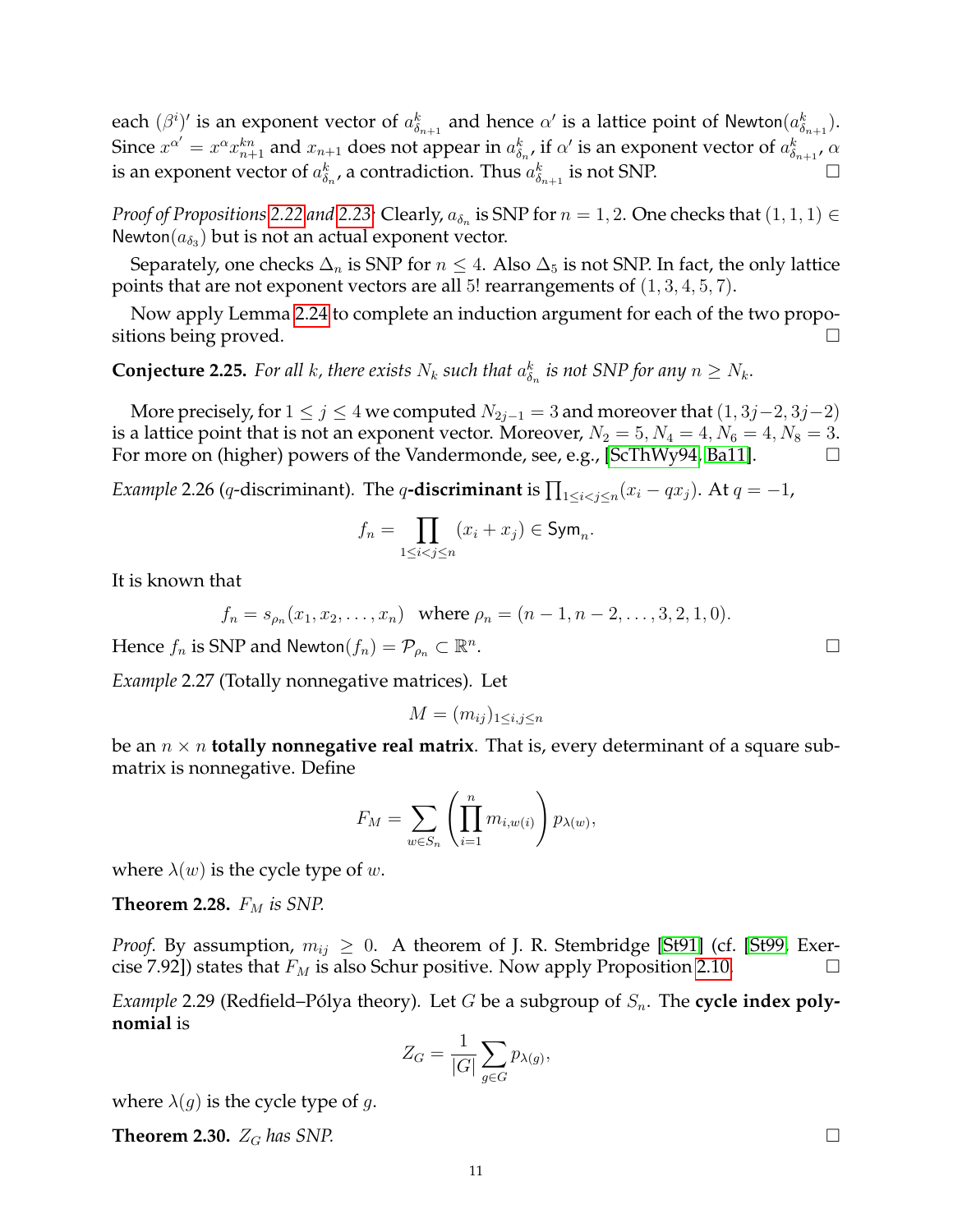*Proof.* It is true that

$$
Z_G = \sum_{\lambda} c_{\lambda} s_{\lambda},
$$

where each  $c_{\lambda} \in \mathbb{Z}_{\geq 0}$ ; see [\[St99,](#page-29-1) pg. 396]: this positivity is known for representation-theoretic reasons (no combinatorial proof is available). Now use Proposition [2.10.](#page-5-1)  $\Box$ 

*Example* 2.31 (C. Reutenauer's  $q_{\lambda}$  basis). C. Reutenauer [\[Re95\]](#page-28-2) introduced a new basis  $\{q_{\lambda}\}\$ of symmetric polynomials, recursively defined by setting

$$
\sum_{\lambda \vdash n} q_{\lambda} = s_{(n)},
$$

where  $q_{\lambda} = q_{\lambda_1} q_{\lambda_2} \cdots$ .

<span id="page-11-0"></span>**Theorem 2.32.**  $q_{\lambda}$  *has SNP.* 

*Proof.* Reutenauer in *loc. cit.* conjectured that  $-q_{(n)}$  is Schur positive for  $n \geq 2$ . Indeed,

$$
q_{(1)} = s_{(1)}, q_{(2)} = -s_{(1,1)}, q_{(3)} = -s_{(2,1)}.
$$

Reutenauer's conjecture was later established by W. M. Doran IV [\[Do96\]](#page-27-5). The proof sets

$$
f(n,k) = \sum_{\lambda \vdash n, \min(\lambda_i) \ge k} q_\lambda.
$$

The argument inducts on  $n$  and proceeds by showing that

$$
-f(n,k) = s_{(n-1,1)} + \sum_{2 \le i < k} (-f(i,i)) (-f(n-i,i)).
$$

His induction claim is that  $-f(n, k)$  is Schur positive for  $k \geq 2$ . Let us strengthen his induction hypothesis, and assume  $-f(n, k)$  is Schur positive with  $s_{(n-1,1)}$  as the unique  $\leq_D$  maximal term. In the induction step, note each  $s_\alpha$  appearing in  $-f(i, i)$  has  $\alpha_1 \leq i-1$ and each  $s_\beta$  in  $-f(n-i, i)$  has  $\beta_1 \leq n-i-1$ . Thus, by the argument of Proposition [2.9,](#page-5-0) if  $s_{\gamma}$  appears in  $s_{\alpha}s_{\beta}$  then  $\gamma_1 \leq n-2$ , implying the strengthening we need.

It follows from the above argument and the Littlewood-Richardson rule that if  $\lambda =$  $(\lambda_1, \ldots, \lambda_\ell, 1^r)$  where each  $\lambda_i \geq 2$  then  $q_\lambda$  has a unique  $\leq_D$ -leading term  $s_{a,b}$  where  $a =$  $|\lambda| - \ell$  and  $b = \ell$ . Thus,  $q_{\lambda}$  has SNP by Proposition [2.5\(](#page-3-0)III).

*Example* 2.33 (Stanley's chromatic symmetric polynomial). For a graph G, let  $c_G(x_1, \ldots, x_n)$ be *Stanley's chromatic symmetric polynomial* [\[St95\]](#page-28-9). If  $G = K_{1,3}$ ,

$$
c_G(x_1, x_2, \ldots) = x_1^3 x_2 + x_1 x_2^3 + \cdots
$$

is not SNP.  $\Box$ 

<span id="page-11-1"></span>*Example* 2.34 (Kronecker product of Schur polynomials)*.* The **Kronecker product** is

$$
s_{\lambda} * s_{\mu} = \sum_{\nu} \text{Kron}_{\lambda,\mu}^{\nu} s_{\nu} \in \text{Sym}.
$$

Kron $\chi^{\nu}_{\lambda,\mu}$  is the **Kronecker coefficient**, the multiplicity of the  $S_n$ -character  $\chi^{\nu}$  appearing in  $\chi^\lambda\otimes\chi^\mu$ . We conjecture that  $s_\lambda*s_\mu$  is SNP. We have verified this for all  $\lambda,\mu\in$  Par $(n)$  for  $1 \leq n \leq 7$ . Consider

$$
s_{(4,2)} * s_{(2,2,1,1)} = s_{(1,1,1,1,1,1)} + s_{(2,1,1,1,1)} + 2s_{(2,2,1,1)} + s_{(3,1,1,1)} + 2s_{(3,2,1)} + s_{(3,3)} + s_{(4,1,1)}.
$$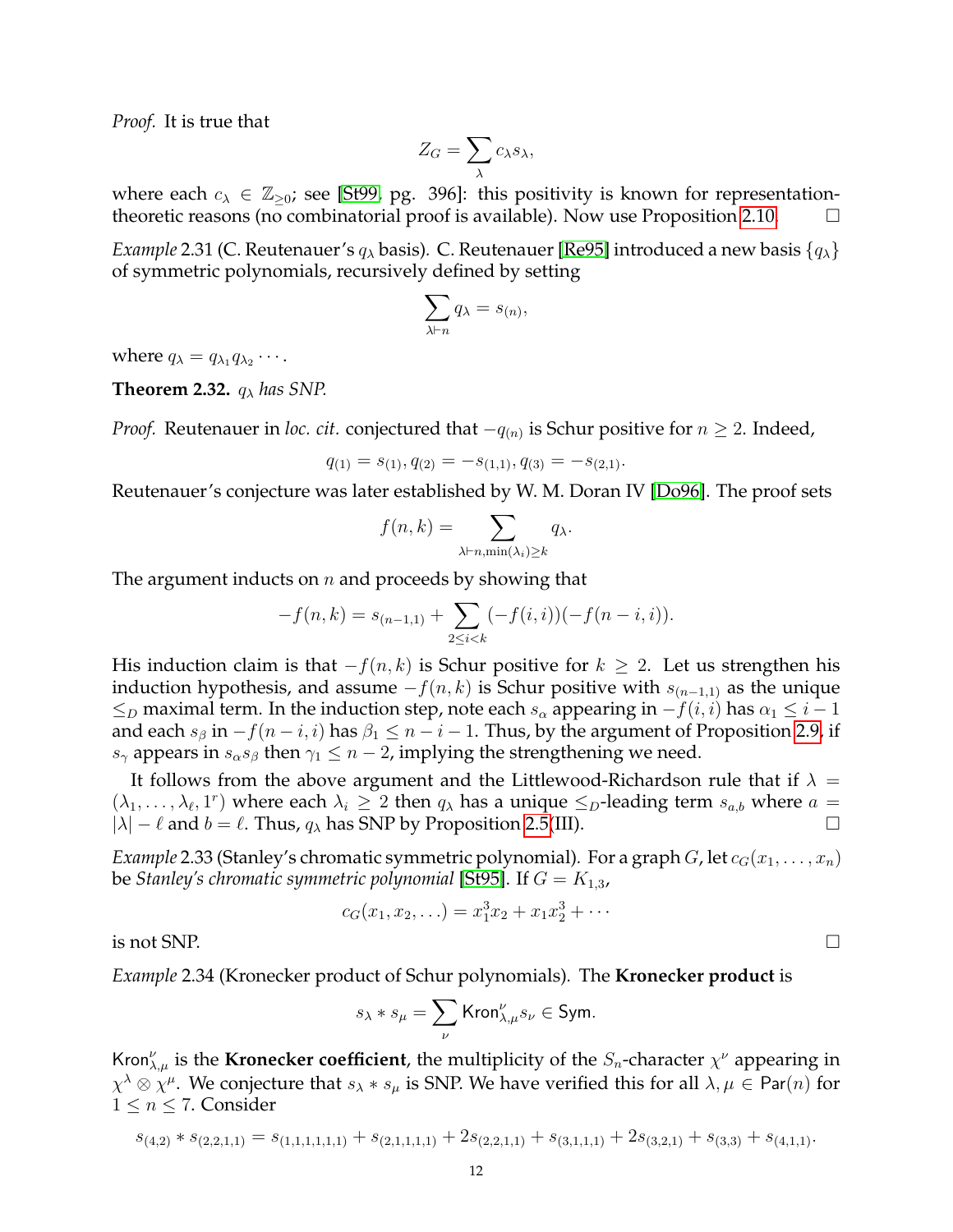Notice (3, 3) and (4, 1, 1) are both  $\leq_D$ -maximal. Hence in this case, SNPness cannot be blamed on Proposition [2.5\(](#page-3-0)III); cf. [\[AvVa10,](#page-27-6) Lemma 3.2] and [\[Va00\]](#page-29-2).  $\Box$ 

*Example* 2.35 (Lascoux-Leclerc-Thibon (LLT) polynomials)*.* A. Lascoux-B. Leclerc-J. Y. Thi-bon [\[LaLeTh97\]](#page-28-10) introduced  $G_\lambda^{(m)}$  $\chi^{(m)}(X;q)$ .  $G_{\lambda}^{(m)}$  $\chi^{(m)}(X;1)$  is a product of Schur polynomials. Hence  $G_\lambda^{(m)}$  $\chi_\lambda^{(m)}(X;1)$  is SNP by Proposition [2.9.](#page-5-0)  $G_\lambda^{(m)}$  $\chi^{(m)}(X;q)\in \operatorname{\mathsf{Sym}}_n[q]$  is not always SNP. One example is

$$
G_{(3,3)}^{(2)}(x_1, x_2; q) = q^3(x_1^3 + x_1^2x_2 + x_1x_2^2 + x_2^3) + q(x_1^2x_2 + x_2^2x_1).
$$

LLT polynomials arise in the study of Macdonald polynomials, the topic of Section [3.](#page-12-1) (Another related topic is *affine Schubert calculus*; see the book [\[LLMSSZ14\]](#page-28-11).)

#### 3. MACDONALD POLYNOMIALS

<span id="page-12-1"></span>3.1. **Symmetric and nonsymmetric Macdonald polynomials.** In [\[Ma88\]](#page-28-12), I. G. Macdonald introduced a family of polynomials depending of parameters  $q$  and  $t$ . Define an inner product  $\langle \bullet, \bullet \rangle_{q,t}$  on Sym by

$$
\langle p_{\lambda}, p_{\mu} \rangle_{q,t} = \delta_{\lambda,\mu} z_{\lambda}(q,t),
$$

where

$$
z_{\lambda}(q,t) = z_{\lambda} \prod_{i=1}^{\ell(\lambda)} \frac{1-q^{\lambda}}{1-t^{\lambda}},
$$

and

$$
z_\lambda = \prod_{r\geq 1} r^{m_r} m_r!
$$

for  $\lambda = (1^{m_1}2^{m_2}\cdots)$ . **Macdonald polynomials**  $\{P_\mu(X; q, t)\}$  are uniquely determined by

(10) 
$$
P_{\lambda}(X;q,t) = m_{\lambda}(X) + \sum_{\mu < p\lambda} c_{\lambda,\mu}(q,t)m_{\mu}(X)
$$

where  $c_{\lambda,\mu}(q,t) \in \mathbb{Q}(q,t)$ , together with

<span id="page-12-2"></span>
$$
\langle P_{\lambda}, P_{\mu} \rangle_{q,t} = 0 \text{ if } \lambda \neq \mu.
$$

<span id="page-12-0"></span>**Theorem 3.1.**  $P_{\lambda}(X; q = q_0, t = t_0)$  *is SNP, and* Newton $(P_{\lambda}(x_1, \ldots, x_n; q = q_0, t = t_0))$  =  $\mathcal{P}_\lambda\subset\mathbb{R}^n$  whenever  $n\geq \ell(\lambda)$ , for any  $(q_0,t_0)$  in a Zariski open subset of  $\mathbb{C}^2.$ 

<span id="page-12-3"></span>**Lemma 3.2.** Newton $(P_\lambda(x_1,\ldots,x_n;q=q_0,t=t_0)) = P_\lambda \subset \mathbb{R}^n$  whenever  $n \geq \ell(\lambda)$ , for any  $(q_0, t_0) \in \mathbb{C}^2$ .

*Proof.* This is by [\(10\)](#page-12-2) and Proposition [2.5\(](#page-3-0)I). Since  $n \ge \ell(\lambda)$ ,  $s_\lambda(x_1, \ldots, x_n) \neq 0$ .

<span id="page-12-4"></span>**Lemma 3.3.** *Fix*  $q_0, t_0 \in \mathbb{C}$ *.*  $P_\lambda(X; q = q_0, t = t_0)$  *is SNP if and only if*  $c_{\lambda,\mu}(q_0, t_0) \neq 0$  *for all*  $\mu <_{D} \lambda$ .

*Proof.* ( $\Rightarrow$ ) By Lemma [3.2,](#page-12-3) Newton $(P_{\lambda}(X; q = q_0, t = t_0)) = P_{\lambda}$ . Thus each  $\mu <_{D} \lambda$  appears as a lattice point of Newton $(P_\lambda(X; q = q_0, t = t_0))$ . Since we assume  $P_\lambda(X; q = q_0, t = t_0)$ is SNP,  $[x^{\mu}]P_{\lambda}(X; q = q_0, t = t_0) \neq 0$ . Among monomial symmetric functions,  $x^{\mu}$  only appears in  $m_{\mu}$ . Hence  $c_{\lambda,\mu}(q_0, t_0) \neq 0$ , as desired.

The proof of  $(\Leftarrow)$  just reverses the above argument, using the fact that

$$
\mu \in \mathsf{Newton}(P_{\lambda}(X; q = q_0, t = t_0)) \iff \alpha \in \mathsf{Newton}(P_{\lambda}(X; q = q_0, t = t_0))
$$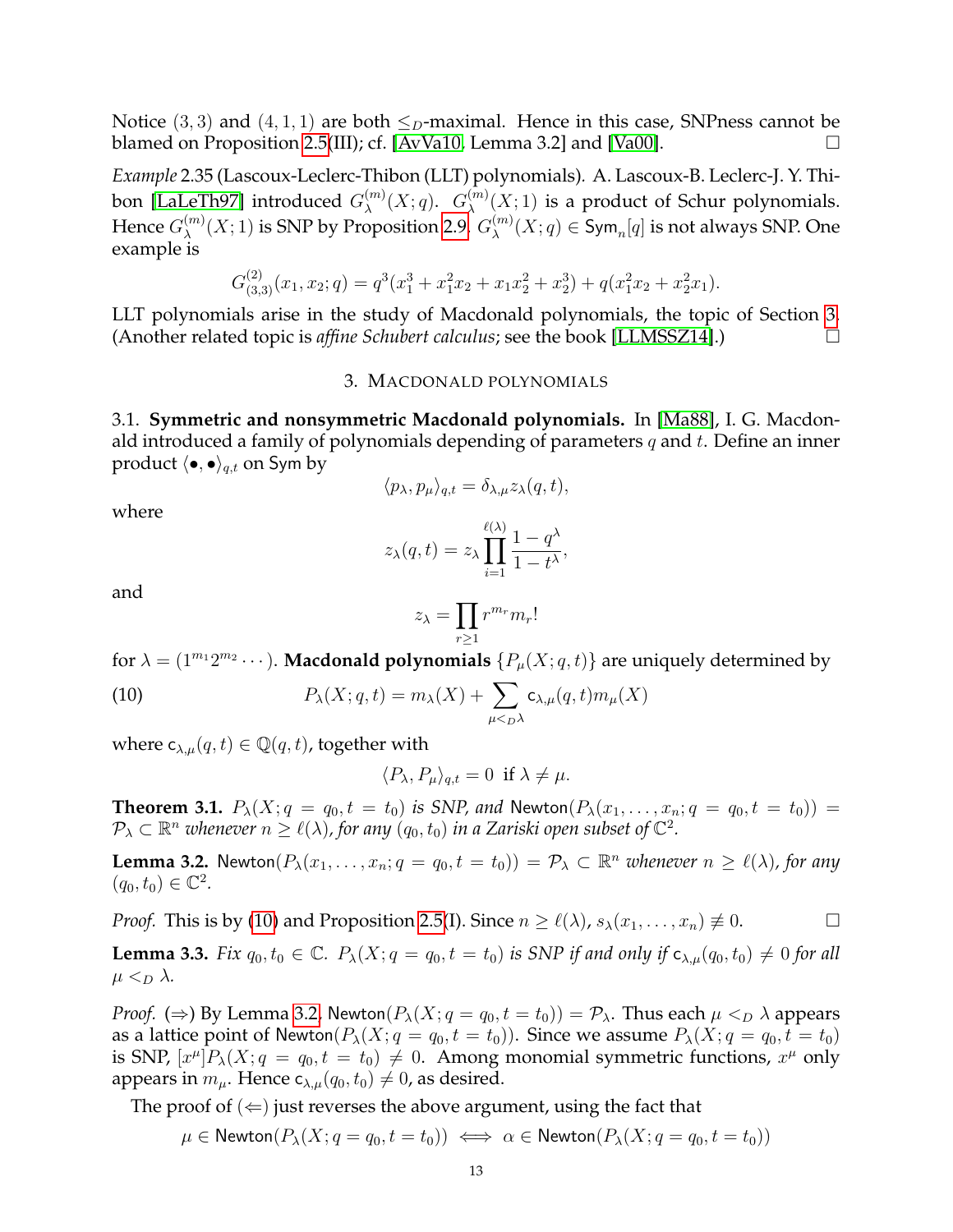for any rearrangement  $\alpha$  of  $\mu \in \mathbb{R}^n$ 

*Proof of Theorem [3.1:](#page-12-0)* The Newton polytope assertion is by Lemma [3.2.](#page-12-3) Now

$$
P_{\lambda}(X;0,0) = s_{\lambda}(X)
$$

and  $m_{\mu}$  appears in  $s_{\lambda}$  for every  $\mu <_{D} \lambda$ . Hence  $c_{\lambda,\mu}(q,t) \neq 0$ . Now choose q, t that is neither a pole nor a root of any of these rational functions (for  $\mu <_{D} \lambda$ ). Therefore the SNP assertion follows from Lemma [3.3.](#page-12-4)

The **Hall-Littlewood polynomial** is  $P_{\lambda}(X;t) := P_{\lambda}(X,q=0,t)$ . One has

$$
P_{\lambda}(X;t) = \sum_{\mu} \mathsf{K}_{\lambda,\mu}(t) s_{\mu}(X)
$$

where  $K_{\lambda,\mu}(t)$  is the **Kostka-Foulkes polynomial**. It is known that

$$
\mathsf{K}_{\lambda,\mu}(t)=\sum_{T}t^{\text{charge}(T)}.
$$

The sum is over all semistandard tableau T of shape  $\lambda$  and content  $\mu$ . It is true that charge(T)  $\in \mathbb{Z}_{\geq 0}$ . Since these tableaux can only occur if  $\mu \leq_D \lambda$ ,  $\mathsf{K}_{\lambda,\mu}(t) \not\equiv 0$  if and only if  $\mu \leq_D \lambda$ . Hence we immediately obtain:

**Proposition 3.4.** *If*  $t_0 > 0$  *then*  $P_\lambda(X;t = t_0) \in$  Sym *is SNP and* Newton $(P_\lambda(x_1, \ldots, x_n; t =$  $(t_0) = \mathcal{P}_\lambda \subset \mathbb{R}^n$  whenever  $n \geq \ell(\lambda)$ .

The **Schur** P− **polynomial** is

$$
SP_{\lambda}(X) = \sum_{T} x^{T}.
$$

The sum is over shifted semistandard Young tableaux of a partition  $\lambda$  with distinct parts. There is also the **Schur** Q− **polynomial**,

$$
SQ_{\lambda}(X) = 2^{\ell(\lambda)} SP_{\lambda}.
$$

**Proposition 3.5.**  $SP_{\lambda}(X)$  and  $SQ_{\lambda}(S)$  are SNP and

$$
\mathsf{Newton}(SP_{\lambda}(X)) = \mathsf{Newton}(SQ_{\lambda}(X)) = \mathcal{P}_{\lambda}.
$$

*Proof.* In fact,

$$
SP_{\lambda}(X) = P_{\lambda}(X; t = -1);
$$

see [\[St89\]](#page-29-3). Also  $K_{\lambda,\lambda}(t) = 1$ . Now,  $SP_{\lambda}$  is Schur-positive; see, e.g., [\[St89,](#page-29-3) p. 131–132]. Thus the result follows from Proposition [2.5\(](#page-3-0)III).

The *modified Macdonald polynomial*  $\widetilde{H}_{\lambda}(X; q, t)$  is a certain transformation of  $P_{\lambda}(X; q, t)$ also introduced in [\[Ma88\]](#page-28-12).

<span id="page-13-0"></span>**Proposition 3.6.** *For any*  $q_0, t_0 > 0$ ,  $\widetilde{H}_\lambda(X; q = q_0, t = t_0)$  *is SNP and* Newton $(\widetilde{H}_\lambda(x_1, \ldots, x_n; q =$  $(q_0, t = t_0)$ ) =  $\mathcal{P}_{|\lambda|} \subset \mathbb{R}^n$  whenever  $n \geq |\lambda|$ .

*Proof.* A formula of J. Hagland-M. Haiman-N. Loehr [\[HHL05\]](#page-28-13) states that

$$
\widetilde{H}_{\lambda}(X;q,t) = \sum_{\sigma:\lambda \to \mathbb{Z}_{>0}} x^{\sigma} q^{\mathrm{inv}(\sigma)} t^{\mathrm{maj}(\sigma)},
$$

. В последните последните последните последните последните последните последните последните последните последн<br>В последните последните последните последните последните последните последните последните последните последнит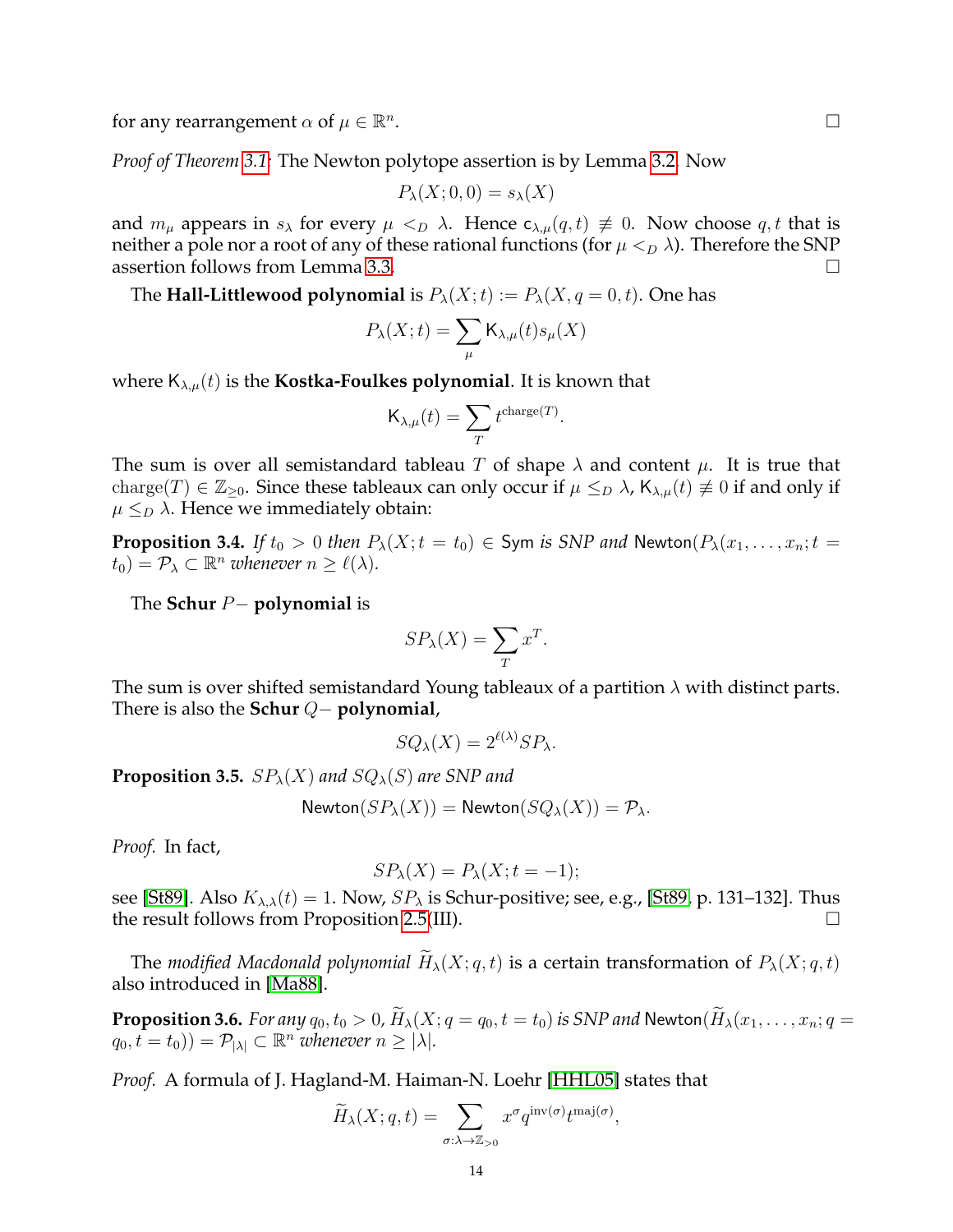where  $\sigma$  is any assignment of positive integers to the boxes of  $\lambda$ . Also,  $inv(\sigma)$  and  $maj(\sigma)$ are certain combinatorially defined statistics, whose specifics we do not need here. Thus, for  $q, t > 0$ , every monomial of degree  $|\lambda|$  appears.

However,  $\widetilde{H}_{(3,1,1)}(x_1,x_2,x_3,x_4,x_5;q,t)$  is not SNP as it misses the monomial  $qtx_3x_4^4$ .

*Example* 3.7 (modified q, t-Kostka polynomials are not SNP)*.* Consider the expansion

$$
\widetilde{H}_{\lambda}(X;q,t) = \sum_{\mu} \widetilde{\mathsf{K}}_{\lambda,\mu}(q,t) s_{\mu}(X).
$$

The coefficients  $\mathsf{K}_{\lambda,\mu}(q,t)$  are the **(modified)** q, t-**Kostka coefficients**. Now,

$$
\widetilde{\mathsf{K}}_{(2,2,2),(2,1,1,1)}(q,t) = qt^7 + t^8 + qt^5 + t^6 + qt^4.
$$

Hence,  $\widetilde{\mathsf{K}}_{\lambda,\mu}(q,t)$  need not be SNP.

Let  $\alpha \in \mathbb{Z}_{\geq 0}^n$ . There is the **nonsymmetric Macdonald polynomial**  $E_\alpha(x_1, \ldots, x_n; q, t)$ ; see [\[HHL08\]](#page-28-14) for details.

It is part of a definition that

$$
E_{\alpha}(X;q,t) = x^{\alpha} + \sum_{\beta <_{S} \alpha} \mathsf{d}_{\alpha,\beta}(q,t) x^{\beta}
$$

where  $d_{\alpha,\beta}(q,t) \in \mathbb{Q}(q,t)$ . S. Sahi [\[Sa00\]](#page-28-15) proved each  $d_{\alpha,\beta}(q,t) \not\equiv 0$ . Here  $\lt_S$  is the ordering whose covering relations are that if  $\alpha_i < \alpha_j$  then  $t_{ij}(\alpha) < s$   $\alpha$  (where  $t_{ij}(\alpha)$  swaps positions *i* and *j* of  $\alpha$ ). If also  $\alpha_j - \alpha_i > 1$  then  $\alpha + e_i - e_j < s$   $t_{ij}(\alpha)$ ; see [\[HHL08,](#page-28-14) Section 2.1]. Let  $\widehat{\mathcal{P}}_{\alpha}$  be the convex hull of all  $\beta \in \mathbb{Z}_{\geq 0}^n$  such that  $\beta \leq_S \alpha$ . Thus  $\widehat{\mathcal{P}}_{\alpha}$  is the Newton polytope of  $E_\alpha(X; q = q_0, t = t_0)$  for any generic choice of  $(q_0, t_0) \in \mathbb{C}^2$ . The conjecture below says  $E_{\alpha}(X; q, t)$  is "generically SNP":

<span id="page-14-0"></span>**Conjecture 3.8.** *If*  $\beta \in \widehat{P}_{\alpha}$  and  $\beta \in \mathbb{Z}_{\geq 0}^n$  then  $\beta \leq_S \alpha$ .

Conjecture [3.8](#page-14-0) has been checked for  $n \leq 7$  and whenever  $|\alpha| \leq 7$ .

<span id="page-14-3"></span>3.2. **Keys and Demazure atoms.** Complementing the above analysis, we now investigate SNP for two specializations of  $E_{\alpha}(X; q, t)$ . The first is  $\kappa_{\alpha} = E_{\alpha}(X; q = \infty, t = \infty)$  [\[Io03,](#page-28-16) Theorem 3]. The **Demazure operator** is

$$
\pi_i(f) = \partial_i(x_i \cdot f), \text{ for } f \in \mathbb{Z}[x_1, x_2, \ldots].
$$

Let  $\alpha = (\alpha_1, \alpha_2, \ldots) \in \mathbb{Z}_{\geq 0}^{\infty}$  and suppose that  $|\alpha| = \sum_i \alpha_i < \infty$ . Define the **key polynomial**  $\kappa_{\alpha}$  to be

<span id="page-14-2"></span> $x^{\alpha} := x_1^{\alpha_1} x_2^{\alpha_2} \cdots$ , if  $\alpha$  is weakly decreasing.

Otherwise, set

(11) 
$$
\kappa_{\alpha} = \pi_i(\kappa_{\widehat{\alpha}}) \text{ where } \widehat{\alpha} = (\dots, \alpha_{i+1}, \alpha_i, \dots) \text{ and } \alpha_{i+1} > \alpha_i
$$

The key polynomials form a  $\mathbb{Z}$ -basis of  $\mathbb{Z}[x_1, x_2, \ldots]$ ; see work of V. Reiner–M. Shimozono [\[ReSh95\]](#page-28-17) (and references therein) for more on  $\kappa_{\alpha}$ .

.

Define  $D_{\alpha}$  to be the "skyline" diagram with a left-justified row of  $\alpha_i$  boxes in row *i*.

<span id="page-14-1"></span>**Conjecture 3.9.**  $S_{D_{\alpha}} = \text{Newton}(\kappa_{\alpha})$ .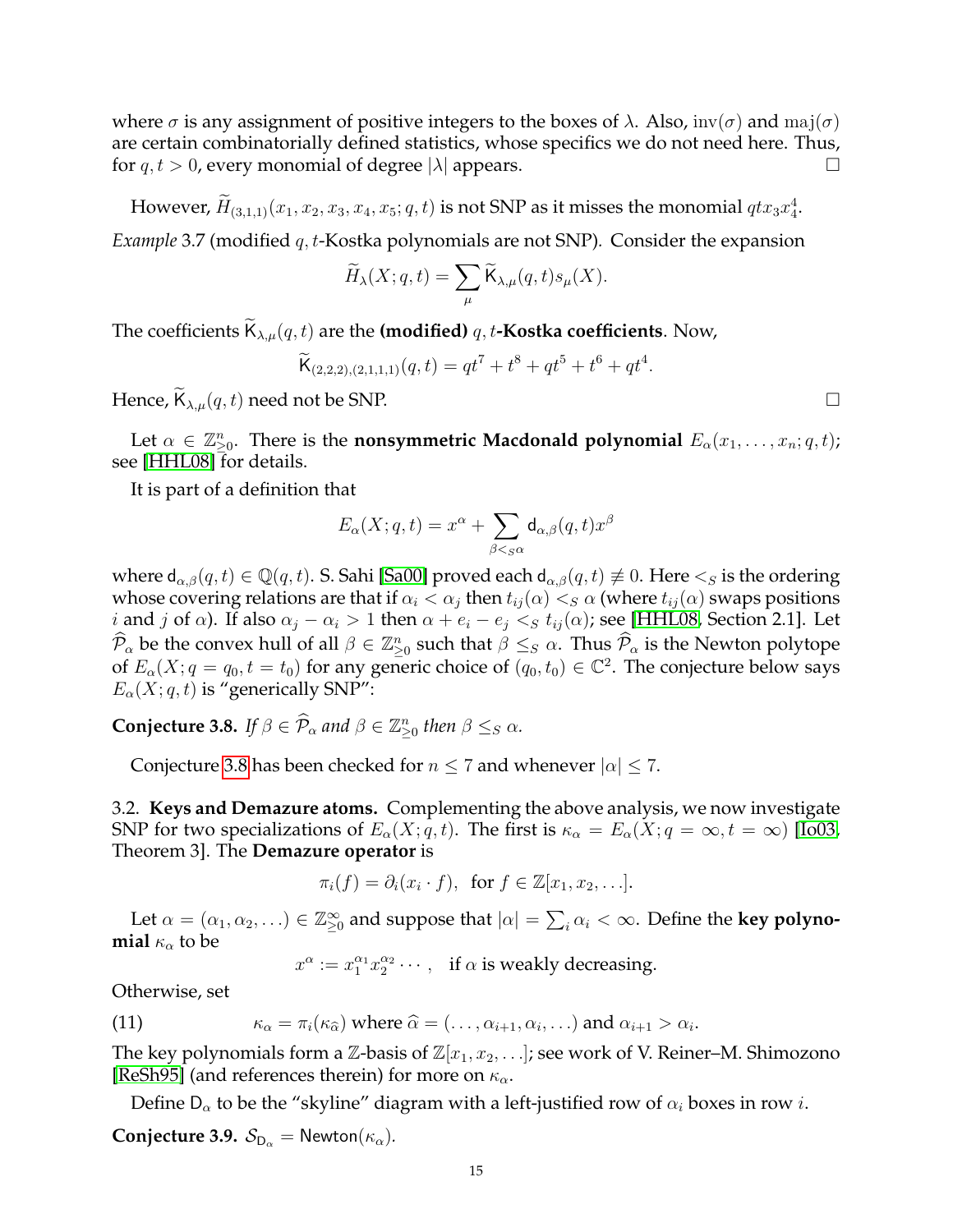We have a proof (omitted here) of the "⊇" part of Conjecture [3.9.](#page-14-1) See Remark [5.22.](#page-26-2)

<span id="page-15-2"></span>**Conjecture 3.10.**  $\kappa_{\alpha}$  has SNP.

We have a second conjectural description of Newton( $\kappa_{\alpha}$ ). Let

$$
m_{ij}(\alpha) = \alpha + e_i - e_j.
$$

Then for any composition  $\alpha$ , let  $\beta <_{\kappa} \alpha$  if  $\beta$  can be generated from  $\alpha$  by applying a sequence of the moves  $t_{ij}$  for  $\alpha_i < \alpha_j$ , and  $m_{ij}$  if  $\alpha_j - \alpha_i > 1$ .

<span id="page-15-3"></span> $\bf{Conjecture~3.11.}$   $\kappa_\alpha=x^\alpha+\sum_{\beta<_\kappa\alpha}\mathsf{Key}_{\alpha,\beta}x^\beta$  with  $\mathsf{Key}_{\alpha,\beta}>0$  for all  $\beta<_\kappa\alpha$ .

(Observe that  $\beta <_{\kappa} \alpha$ , then  $\beta <_{S} \alpha$ . However, the converse fails as  $11 <_{S} 20$  but one does not have  $11 <_{\kappa} 20$ .)

For two compositions  $\gamma$  and  $\alpha$  we write

 $\gamma \preceq \alpha$  if  $\lambda(\gamma) = \lambda(\alpha)$  and  $w(\gamma) \leq w(\alpha)$  in Bruhat order.

Here  $\lambda(\gamma)$  is the partition obtained by resorting the parts of  $\gamma$ . Also  $w(\gamma)$  is the shortest length permutation that sends  $\lambda(\gamma)$  to  $\gamma$ . (Strong) Bruhat order refers to the ordering on permutations obtained as the closure of the relation  $w \leq wt_{ij}$  if  $\ell(wt_{ij}) = \ell(w) + 1$  and  $t_{ij}$ is a transposition.

<span id="page-15-0"></span>**Theorem 3.12.** *If*  $\beta \preceq \alpha$  *then*  $\beta$  *is a vertex of* Newton( $\kappa_{\alpha}$ )*.* 

<span id="page-15-1"></span>**Conjecture 3.13.** *The converse of Theorem [3.12](#page-15-0) holds.*

Our proof of Theorem [3.12](#page-15-0) uses the other specialization of interest, namely  $E_{\alpha}(X; q =$  $0, t = 0$ ). Let

$$
\widehat{\pi}_i := \pi_i - \text{id}
$$

and define the **Demazure atom**  $A_{\alpha} = x^{\alpha}$  if  $\alpha$  is weakly decreasing. Otherwise  $A_{\alpha} = \hat{\pi}_i(A_{\hat{\alpha}})$ <br>where  $\hat{\alpha}$  is defined as in (11). By the way where  $\hat{\alpha}$  is defined as in [\(11\)](#page-14-2). By the way,

<span id="page-15-4"></span>**Conjecture 3.14.**  $A_{\alpha}$  has SNP.

That  $E_{\alpha}(X; q = 0, t = 0) = A_{\alpha}$  is [\[Ma09,](#page-28-18) Theorem 1.1].

The five conjectures above, namely Conjectures [3.9,](#page-14-1) [3.10,](#page-15-2) [3.11,](#page-15-3) [3.13](#page-15-1) and [3.14](#page-15-4) have been checked for  $|\alpha| \leq 7$  where  $\alpha$  has at most three parts of size zero.

We will also use

$$
\kappa_{\alpha} = \sum_{\gamma \preceq \alpha} A_{\gamma}
$$

One reference for [\(12\)](#page-15-5) is [\[Ma09,](#page-28-18) Section 1]; a proof is found in [\[Pu16,](#page-28-19) Lemma 3.5].

<span id="page-15-6"></span>**Proposition 3.15.** *Suppose*  $\beta \preceq \alpha$ *. Let*  $\lambda = \lambda(\beta) = \lambda(\alpha)$ *. Then* 

<span id="page-15-5"></span>
$$
\{\lambda\} \subseteq \mathsf{Newton}(\kappa_\beta) \subseteq \mathsf{Newton}(\kappa_\alpha) \subseteq \mathcal{P}_\lambda \subseteq \mathbb{R}^n,
$$

*where n is the position of the last nonzero part of*  $\alpha$ *.* 

*Proof.* Using [\(12\)](#page-15-5) twice, we have

$$
\kappa_\alpha = \sum_{\gamma \preceq \alpha} A_\gamma = \sum_{\gamma \preceq \beta} A_\gamma + \sum_{\substack{\gamma \preceq \alpha \\ \gamma \npreceq \beta}} A_\gamma = \kappa_\beta + \sum_{\substack{\gamma \preceq \alpha \\ \gamma \npreceq \beta}} A_\gamma.
$$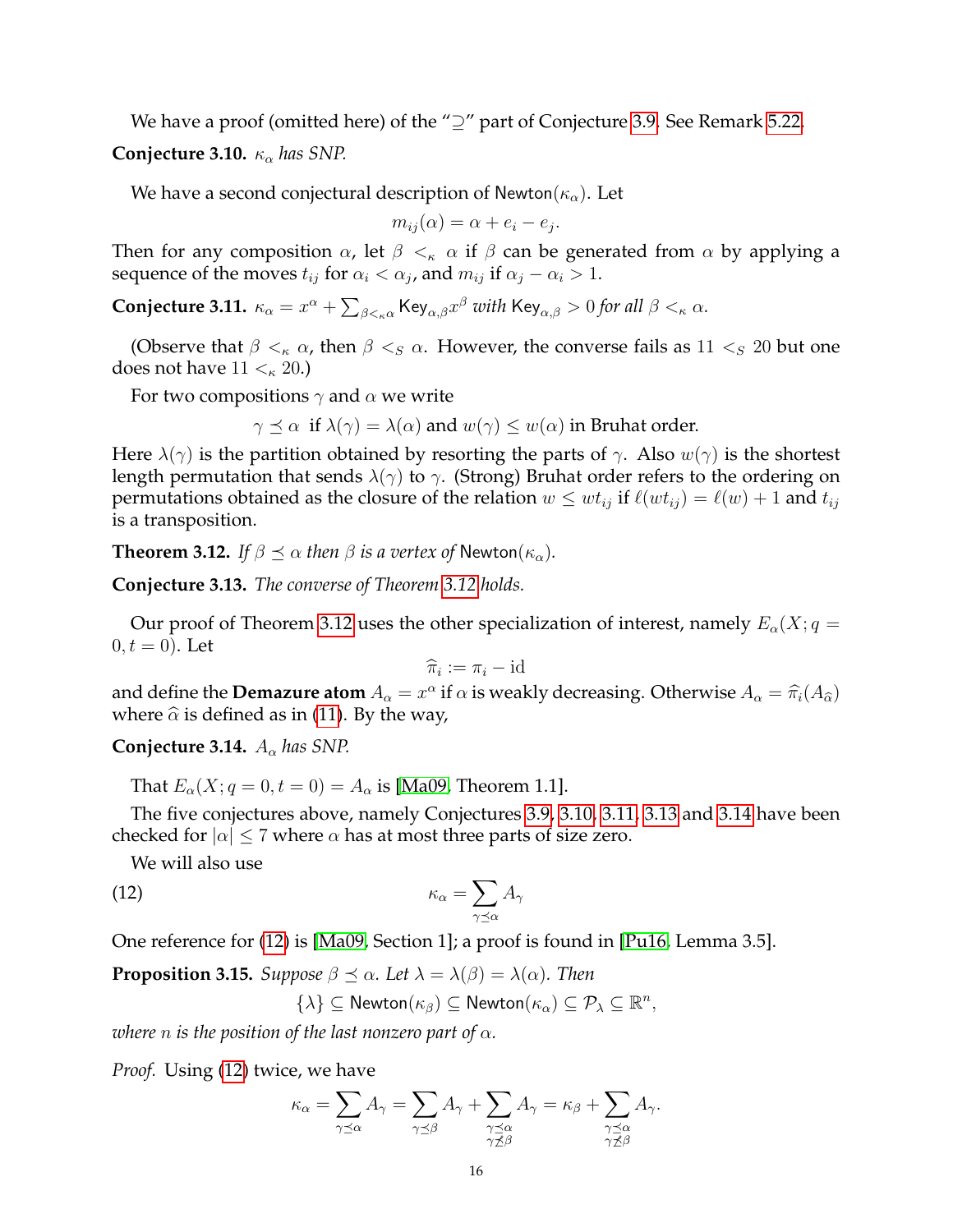

FIGURE 1. The permutahedron for  $\lambda = (2, 1, 0)$ . The shaded region is Newton( $\kappa_{1,0,2}$ ). See Proposition [3.15.](#page-15-6)

Since each  $A_{\gamma}$  is monomial positive [\[Ma09,](#page-28-18) Theorem 1.1],

Newton $(\kappa_{\beta}) \subseteq$  Newton $(\kappa_{\alpha})$ .

Now,  $\lambda$  is  $\preceq$ -minimum among rearrangements of  $\lambda$ . By definition  $\kappa_\lambda = x^\lambda$ . This explains the leftmost containment.

Let  $\lambda^{\text{rev}} = (0,0,\ldots,0,\ldots,\lambda_3,\lambda_2,\lambda_1) \in \mathbb{Z}^n$ . Then  $\lambda^{\text{rev}}$  is the  $\preceq$ -maximum among rearrangements of  $\lambda$  in  $\mathbb{Z}^n$ . Also, we have  $\kappa_{\lambda^{\text{rev}}} = s_\lambda$  (see, e.g., [\[Ma09,](#page-28-18) Section 4] and references therein). However we know Newton $(s_{\lambda}) = \mathcal{P}_{\lambda}$ .

<span id="page-16-1"></span>**Lemma 3.16.** *Suppose*  $P$  *and*  $Q$  *are polytopes such that*  $P \subseteq Q$ *. If v is a vertex of*  $Q$  *and*  $v \in P$ *, then* v *is a vertex of* P*.*

*Proof.*  $v$  is a vertex of  $Q$  if and only if there is a separating hyperplane  $H$ , i.e., there exists a vector c such that  $c'v < c'y$  for all  $y \in \mathcal{Q}$ . Since  $\mathcal{P} \subseteq \mathcal{Q}$ ,  $\breve{H}$  works for  $\mathcal{P}$  also.

*Proof of Theorem [3.12:](#page-15-0)* Now,

 $\kappa_{\alpha} = x^{\alpha} + \text{(positive sum of monomials)};$ 

see, e.g., [\[ReSh95,](#page-28-17) Corollary 7]. Hence,  $\alpha$  is in Newton( $\kappa_{\alpha}$ ). By Proposition [3.15,](#page-15-6)

$$
\beta \in \mathsf{Newton}(\kappa_{\beta}) \subseteq \mathsf{Newton}(\kappa_{\alpha}) \text{ if } \beta \preceq \alpha.
$$

Again applying Proposition [3.15](#page-15-6) we have that Newton $(\kappa_{\alpha}) \subseteq \mathcal{P}_{\lambda(\alpha)}$ . Now we are done by combining Proposition [2.5\(](#page-3-0)II) and Lemma [3.16.](#page-16-1)

## 4. QUASISYMMETRIC FUNCTIONS

<span id="page-16-0"></span>A power series  $f \in \mathbb{Z}[[x_1, x_2, \ldots]]$  is quasisymmetric if

$$
[x_1^{a_1} x_2^{a_2} \cdots x_k^{a_k}]f = [x_{i_1}^{a_1} x_{i_2}^{a_2} \cdots x_{i_k}^{a_k}]f
$$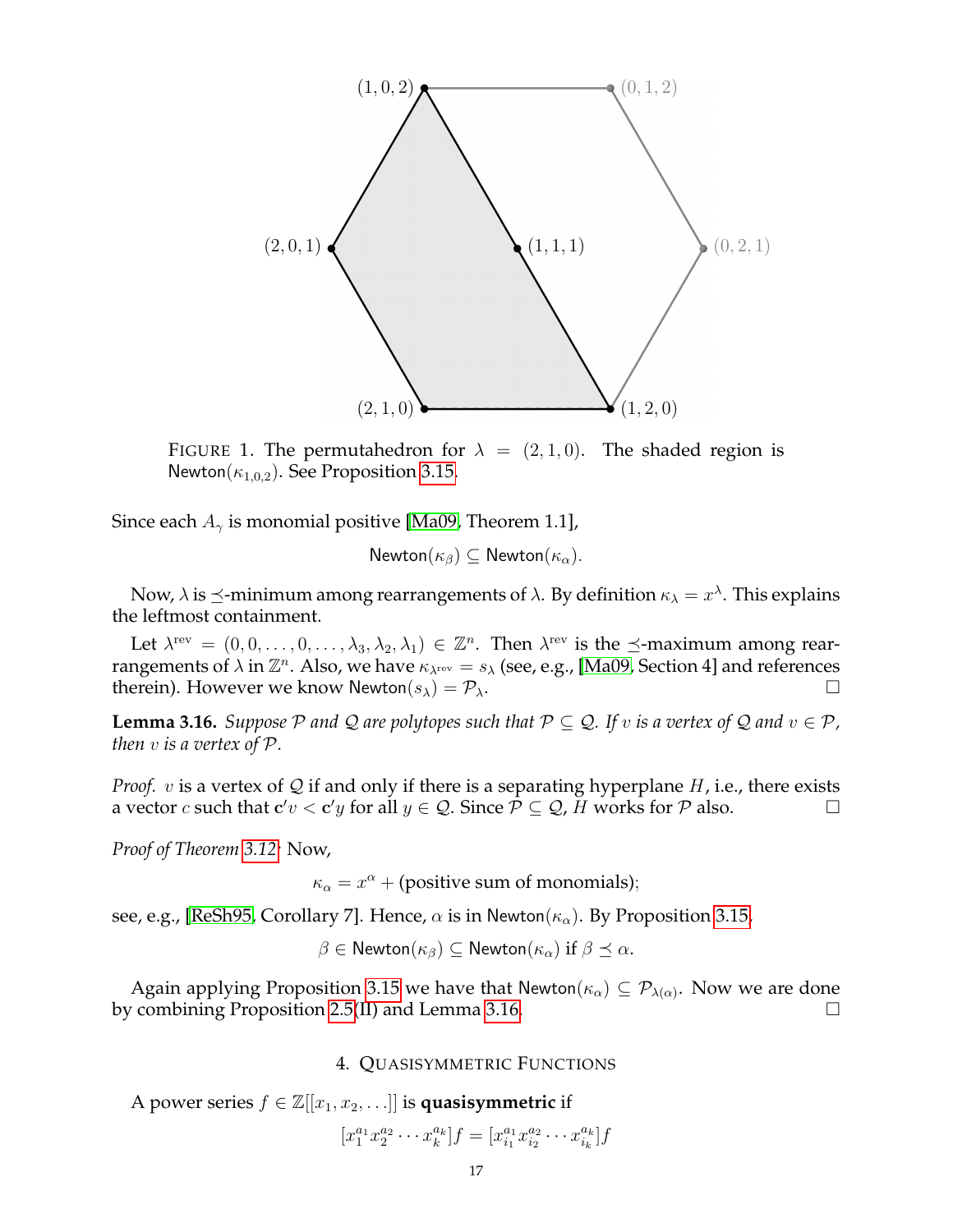for any natural numbers  $i_1 < i_2 < \ldots < i_k$ . As with Sym, define a quasisymmetric function f to be SNP if  $f(x_1, x_2, \ldots, x_m, 0, 0, \ldots)$  is SNP for all  $m \geq 1$ . In view of Remark [2.3,](#page-3-3) f is SNP if  $f(x_1, x_2, \ldots, x_m, 0, 0, \ldots)$  is SNP for any  $m \ge \deg(f)$ .

Let  $\alpha=(\alpha_1,\ldots,\alpha_k)\in\mathbb{Z}_{>0}^k.$  The **monomial quasisymmetric function** is defined as

<span id="page-17-0"></span>
$$
M_{\alpha} = \sum_{i_1 < i_2 < \ldots < i_k} x_{i_1}^{a_1} \cdots x_{i_k}^{a_k}.
$$

Let QSym be the Q-span of all  $M_{\alpha}$ .

*Example* 4.1 ( $M_{\alpha}$  need not be SNP).  $M_{(2)} = p_2 = x_1^2 + x_2^2 + \cdots$  does not have SNP.

Another basis of QSym is given by **Gessel's fundamental quasisymmetric functions**

(13) 
$$
F_{\alpha} = \sum_{\beta \to \alpha} M_{\beta}.
$$

Here,  $\beta \to \alpha$  means that  $\alpha$  is obtained by successively adding adjacent parts of  $\beta$ .

For a composition  $\gamma$ , let  $\gamma^+$  be the composition formed by removing parts of size zero from  $\gamma$ .

**Theorem 4.2.** Newton $(F_\alpha(x_1, \ldots, x_n)) =$  Newton $(M_\alpha(x_1, \ldots, x_n)) \subset \mathbb{R}^n$ . The vertices of this *polytope are*  $\{ \gamma \in \mathbb{Z}_{\geq 0}^n : \gamma^+ = \alpha \}.$ 

*Proof.* Each  $M_\beta$  is a positive sum of monomials. Also,  $\alpha \to \alpha$  so  $M_\alpha$  appears in the expansion [\(13\)](#page-17-0). Therefore,

Newton
$$
(F_{\alpha}(x_1,\ldots,x_n)) \supseteq
$$
 Newton $(M_{\alpha}(x_1,\ldots,x_n))$ .

Suppose  $\beta = (\beta_1, \beta_2, \dots, \beta_k) \in \mathbb{Z}_{>0}^k$  and  $\widehat{\beta} \to \beta$  where  $\widehat{\beta} = (\beta_1, \beta_2, \dots, \beta'_i, \beta''_i, \dots, \beta_k) \in \mathbb{Z}_{>0}^{k+1}$ 

and  $\beta_i = \beta'_i + \beta''_i$ .

We wish to show

(14) Newton
$$
(M_{\widehat{\beta}}(x_1,\ldots,x_n)) \subseteq \text{Newton}(M_{\beta}(x_1,\ldots,x_n)).
$$

By induction, this implies the remaining containment

<span id="page-17-1"></span>
$$
\mathsf{Newton}(F_\alpha(x_1,\ldots,x_n)) \subseteq \mathsf{Newton}(M_\alpha(x_1,\ldots,x_n)).
$$

Suppose

$$
\widetilde{\beta} = (\widetilde{\beta}_1, ..., \widetilde{\beta}_n) \in \mathbb{Z}_{\geq 0}^n
$$
 where  $(\widetilde{\beta})^+ = \widehat{\beta}$ .

Thus,

and

$$
\widetilde{\beta} = (0, \ldots, 0, \beta_1, 0, \ldots, 0, \beta_2, \ldots, \beta'_i, 0, \ldots, 0, \beta''_i, 0, \ldots, 0, \ldots, \beta_k, 0, \ldots, 0)
$$

where we are depicting the additional 0's inserted between components of  $\widehat{\beta}$  to obtain  $\widetilde{\beta}$ . In particular,  $x^\beta$  appears in  $M_{\widehat{\beta}}.$ 

Now let

$$
\beta^{\circ} = (0, \ldots, 0, \beta_1, 0, \ldots, 0, \beta_2, \ldots, \beta_i, 0, \ldots, 0, 0, 0, \ldots, 0, \ldots, \beta_k, 0, \ldots, 0)
$$
  

$$
\beta^{\bullet} = (0, \ldots, 0, \beta_1, 0, \ldots, 0, \beta_2, \ldots, 0, 0, \ldots, 0, \beta_i, 0, \ldots, 0, \ldots, \beta_k, 0, \ldots, 0).
$$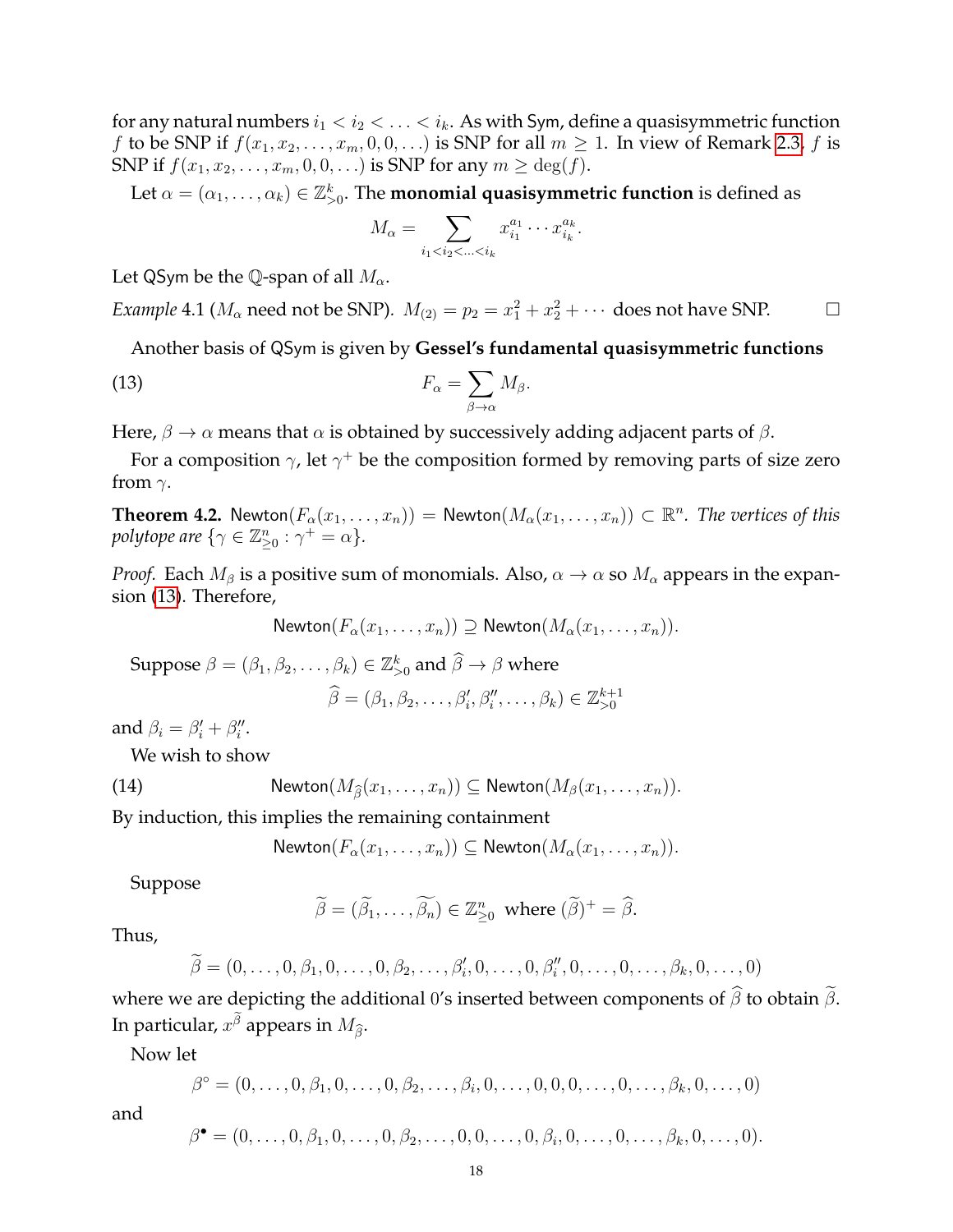That is  $\beta^{\circ}$  and  $\beta^{\bullet}$  differ from  $\tilde{\beta}$  only by replacing  $\beta'_i$  and  $\beta''_i$  by  $\beta_i$ , respectively.

Since  $\beta'_i, \beta''_i \geq 0$ , we have that

$$
\widetilde{\beta} = \frac{\beta_i'}{\beta_i} \beta^\circ + \frac{\beta_i''}{\beta_i} \beta^\bullet
$$

is a convex combination. This proves [\(14\)](#page-17-1) and hence the asserted equality of Newton polytopes.

Every monomial of  $M_{\alpha}(x_1,\ldots,x_n)$  is a monomial of  $m_{\alpha}(x_1,\ldots,x_n)$ . Therefore,

$$
\mathsf{Newton}(M_\alpha(x_1,\ldots,x_n)) \subseteq \mathsf{Newton}(m_\alpha(x_1,\ldots,x_n)).
$$

Recall,

Newton
$$
(m_{\alpha}(x_1,\ldots,x_n)) = \mathcal{P}_{\lambda(\alpha)} \subseteq \mathbb{R}^n
$$
.

One knows the vertices of  $P_{\lambda(\alpha)}$  are all rearrangements of  $\alpha$  (thought of as a vector in  $\mathbb{Z}_{\geq 0}^n$ , where we concatenate 0's as necessary); cf. Proposition [2.5\(](#page-3-0)II). Thus, every exponent vector of  $m_\alpha(x_1,\ldots,x_n)$  is also a vertex of  $\mathcal{P}_{\lambda(\alpha)}$ . Hence to obtain the final claim of the theorem we may appeal to Lemma [3.16.](#page-16-1)

*Example* 4.3 ( $F_\alpha$  need not be SNP). One can also check that

$$
F_{(2,2)} = M_{(2,2)} + M_{(2,1,1)} + M_{(1,1,2)} + M_{(1,1,1,1)}.
$$

Thus,  $(0,1,2,1)=\frac{1}{2}(0,2,2,0)+\frac{1}{2}(0,0,2,2)\in\mathsf{Newton}(F_{(2,2)}).$  However,  $(0,1,2,1)$  is not an exponent vector of  $F_{(2,2)}$ . Hence  $F_{(2,2)}$  is not SNP.

J. Hagland-K. Luoto-S. Mason-S. van Willigenburg [\[HLMvW11\]](#page-28-4) introduced the **quasisymmetric Schur polynomial**:

$$
S_{\alpha} = \sum_{\gamma} A_{\gamma}
$$

where the sum is over all compositions  $\gamma$  such that  $\gamma^+=\alpha$  and where  $\gamma^+$  is the composition  $\gamma$  with any 0 parts removed. QSym is also spanned by  $\{S_{\alpha}\}\$ . Also, recall  $A_{\gamma}$  is the Demazure atom defined in Section [3.2.](#page-14-3)

Many aspects of quasi-Schur theory are parallel to Schur theory [\[HLMvW11\]](#page-28-4). For instance, consider the transition between the  $S$  and  $M$  bases of QSym:

$$
S_{\alpha} = \sum_{\beta} \overline{\mathsf{K}}_{\alpha,\beta} M_{\beta}.
$$

It is proved in *loc. cit.* that  $\overline{K}_{\alpha,\beta}$  counts *composition tableaux*. Hence  $\overline{K}_{\alpha,\beta}$  is an analogue of the Kostka coefficient. However, there are divergences from the perspective of Newton polytopes as seen in the next three examples:

*Example* 4.4 ( $S_\alpha$  need not be SNP). An example is  $S_{(2,1,3)}$ . In at least four variables,  $x_1x_2^2x_3^2x_4$ does not appear but  $x_1^2x_2^2x_3^2$  and  $x_2^2x_3^2x_4^2$  both do. Nonetheless, it should be interesting to describe the Newton polytope, and to characterize when  $S_{\alpha}$  is SNP.

*Example* 4.5*.* In the symmetric function case,

Newton
$$
(s_{\lambda}(x_1,\ldots,x_n))
$$
 = Newton $(m_{\lambda}(x_1,\ldots,x_n))$  =  $\mathcal{P}_{\lambda}$   $\subset \mathbb{R}^n$ .

However,

 $(0, 0, 2, 2) \in \mathsf{Newton}(S_{(1,3)}(x_1, x_2, x_3, x_4))$  but  $(0, 0, 2, 2) \notin \mathsf{Newton}(M_{(1,3)}(x_1, x_2, x_3, x_4)).$ Hence Newton $(S_\alpha(x_1, \ldots, x_n)) \neq \text{Newton}(M_\alpha(x_1, \ldots, x_n))$  in general.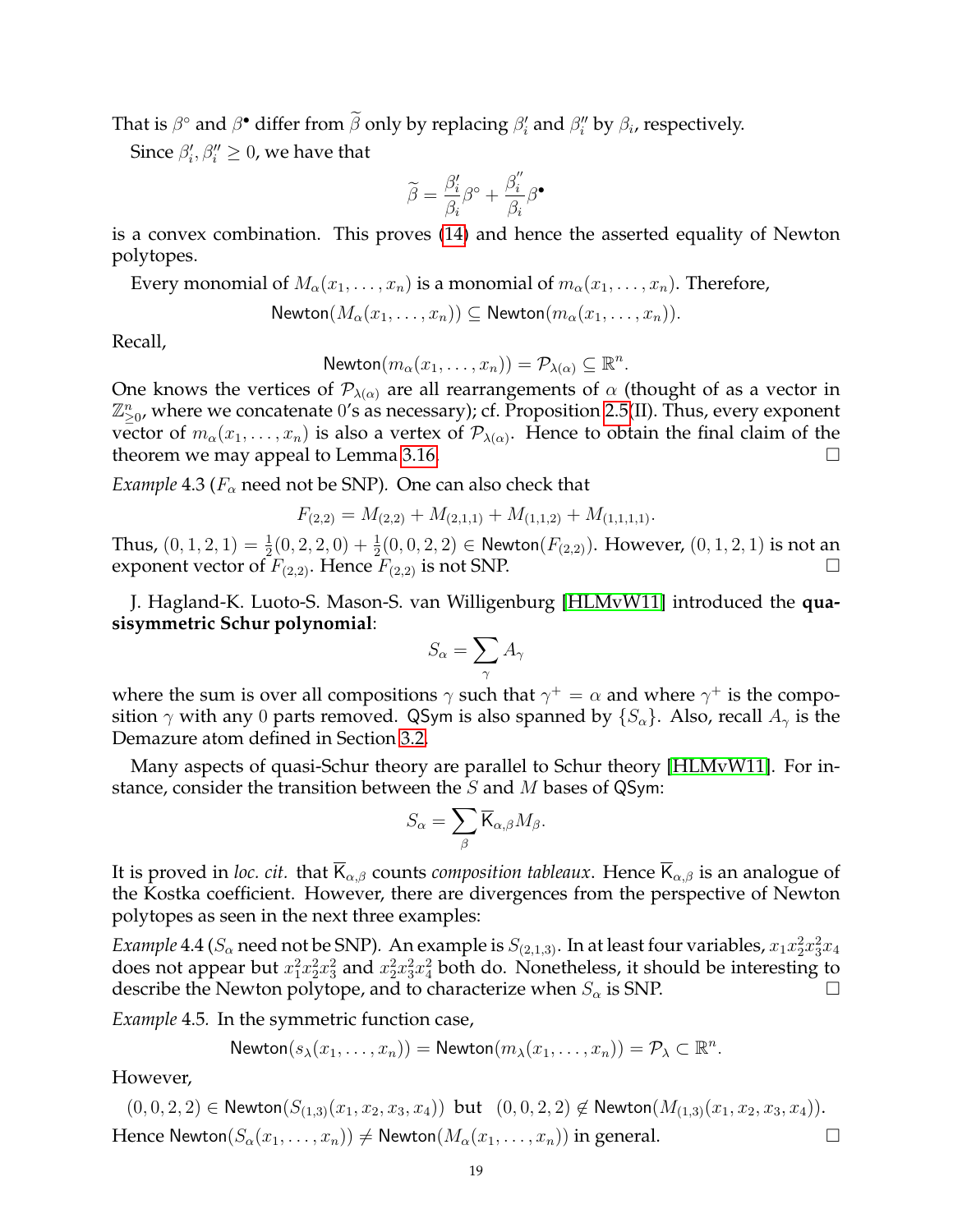*Example* 4.6. We may define a dominance order  $\preceq'_D$  on strict compositions by  $\alpha \preceq'_D \beta$  if Newton $(M_\alpha)\subseteq$  Newton $(M_\beta).$  The above example shows that  $\overline{\mathsf{K}}_{\alpha,\beta}>0$  if and only if  $\beta\preceq_D'\alpha$ is not generally true. This is in contrast with  $(6)$ .

#### 5. SCHUBERT POLYNOMIALS AND VARIATIONS

<span id="page-19-1"></span>5.1. **The Schubert SNP conjectures.** A. Lascoux–M.-P. Schutzenberger [\[LaSc82a\]](#page-28-20) intro- ¨ duced **Schubert polynomials**. If  $w_0 = n n - 1 \cdots 2 1$  (in one-line notation) is the longest length permutation in  $S_n$  then

$$
\mathfrak{S}_{w_0}(x_1,\ldots,x_n):=x_1^{n-1}x_2^{n-2}\cdots x_{n-1}.
$$

Otherwise,  $w \neq w_0$  and there exists i such that  $w(i) < w(i + 1)$ . Then one sets

$$
\mathfrak{S}_w(x_1,\ldots,x_n)=\partial_i\mathfrak{S}_{ws_i}(x_1,\ldots,x_n),\text{ where }\partial_if:=\frac{f-s_if}{x_i-x_{i+1}},
$$

and  $s_i$  is the simple transposition swapping  $i$  and  $i + 1$ . Since  $\partial_i$  satisfies

$$
\partial_i \partial_j = \partial_j \partial_i
$$
 for  $|i - j| > 1$ , and  $\partial_i \partial_{i+1} \partial_i = \partial_{i+1} \partial_i \partial_{i+1}$ ,

the above description of  $\mathfrak{S}_w$  is well-defined. In addition, under the inclusion  $\iota : S_n \hookrightarrow$  $S_{n+1}$  defined by  $w(1)\cdots w(n) \mapsto w(1) \cdots w(n)$   $n+1$ , we have  $\mathfrak{S}_w = \mathfrak{S}_{\iota(w)}$ . Thus one unambiguously refers to  $\mathfrak{S}_w$  for each  $w \in S_\infty = \bigcup_{n \geq 1} S_n$ .

## <span id="page-19-0"></span>**Conjecture 5.1.**  $\mathfrak{S}_w$  has SNP.

We have checked Conjecture [5.1](#page-19-0) for all  $w \in S_n$  where  $n \leq 8$ .

Let  $X = \{x_1, x_2, \ldots\}$  and  $Y = \{y_1, y_2, \ldots\}$ . The **double Schubert polynomial**  $\mathfrak{S}_w(X; Y)$ is defined by setting

$$
\mathfrak{S}_{w_0}(X;Y) = \prod_{i+j \leq n} (x_i - y_j)
$$

and recursively determining  $\mathfrak{S}_w(X;Y)$  for  $w \neq w_0$  precisely as for  $\mathfrak{S}_w(X)$ .

We have also checked for  $n \leq 5$  (and many other cases) that:

<span id="page-19-2"></span>**Conjecture 5.2.**  $\mathfrak{S}_w(X;Y)$  *is SNP.* 

Since  $\mathfrak{S}_w(X;0) = \mathfrak{S}_w(X)$ , Conjecture [5.2](#page-19-2) implies Conjecture [5.1.](#page-19-0)

*Example* 5.3 ( $\partial_i$  and  $\pi_i$  does not preserve SNP). This polynomial is SNP:

$$
f = x_1^4 + x_1^3 x_2 + x_1^2 x_2^2 + 2x_1 x_2^3.
$$

However

$$
\partial_1(f) = x_1^3 + x_2^3
$$

is not SNP.

Since  $\pi_i(g) = \partial_i (x_i \cdot g)$ , if we set

$$
g = x_1^3 + x_1^2 x_2 + x_1 x_2^2 + 2 x_2^3
$$

we have  $\pi_1(g) = \partial_1(f)$ . Hence,  $\pi_i$  does not preserve SNP.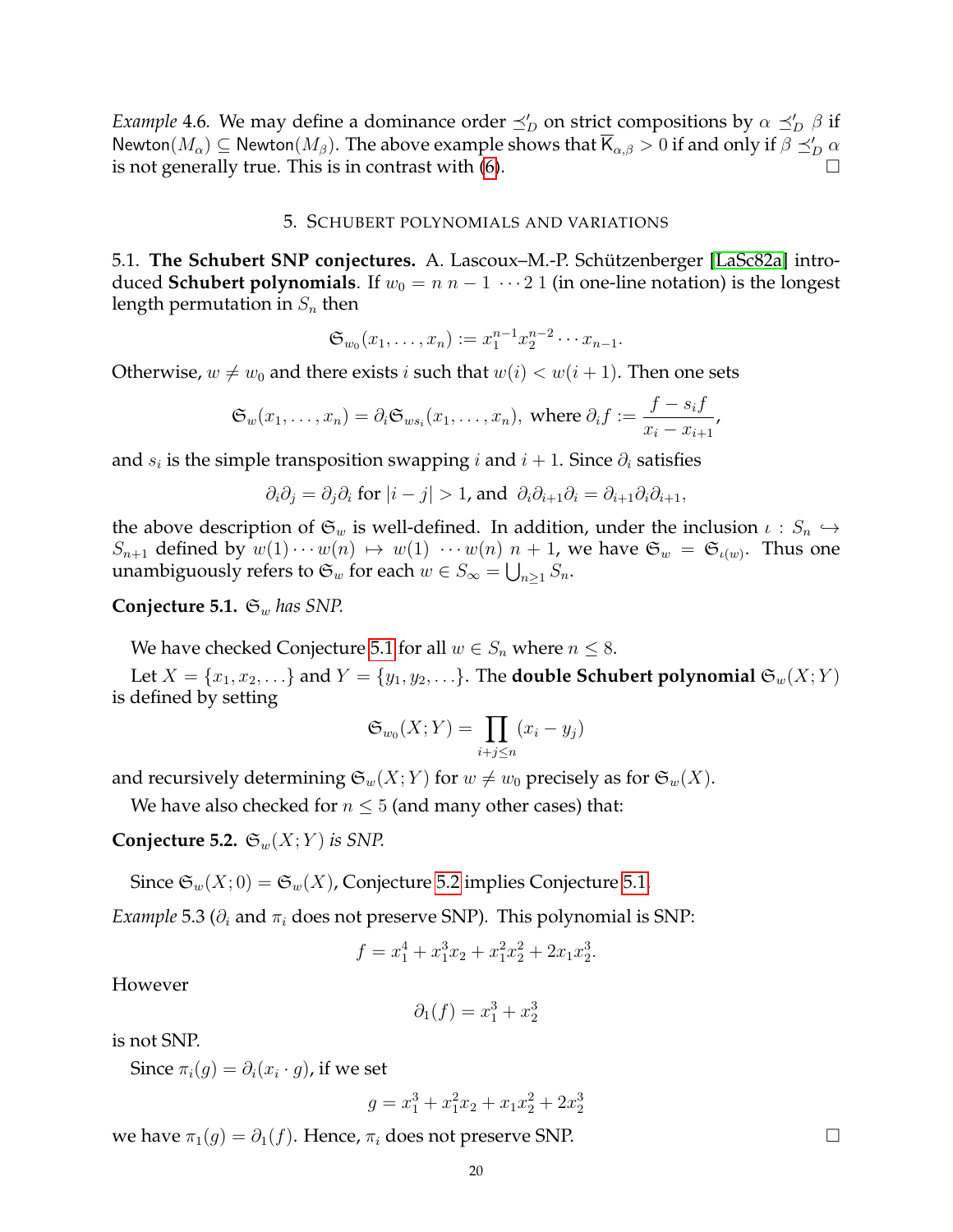<span id="page-20-2"></span>*Example* 5.4 (Double Schubert polynomials are generalized resultants)*.* Pick w to be the "dominant" permutation  $n + 1$   $n + 2 \cdots n + m$  1  $2 \cdots n \in S_{n+m}$ . Then

$$
\mathfrak{S}_w(X;Y) = \prod_{i=1}^n \prod_{j=1}^m (x_i - y_j).
$$

(One reference is [\[Ma01,](#page-28-21) Proposition 2.6.7].) This has the same Newton polytope as  $R(f, g)$ . Thus Conjecture [5.2](#page-19-2) is proposes a generalization of Theorem [2.20.](#page-8-0)

A. Lascoux–M.-P. Schützenberger also introduced the family of **Grothendieck polynomials** [\[LaSc82b\]](#page-28-22). These polynomials are defined using

$$
\overline{\pi}_i(f) = \partial_i((1 - x_{i+1})f).
$$

For  $w_0 \in S_n$  declare

$$
\mathfrak{G}_{w_0}(X) = x_1^{n-1} x_2^{n-2} \cdots x_{n-1}.
$$

If  $w \in S_n$  and  $w \neq w_0$ , let

$$
\mathfrak{G}_w(X)=\overline{\pi}_i(\mathfrak{G}_{ws_i})
$$

if  $i$  is an ascent of  $w$ . This is an inhomogenous analogue of the Schubert polynomial since

 $\mathfrak{G}_w(X) = \mathfrak{S}_w(X) +$  (higher degree terms).

Like the Schubert polynomials,  $\mathfrak{G}_w = \mathfrak{G}_{\iota(w)}$ , where  $\iota : S_n \hookrightarrow S_{n+1}$  is the natural inclusion. Hence it make sense to define  $\mathfrak{G}_w$  for  $w \in S_{\infty}$ .

#### <span id="page-20-0"></span>**Conjecture 5.5.**  $\mathfrak{G}_w$  *has SNP.*

Conjecture [5.5](#page-20-0) has been exhaustively checked for  $n \leq 7$ . Conjecture 5.5 generalizes Conjecture [5.1](#page-19-0) since

$$
\mathsf{Newton}(\mathfrak{S}_w) = \mathsf{Newton}(\mathfrak{G}_w) \cap \left\{ (\alpha_1, \ldots, \alpha_n) \in \mathbb{R}^n : \sum_{i=1}^n \alpha_i = \#D_w \right\}.
$$

Grothendieck polynomials arise in combinatorial  $K$ -theory. Another family of poly-nomials from this topic was introduced by A. Lascoux in [\[La00\]](#page-28-23). He defines  $\Omega_{\alpha}$  for  $\alpha=(\alpha_1,\alpha_2,\ldots)\in\mathbb{Z}_{\geq 0}^\infty$  by replacing  $\pi_i$  in the definition of  $\kappa_\alpha$  with

$$
\tau_i(f) = \partial_i(x_i(1 - x_{i+1})f).
$$

The initial condition is  $\Omega_{\alpha} = x^{\alpha} (= \kappa_{\alpha})$ , if  $\alpha$  is weakly decreasing.  $\Omega_{\alpha}$  is an inhomogeneous analogue of  $\kappa_{\alpha}$ .

<span id="page-20-1"></span>**Conjecture 5.6.**  $\Omega_{\alpha}$  has SNP.

The **Lascoux atom**  $\mathcal{L}_{\alpha}$  is defined [\[Mo16\]](#page-28-24) by replacing  $\pi_i$  in the definition of  $\kappa_{\alpha}$  with

$$
\widehat{\tau}_i(f)=(\tau_i-1)f.
$$

# <span id="page-20-3"></span>**Conjecture 5.7.**  $\mathcal{L}_{\alpha}$  has SNP.

 $\mathcal{L}_{\alpha}$  is an inhomogeneous analogue of  $A_{\alpha}$ .

Conjectures [5.6](#page-20-1) and [5.7](#page-20-3) have been verified for  $|\alpha| \leq 7$  where  $\alpha$  has at most three parts of size zero.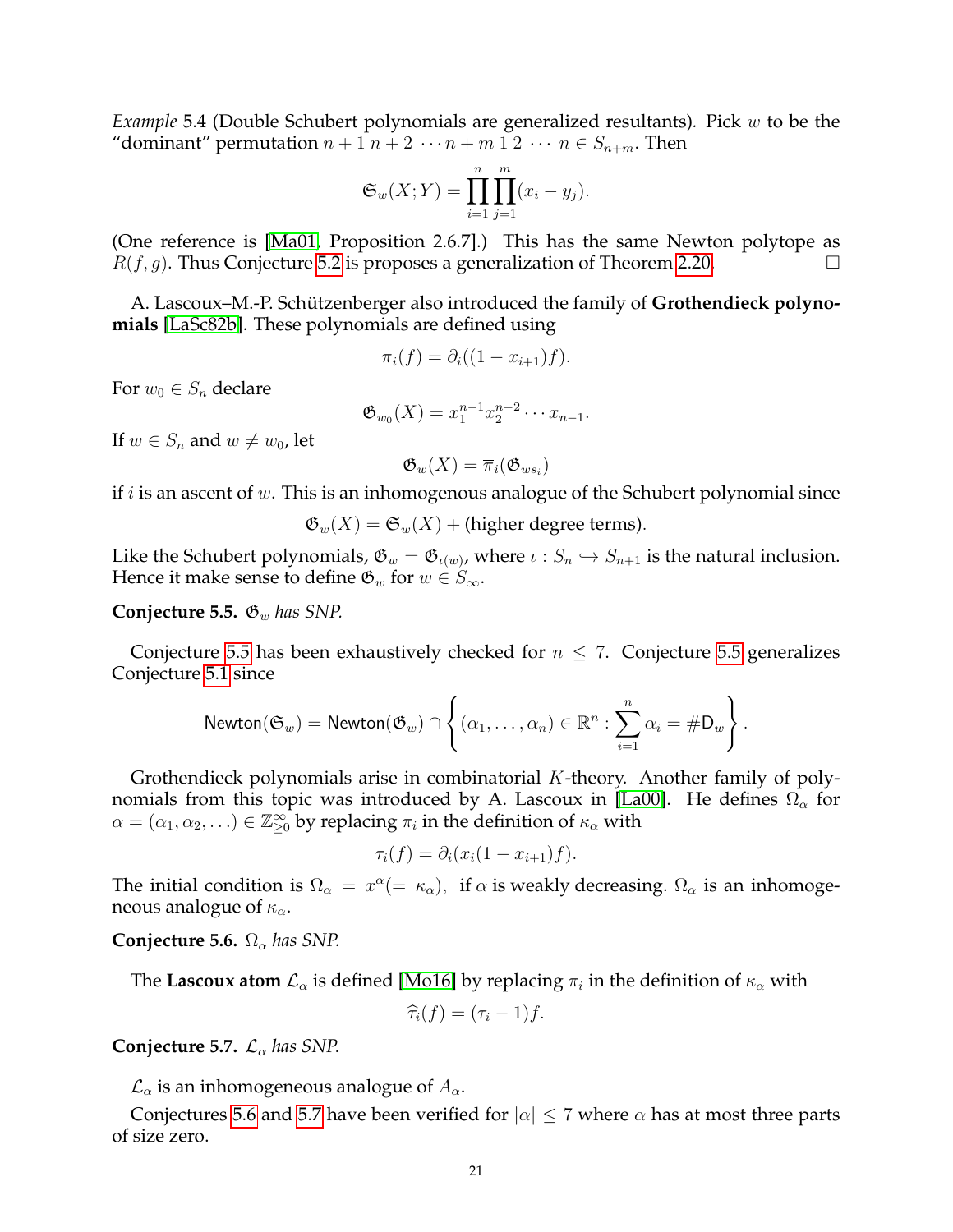5.2. Stanley polynomials and the stable limit of Conjecture [5.1.](#page-19-0) For  $w\in S_n$ , let  $1^t\times w\in S_n$  $S_{t+n}$  be the permutation defined by  $1^t \times w(i) = i$  for  $1 \le i \le t$  and  $1^t \times w(i) = n + i$  for  $t+1 \leq i \leq t+n$ . The **Stanley symmetric polynomial** (also known as the **stable Schubert polynomial**) is defined by

$$
F_w = \lim_{t \to \infty} \mathfrak{S}_{1^t \times w} \in \mathsf{Sym}.
$$

This power series is well-defined.

 $F_w$  was originally introduced by R. P. Stanley in [\[St84\]](#page-28-3). Every  $w \in S_n$  can be expressed as a product of simple transpositions

$$
w = s_{i_1} s_{i_2} \cdots s_{i_\ell}.
$$

When  $\ell = \ell(w)$  is the number of inversions of w, this factorization is **reduced**. Then  $s_{i_1}\cdots s_{i_\ell}$ , or equivalently  $(i_1,\ldots,i_\ell)$ , is a **reduced word** for  $w.$  Let  $\#\mathrm{Red}(w)$  be the number of reduced words of w. In *loc. cit.* it is shown that

$$
\#\mathrm{Red}(w)=[x_1\cdots x_{\ell(w)}]F_w.
$$

The next result is a "stable limit" version of Conjecture [5.13.](#page-22-0)

<span id="page-21-0"></span>**Theorem 5.8.**  $F_w \in Sym$  *is SNP.* 

Our proof rests on:

<span id="page-21-1"></span>**Theorem 5.9** (Theorems 3.2, 4.1, [\[St84\]](#page-28-3))**.** *For*

$$
F_w=\sum_{\lambda}{\sf a}_{w,\lambda}s_{\lambda},
$$

 $a_{w,\lambda} \geq 0$  *and there exists*  $\lambda(w)$  *and*  $\mu(w)$  *such that if*  $a_{w,\lambda} \neq 0$ *, then*  $\lambda(w) \leq_D \lambda \leq_D \mu(w)$ *.* 

*Proof of Theorem [5.8:](#page-21-0)* Combine Theorem [5.9](#page-21-1) and Proposition [2.5\(](#page-3-0)III).

**Corollary 5.10.** *Any skew-Schur polynomial*  $s_{\lambda/\mu}(X)$  *has SNP.* 

*Proof.* To every skew shape  $\lambda/\mu$  there is a 321-avoiding permutation  $w_{\lambda/\mu}$  with the property that  $F_{w_{\lambda/\mu}}(X) = s_{\lambda/\mu}$  [\[BiJoSt93\]](#page-27-7). Now apply Theorem [5.8.](#page-21-0)

Let

$$
S_{\infty,\ell} = \{ w \in S_{\infty} : \ell(w) = \ell \}.
$$

Declare

 $u \preceq_D v$  for  $u, v \in S_{\infty, \ell}$  if Newton $(\mathfrak{S}_u) \subseteq$  Newton $(\mathfrak{S}_v)$ .

Given a partition  $\lambda = (\lambda_1 \geq \lambda_2 \geq \ldots \geq \lambda_k > 0)$ , define  $w_{\lambda,k} \in S_{\lambda_1+k}$  to be the unique permutation that satisfies

$$
w_{\lambda,k}(i) = \lambda_{k-i+1} + i \text{ for } 1 \le i \le k
$$

and is **Grassmannian**, i.e., it has at most one descent, at position k. Then one has

$$
\mathfrak{S}_{w_{\lambda,k}}=s_{\lambda}(x_1,\ldots,x_k).
$$

We now show that  $(S_\infty, \preceq_D)$  extends (Par $(n), \leq_D$ ):

**Proposition 5.11.** *Suppose*  $\lambda, \mu \in \text{Par}(n)$  *and let*  $k = \max{\{\ell(\lambda), \ell(\mu)\}}$ *. Then*  $\lambda \leq_D \mu$  *if and only if*  $w_{\lambda,k} \preceq_D w_{\mu,k}$ *.*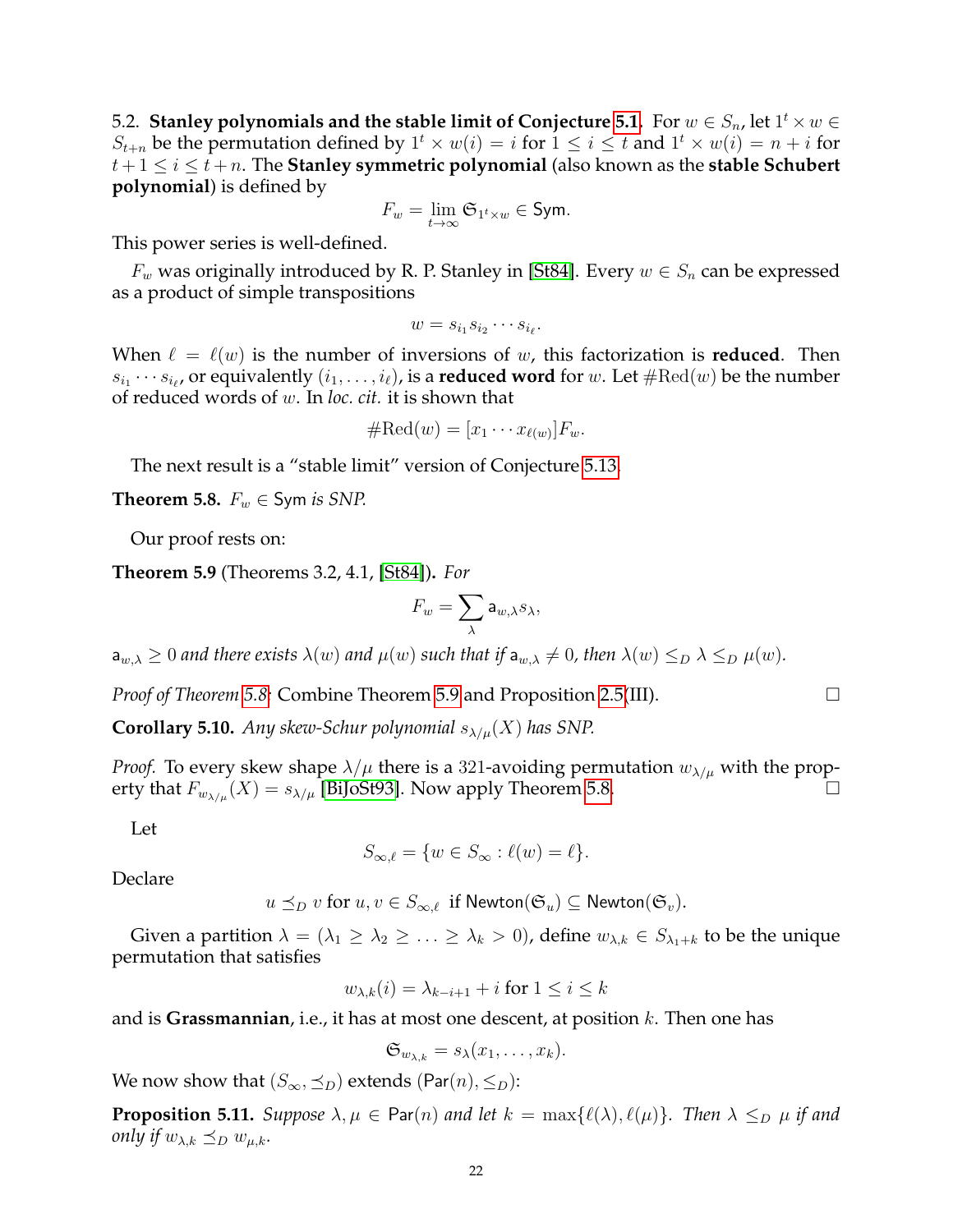*Proof.* Since 
$$
\mathfrak{S}_{w_{\lambda,k}}(x_1,\ldots,x_k) = s_{\lambda}(x_1,\ldots,x_k)
$$
 and  $\mathfrak{S}_{w_{\mu,k}}(x_1,\ldots,x_k) = s_{\mu}(x_1,\ldots,x_k)$ ,  
\n
$$
\mathcal{P}_{\lambda} = \mathsf{Newton}(s_{\lambda}(x_1,\ldots,x_k)) = \mathsf{Newton}(\mathfrak{S}_{w,\lambda}(x_1,\ldots,x_k)) \subseteq \mathbb{R}^k.
$$

The same statement holds where we replace  $\lambda$  by  $\mu$ . Now apply Rado's theorem [\(6\)](#page-4-0).  $\Box$ 

Figure [2](#page-23-0) shows part of  $(S_{\infty,2}, \preceq_D)$ . From this one can see that the poset is not graded, just like dominance order  $\leq_D$  on partitions. Unlike  $\leq_D$ , it is not a lattice: in Figure [2,](#page-23-0) the elements 231456 and 312456 do not have a unique least upper bound as 142356 and 214356 are incomparable minimal upper bounds.

**Theorem 5.12.** *Every two elements*  $u, v \in S_{\infty,\ell}$  *have an upper bound under*  $\preceq_D$ *.* 

*Proof.* Suppose  $\{\alpha_i\}$  and  $\{\beta_j\}$  are the exponent vectors of  $\mathfrak{S}_u$  and  $\mathfrak{S}_v$ , respectively. It suffices to show there exists  $w \in S_{\infty,\ell}$  such that

$$
\mathfrak{S}_w = \sum_i x^{\alpha_i} + \sum_j x^{\beta_j} + \text{(positive sum of monomials)}.
$$

We first show that there is a  $F_w$  such that each  $s_{\lambda(\alpha_i)}$  and  $s_{\lambda(\beta_i)}$  appear (possibly with multiplicity). A theorem of S. Fomin-C. Greene [\[FoGr98\]](#page-28-25) states that

$$
F_w = \sum_{\nu} \mathsf{a}_{w,\nu} s_{\nu}
$$

where  $a_{w,\nu}$  is the number of semistandard tableaux of shape  $\nu$  such that the top-down, right-to-left reading word is a reduced word for  $w$ . Let

$$
w = s_1 s_3 s_5 \cdots s_{2\ell-1}.
$$

Clearly this is a reduced word. All reduced words of  $w$  are obtained by permuting the simple transpositions.

Filling *any* shape of size  $\ell$  by successively placing  $1, 3, 5, \ldots, 2\ell - 1$  along rows in left to right order gives a semistandard tableaux. Thus every  $s_\mu$  where  $\mu \vdash \ell$  appears in  $F_w$ . In particular each  $s_{\lambda(\alpha_i)}$  and each  $s_{\lambda(\beta_j)}$  appears. Since  $x^{\lambda(\alpha_i)}$  appears in  $s_{\lambda(\alpha_i)}$ , by symmetry of  $s_{\lambda(\alpha_i)}$ ,  $x^{\alpha_i}$  appears as well. That is,  $x^{\alpha_i}$  appears in  $F_w$ . Similarly  $x^{\beta_j}$  appears in  $F_w$ .

By definition, for any monomial  $x^{\gamma}$  appearing in  $F_w$ , there is a finite  $N_{\gamma}$  such that  $x^{\gamma}$ appears in  $\mathfrak{S}_{1^{N_{\gamma}}\times w}.$  It suffices to pick  $N$  larger than all  $N_{\alpha_{i}}$  and  $N_{\beta_{j}}$ .

## 5.3. **Conjectural inequalities for the** Newton( $\mathfrak{S}_w$ ). Let

$$
\mathsf{D}_w = \{(i, j) : 1 \le i, j \le n, w(i) > j \text{ and } w^{-1}(j) > i\}
$$

be the **Rothe diagram** of a permutation  $w \in S_n$ .

<span id="page-22-0"></span>**Conjecture 5.13.**  $\mathcal{S}_{D_w}$  = Newton( $\mathfrak{S}_w$ ).

This has been checked for all  $w \in S_8$ , as well as many larger instances. Notice that Conjecture [5.13](#page-22-0) is equivalent to the assertion that  $w \preceq_D v$  if and only if  $\theta_{\mathsf{D}_w}(S) \leq \theta_{\mathsf{D}_v}(S)$ for all  $S \subseteq [n]$ .

<span id="page-22-1"></span>*Example* 5.14*.* Suppose  $w = 21543$ , the Rothe diagram  $D_w$  is given by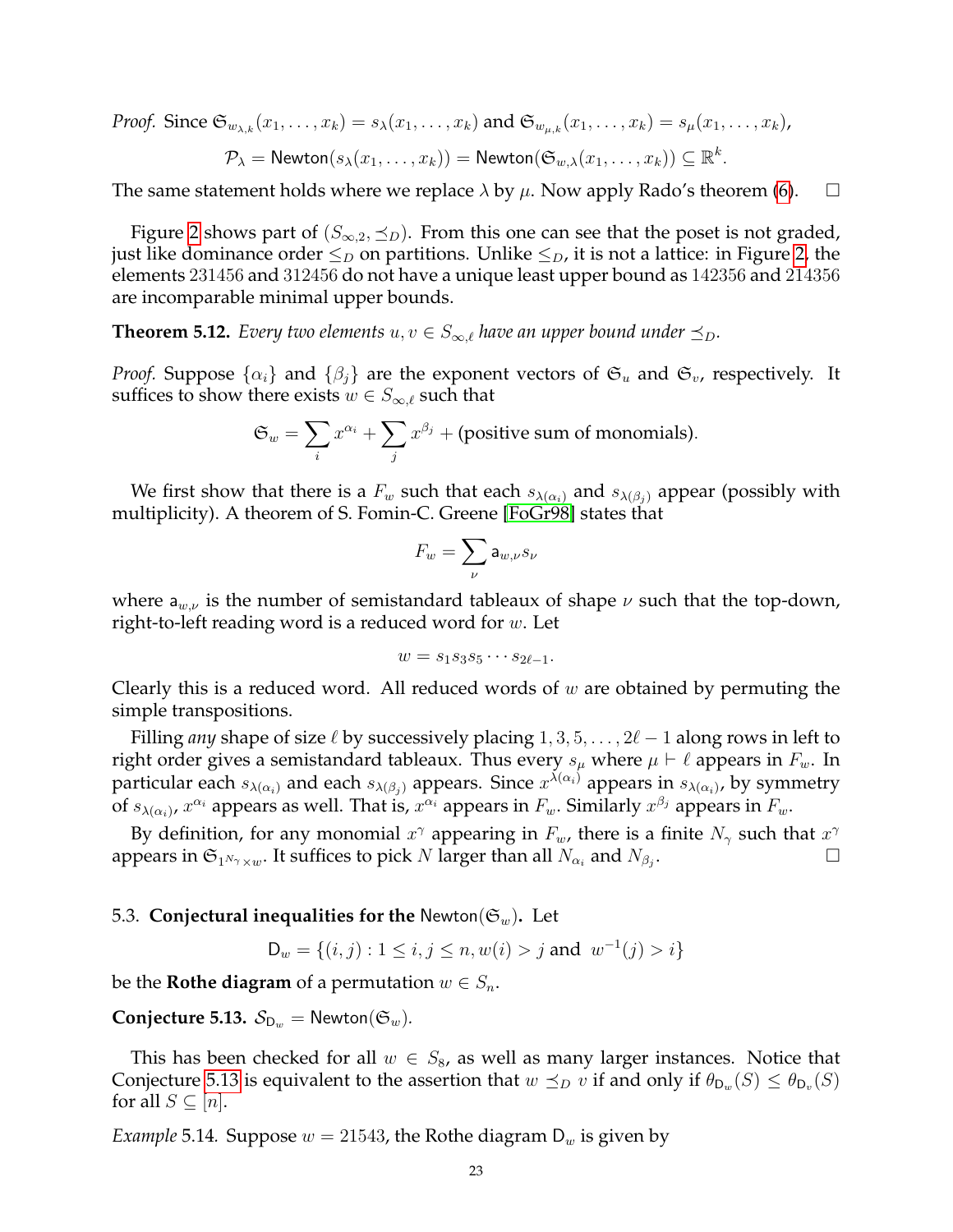

<span id="page-23-0"></span>FIGURE 2. The  $S_6$  part of the Hasse diagram of  $(S_{\infty,2}, \preceq_D)$ 



One can check that the defining inequalities are

$$
\alpha_1 + \alpha_2 + \alpha_3 + \alpha_4 = 4
$$
  
\n
$$
\alpha_1 \le 3, \ \alpha_2 \le 2, \ \alpha_3 \le 2, \ \alpha_4 \le 1
$$
  
\n
$$
\alpha_1 + \alpha_2 \le 4, \ \alpha_1 + \alpha_3 \le 4, \ \alpha_1 + \alpha_4 \le 4, \ \alpha_2 + \alpha_3 \le 3, \ \alpha_2 + \alpha_4 \le 3, \ \alpha_3 + \alpha_4 \le 3
$$
  
\n
$$
\alpha_1 + \alpha_2 + \alpha_3 \le 4, \ \alpha_1 + \alpha_2 + \alpha_4 \le 4, \ \alpha_2 + \alpha_3 + \alpha_4 \le 3
$$
  
\n
$$
\alpha_1 + \alpha_2 + \alpha_3 + \alpha_4 \le 4.
$$

together with  $\alpha_i \geq 0$  for each *i*. The polytope is depicted in Section 1.

One can uniquely reconstruct  $u \in S_{\infty}$  with the defining inequalities.

**Proposition 5.15.** If  $u, v \in S_n$  are of the same length and  $\theta_{D_u}(S) = \theta_{D_v}(S)$  for all  $S = \{i, i +$  $1, \ldots, n$  *where*  $1 \leq i \leq n$ *, then*  $u = v$ *.*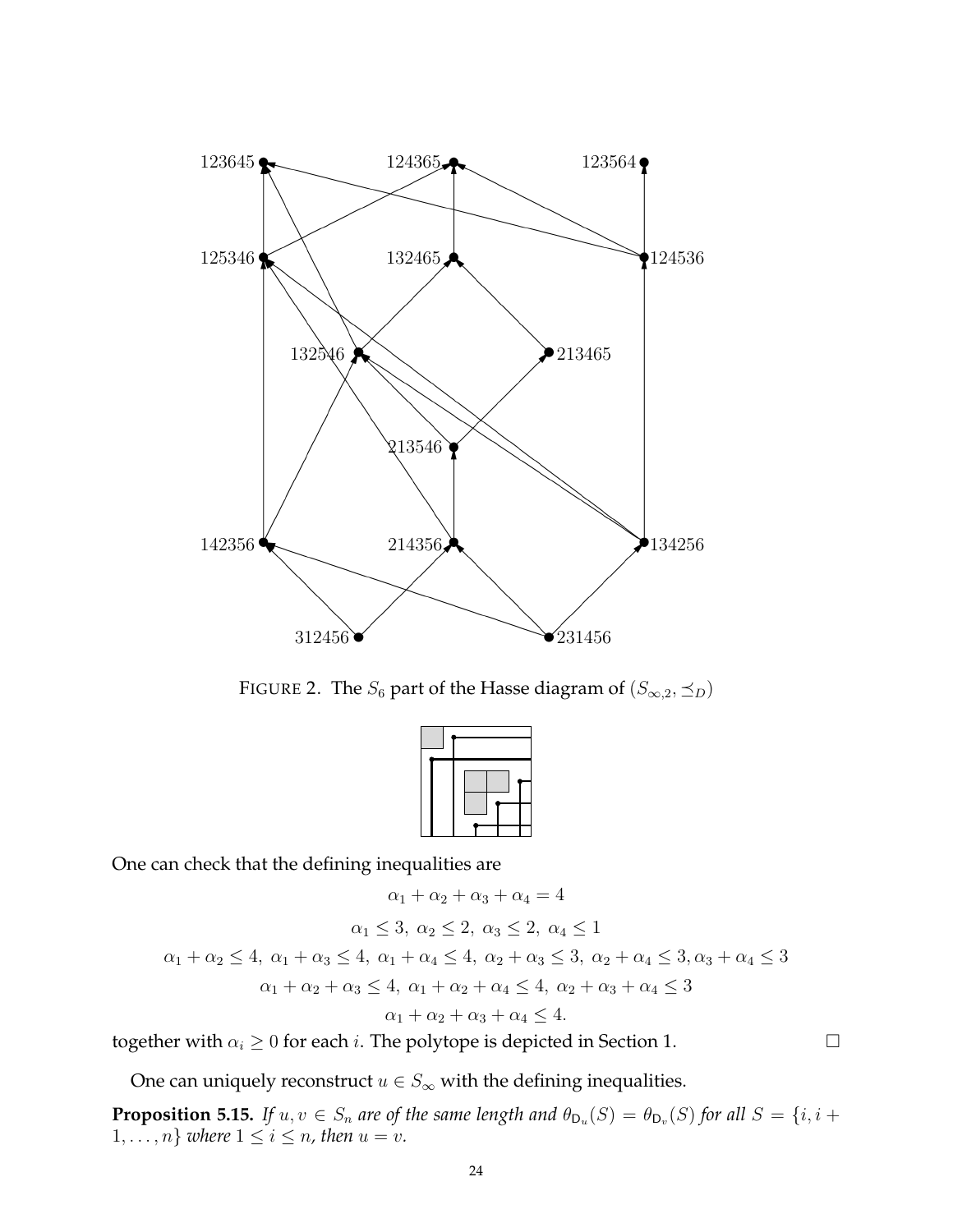*Proof.* Let

$$
c_i(\pi) = \#\{j : (i,j) \in \mathsf{D}_{\pi}\}.
$$

Thus  $(c_1(\pi), c_2(\pi), ...)$  is the Lehmer code of  $\pi$ . The Lehmer code uniquely determines  $\pi \in S_{\infty}$ ; see, e.g., [\[Ma01,](#page-28-21) Proposition 2.1.2]. Hence it suffices to show the codes of u and v are the same. This follows from:

$$
\sum_{j=1}^{i} c_j(u) = \ell - \theta_{\mathsf{D}_u}(\{i+1, i+2, \dots, n\}) = \ell - \theta_{\mathsf{D}_v}(\{i+1, i+2, \dots, n\}) = \sum_{j=1}^{i} c_j(v),
$$
  
for  $i = 1, 2, \dots n - 1$ .

The inequalities of  $S_D$  are in general redundant. If

(15) 
$$
\theta_{\mathsf{D}}(S) = \theta_{\mathsf{D}}(T) \text{ and } S \supseteq T
$$

then the inequality

<span id="page-24-2"></span><span id="page-24-1"></span>
$$
\sum_{i \in T} \alpha_i \leq \theta_{\mathsf{D}}(T)
$$

is unnecessary. Similarly, if

(16) 
$$
S = \sqcup_i T_i \text{ and } \theta_D(S) = \sum_i \theta_D(T_i)
$$

then the *S*-inequality is implied by the  $T_i$  inequalities.

**Problem 5.16.** *Give the minimal set of inequalities associated to*  $D_w$  *(or more generally, any D).* 

*Example* 5.17*.* Continuing Example [5.14,](#page-22-1) minimal inequalities are

$$
\alpha_1 + \alpha_2 + \alpha_3 + \alpha_4 = 4
$$
  
\n
$$
\alpha_1 \le 3, \ \alpha_2 \le 2, \ \alpha_3 \le 2, \ \alpha_4 \le 1
$$
  
\n
$$
\alpha_1 + \alpha_2 \le 4, \ \alpha_1 + \alpha_3 \le 4, \ \alpha_2 + \alpha_3 \le 3,
$$
  
\n
$$
\alpha_2 + \alpha_3 + \alpha_4 \le 3,
$$

combined with positivity. This minimization is obtained using reductions [\(15\)](#page-24-1) and [\(16\)](#page-24-2).

*Example* 5.18*.* If  $w = 23154$  then using the reductions [\(15\)](#page-24-1) and [\(16\)](#page-24-2) leaves:

$$
\alpha_1 + \alpha_2 + \alpha_3 + \alpha_4 = 3, \alpha_3 + \alpha_4 \le 1, \alpha_1 + \alpha_3 + \alpha_4 \le 2, \alpha_2 + \alpha_3 + \alpha_4 \le 2.
$$

However,  $\alpha_3 + \alpha_4 \leq 1$  is actually not necessary.

Given a polytope P, recall its *Ehrhart polynomial*, denoted  $L_P(t)$ , is the polynomial such that for  $t \in \mathbb{Z}_{\geq 1}$ ,  $L_P(t)$  equals the number of lattice points in the polytope  $tP$ . Ehrhart [\[Eh62\]](#page-28-26) showed that for a polytope of dimension d in  $\mathbb{R}^n$ ,  $L_P(t)$  is in fact a polynomial of degree d. For more see, e.g., [\[BR07\]](#page-27-8).

<span id="page-24-0"></span>**Conjecture 5.19.** If 
$$
L_{\mathcal{N}(\mathcal{S}_D)}(t) = c_d t^d + \cdots + c_0
$$
, then  $c_i > 0$  for  $i = 0, ..., d$ .

Conjecture [5.19](#page-24-0) also seems true for  $S_D$  where D is arbitrary. We have exhaustively checked this for  $n = 4$  and many random cases for  $n = 5$ .

Below we give some data about the positive dimensional Schubitopes  $\mathcal{S}_{{\sf D}_w}$  for  $w\in S_4$ :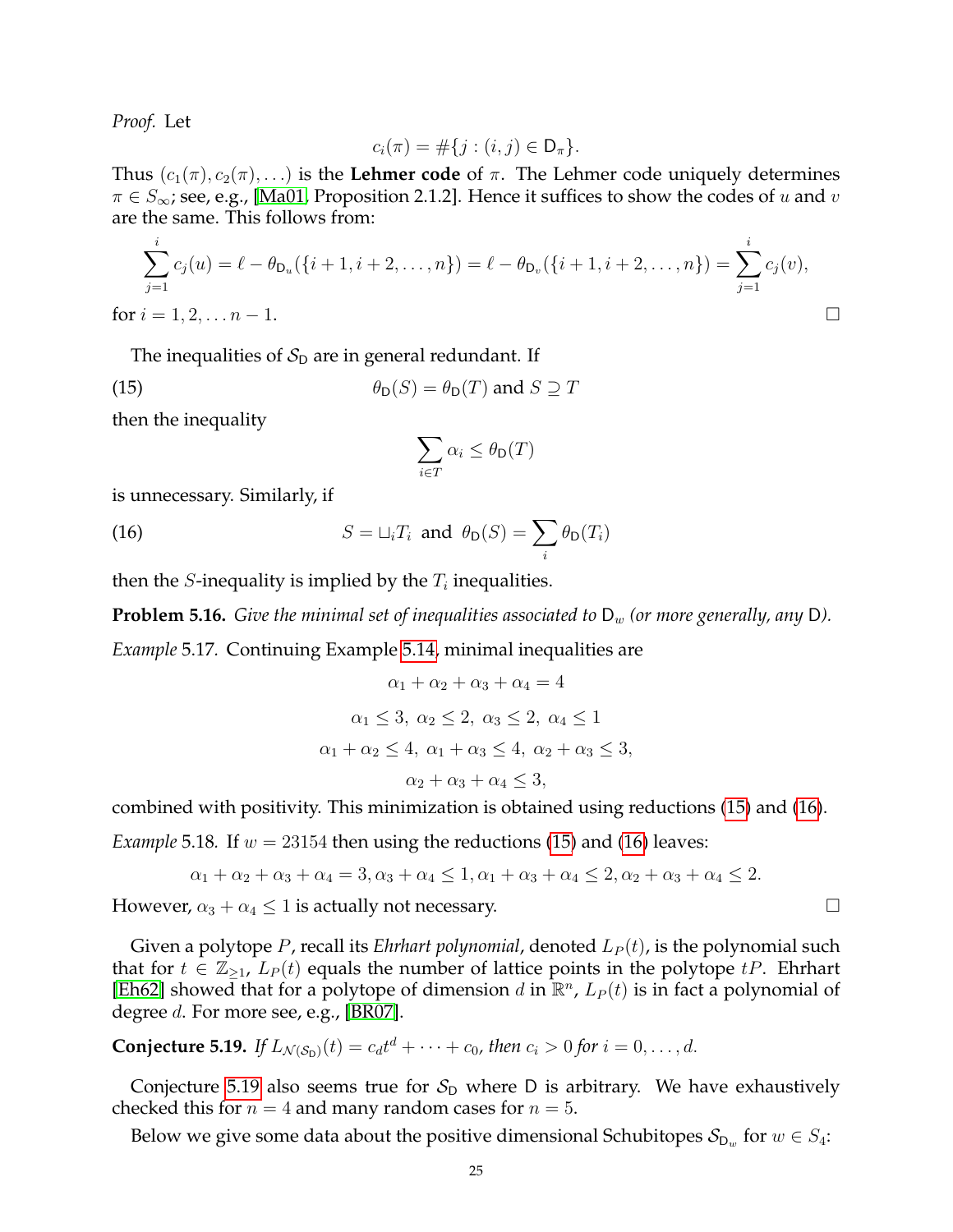| w    | $\mathfrak{S}_w$                 | $\dim \mathcal{S}_{D_w}$ | vertices of $\mathcal{S}_{D_w}$ | $L_{\mathcal{S}_{\mathsf{D}_w}}(t)$ |
|------|----------------------------------|--------------------------|---------------------------------|-------------------------------------|
| 1243 | $x_1 + x_2 + x_3$                | $\overline{2}$           | (1,0,0), (0,1,0), (0,0,1)       | $\frac{1}{2}t^2 + \frac{3}{2}t + 1$ |
| 1324 | $x_1 + x_2$                      | 1                        | (1,0), (0,1)                    | $t+1$                               |
| 1342 | $x_1x_2 + x_1x_3 + x_2x_3$       | $\overline{2}$           | (1, 1, 0), (1, 0, 1), (0, 1, 1) | $\frac{1}{2}t^2 + \frac{3}{2}t + 1$ |
| 1423 | $x_1^2 + x_1x_2 + x_2^2$         | 1                        | (2,0), (0,2)                    | $2t+1$                              |
| 1432 | $x_1^2x_2 + x_1x_2^2 + x_1^2x_3$ | $\mathfrak{D}$           | (2,0,1), (1,2,0),               | $\frac{3}{2}t^2 + \frac{5}{2}t + 1$ |
|      | $+x_1x_2x_3+x_2^2x_3$            |                          | (2,1,0), (0,2,1)                |                                     |
| 2143 | $x_1^2 + x_1x_2 + x_1x_3$        | $\overline{2}$           | (2,0,0), (1,1,0), (1,0,1)       | $\frac{1}{2}t^2 + \frac{3}{2}t + 1$ |
| 2413 | $x_1^2x_2 + x_1x_2^2$            | 1                        | (2,1), (1,2)                    | $t+1$                               |
| 2431 | $x_1^2x_2x_3 + x_1x_2^2x_3$      | 1                        | (2,1,1), (1,2,1)                | $t+1$                               |
| 3142 | $x_1^2x_2+x_1^2x_3$              | 1                        | (2,1,0), (2,0,1)                | $t+1$                               |
| 4132 | $x_1^3x_2+x_1^3x_3$              | 1                        | (3,1,0), (3,0,1)                | $t+1$                               |

| 5.4. Relationship of the Schubitope to Kohnert's rule. A. Kohnert [Ko90] conjectured                           |
|----------------------------------------------------------------------------------------------------------------|
| a combinatorial rule for $\mathfrak{S}_w(X)$ . Starting from $\mathsf{D}_w$ one moves the rightmost box in any |
| row up to the southmost unoccupied square of $n \times n$ . Repeating this gives a finite set of               |
| diagrams $\text{Koh}(w) = \{D\}$ . Define                                                                      |

Kohwt
$$
(D)
$$
 =  $\prod x_i^{\#boxes \text{ of } D \text{ in row } i}$ .

Let

$$
\mathfrak{K}_w = \sum_{D \in \mathsf{Koh}(w)} \mathsf{Kohwt}(D).
$$

The conjecture is that  $\mathfrak{S}_w = \mathfrak{K}_w$ . For a proof see work of R. Winkel [\[Wi99\]](#page-29-4) and of S. Assaf [\[As17\]](#page-27-9). With this in hand, one obtains part of Conjecture [5.1,](#page-19-0) i.e.,

<span id="page-25-0"></span>**Proposition 5.20.**  $\mathcal{S}_{D_w} \supseteq \mathsf{Newton}(\mathfrak{K}_w)$ .

*Proof.* Consider a diagram  $D \in \text{Koh}(w)$  such that Kohwt $(D) = \alpha$ . Each Kohnert move preserves the number of boxes. Hence  $\sum_{i=1}^{n} \alpha_i = \#D_w$  holds.

Now fix a column  $c$  and  $S \subseteq [n]$ . Compare the positions of the boxes of  $D$  to the boxes of  $D_w$ . Let

 $T_{D,S,c} = \text{\#boxes of } D \text{ in the rows of } S \text{ and column } c.$ 

Also, let  $U_{D,S,c}$  be the number of pairs  $(r, r')$ , *with no coordinate repeated*, such that

$$
r \in S, r' \notin S, r < r', (r, c) \notin \mathsf{D}_w \text{ but } (r', c) \in \mathsf{D}_w.
$$

Since Kohnert moves only bring boxes in from lower rows into higher rows (i.e., boxes migrate from the south),

$$
T_{D,S,c} \leq T_{\mathsf{D}_w,S,c} + U_{\mathsf{D}_w,S,c}.
$$

Now it is easy to check that

$$
\theta_D^c(S)=T_{\mathsf{D}_w,S,c}+U_{\mathsf{D}_w,S,c}.
$$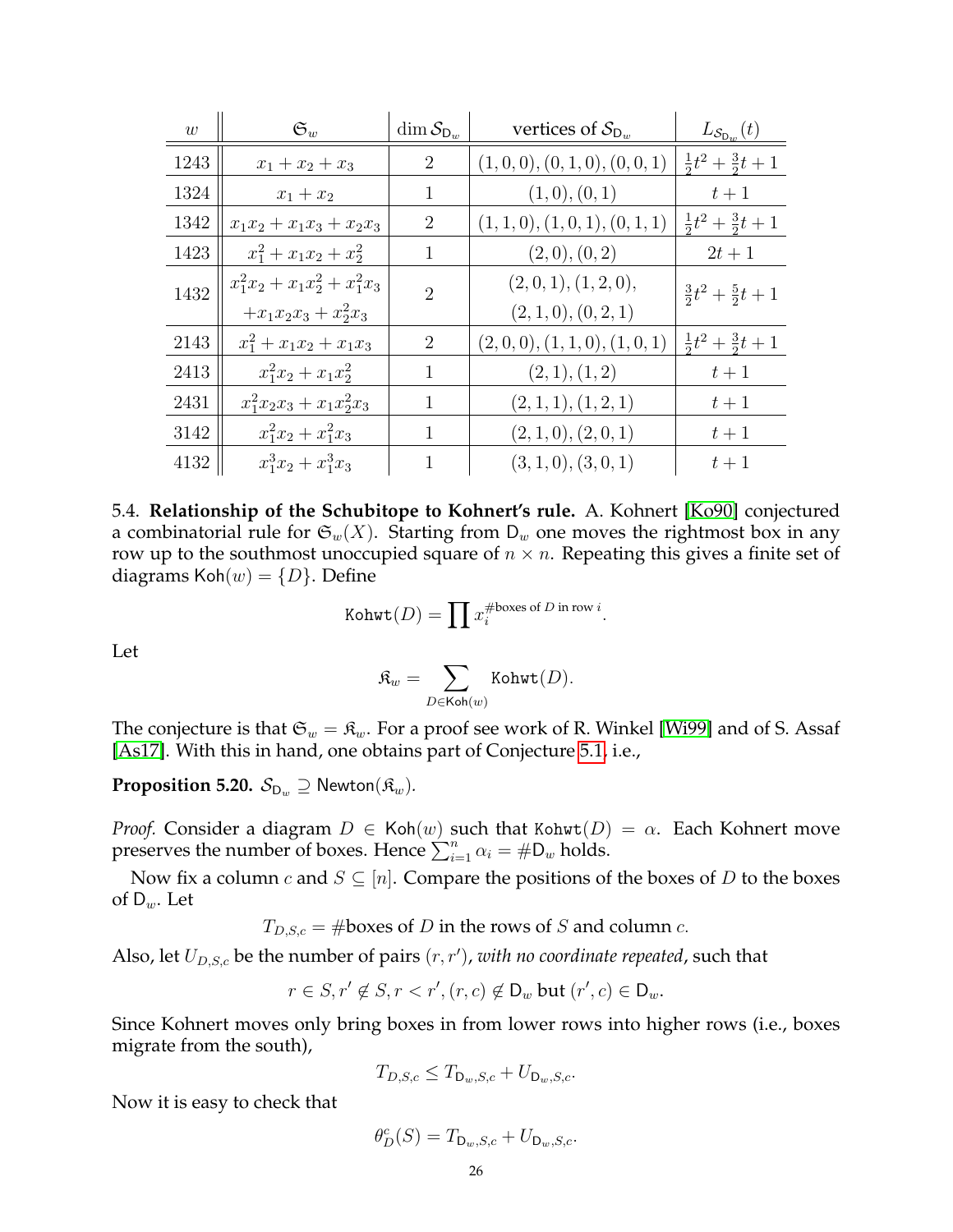Since  $\alpha_i$  counts the number of boxes in row *i* of *D*, we have

$$
\sum_{i \in S} \alpha_i = \sum_c T_{D,S,c} \le \sum_c T_{D_w,S,c} + U_{D_w,S,c} = \sum_c \theta_D(S) = \theta_D(S),
$$
 as required.

<span id="page-26-1"></span>**Remark 5.21.** Unlike the computation of each  $\theta_D^c(s)$ , the Kohnert moves are not column independent. Perhaps surprisingly, Conjecture [5.1](#page-19-0) says that the *a priori* coarse upper bound on  $\sum_{i \in s} \alpha_i$  captures all monomials appearing in the Schubert polynomial.  $\Box$ 

<span id="page-26-2"></span>**Remark 5.22.** Kohnert's rule extends to key polynomials (with proof). Hence a similar argument (which we omit) establishes the "⊇" containment of Conjecture [3.9.](#page-14-1)

Fix a partition  $\lambda = (\lambda_1, \lambda_2, \dots, \lambda_n)$ . Let  $D_\lambda$  be the Young diagram for  $\lambda$  (in French notation) placed flush left in  $n \times n$  (hence row n has  $\lambda_1$  boxes).

<span id="page-26-0"></span>**Proposition 5.23** (The Schubitope is a generalized permutahedron).  $\mathcal{S}_{D_{\lambda}} = \mathcal{P}_{\lambda} \subset \mathbb{R}^n$ .

<span id="page-26-4"></span>**Lemma 5.24.** If  $w(i) < w(i + 1)$ ,  $\mathcal{S}_{D_w}$  is symmetric about i and  $i + 1$ . That is,

$$
(\alpha_1, \alpha_2, \ldots, \alpha_i, \alpha_{i+1}, \ldots, \alpha_n) \in \mathcal{S}_{D_w} \iff (\alpha_1, \alpha_2, \ldots, \alpha_{i+1}, \alpha_i, \ldots, \alpha_n) \in \mathcal{S}_{D_w}.
$$

*Proof.* Suppose  $S \subseteq [n]$  such that  $i \in S, i+1 \notin S$ . Let S' be the set formed from S by replacing *i* with  $i + 1$ . Then it suffices to show for any column *c*,

$$
\theta_{\mathsf{D}_w}^c(S) = \theta_{\mathsf{D}_w}^c(S').
$$

Since  $w(i) < w(i+1)$ , if  $(i, c) \in D_w$ , then  $(i + 1, c) \in D_w$  as well. There are three cases:

Case 1:  $((i, c), (i + 1, c) \in D_w)$ : in word<sub>c,S</sub> $(D_w)$ , rows  $i, i + 1$  contributes  $\star$ ) whereas in word<sub>c,S'</sub>( $D_w$ ) the contribution is  $)\star$ . The ) does not change whether or not it is paired and thus  $\theta_{\mathsf{D}_w}^c(S) = \theta_{\mathsf{D}_w}^c(S')$ .

Case 2:  $((i, c) \notin D_w, (i + 1, c) \in D_w)$ : in word<sub>c,S</sub>(D<sub>w</sub>), rows  $i, i + 1$  contributes (). In word $_{c,S'}(D_w)$ , the contribution is only ' $\star'$ . Both contribute 1 to  $\theta_{D_w}^c(S)$  and  $\theta_{D_w}^c(S')$  respectively. Hence  $\theta_{\mathsf{D}_w}^c(S) = \theta_{\mathsf{D}_w}^c(S')$ .

Case 3:  $((i, c), (i + 1, c) \notin D_w)$ : in both word<sub>c,S</sub>(D<sub>w</sub>) for rows  $i, i + 1$  and word<sub>c,S'</sub>(D<sub>w</sub>), rows i and  $i + 1$  contribute (. The ( does not change whether or not it is paired and so  $\theta_{\mathsf{D}_w}^c(S) = \theta_{\mathsf{D}_w}^c(S')$ ).

*Proof of Proposition [5.23:](#page-26-0)* By Proposition [2.5\(](#page-3-0)I),

<span id="page-26-6"></span>(17) 
$$
\mathsf{Newton}(s_{\lambda}(x_1,\ldots,x_n)) = \mathcal{P}_{\lambda} \subseteq \mathbb{R}^n
$$

Let  $w_{\lambda,n}$  be the Grassmannian permutation associated to  $\lambda$ . This permutation only has descent at position  $n$ . Then

<span id="page-26-5"></span>(18) 
$$
\mathfrak{S}_{w_{\lambda,n}} = s_{\lambda}(x_1,\ldots,x_n).
$$

We next show that

<span id="page-26-3"></span>(19) 
$$
\mathcal{S}_{D_{w_{\lambda,n}}} = \mathsf{Newton}(\mathfrak{S}_{w_{\lambda,n}}).
$$

The " $\supseteq$ " containment of [\(19\)](#page-26-3) is given by Proposition [5.20.](#page-25-0) In the case at hand, this proposition can be deduced from A. Kohnert's work [\[Ko90\]](#page-28-5) who proved his conjecture for Grassmannian permutations. Below we will use that in *loc cit.*, A. Kohnert proved the Grassmannian case by giving a weight-preserving bijection  $\phi$  : SSYT( $\lambda$ ,  $[n]$ )  $\rightarrow$  Koh( $w_{\lambda,n}$ ), where SSYT( $\lambda$ , [n]) is the set of semistandard tableaux of shape  $\lambda$  with fillings using  $1, 2, ..., n$ .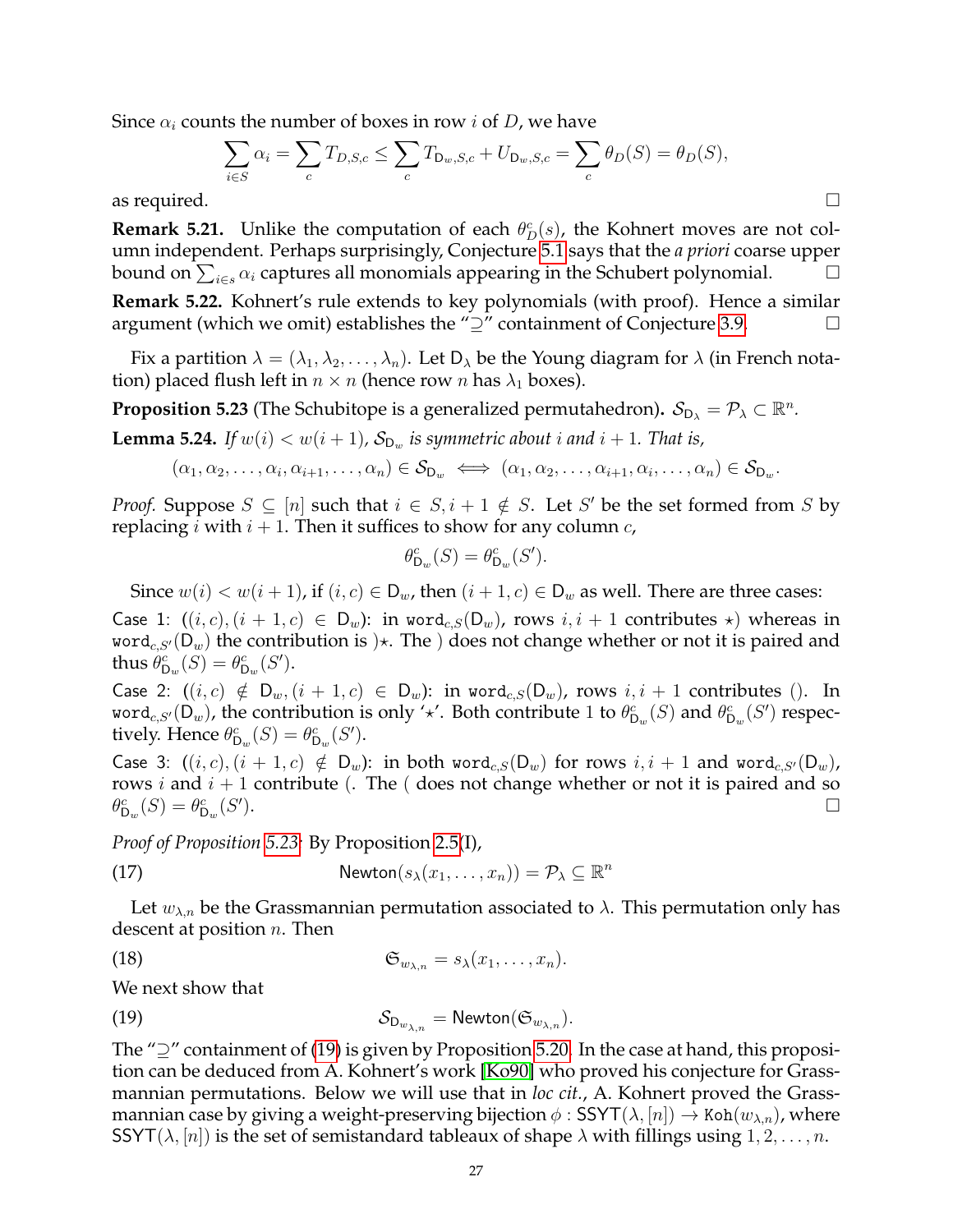We now obtain the other containment of [\(19\)](#page-26-3). Let  $(\alpha_1,\alpha_2,\ldots,\alpha_n)\in\mathcal{S}_{\mathsf{D}_{w_{\lambda,n}}}$ . In fact,  $\mathsf{D}_{w_{\lambda,n}}$ differs from  $D_{\lambda}$  by removing empty columns and left justifying. Hence it is clear from the definition of  $\theta_{\mathsf{D}_{\lambda}}(S)$  that

<span id="page-27-10"></span>(20) 
$$
\sum_{i=1}^t \alpha_i \leq \sum_{i=1}^t \lambda_i \text{ for } t = 1,\ldots,n.
$$

Lemma [5.24](#page-26-4) implies that  $D_{w_{\lambda,n}}$  has an  $S_n$ -action by permutation of the coordinates. Hence if  $\beta = \lambda(\alpha)$  is the decreasing rearrangement of  $\alpha$ , then  $\beta$  also satisfies [\(20\)](#page-27-10), where  $\beta$ replaces  $\alpha$ . That is,  $\beta \leq_D \lambda$ .

Therefore by [\(3\)](#page-2-3),  $K_{\lambda,\beta} \neq 0$  and there exists a semistandard tableau of shape  $\lambda$  and content  $\beta$ . By symmetry of  $s_{\lambda}(x_1, \ldots, x_n)$  (and the fact it is the weight-generating series for SSYT( $\lambda$ , [n])), there is a semistandard tableau U of shape  $\lambda$  and content  $\alpha$ .

Now apply Kohnert's bijection  $\phi$  to contain  $D \in \text{Koh}(w_{\lambda,n})$  with Kohwt $(D) = \alpha$ , as desired. This completes the proof of [\(19\)](#page-26-3).

Since  $D_w$  and  $D_\lambda$  only differ by a column permutation  $S_{D_\lambda} = S_{D_{w_{\lambda,n}}}$ . Now combine this with  $(19)$ ,  $(18)$  and  $(17)$ .

The above result can be also deduced by comparing the inequalities of  $S_{D_{\lambda}}$  with those for  $P_{\lambda}$ . However, the above argument has elements that might apply more generally.

#### ACKNOWLEDGEMENTS

We thank Alexander Barvinok, Laura Escobar, Sergey Fomin, Allen Knutson, Melinda Lanius, Fu Liu, Mark Shimozono, John Stembridge, Sue Tolman and Anna Weigandt for very helpful conversations. We thank Bruce Reznick specifically for his example of  $f =$  $x_1^2 + x_2x_3 + \cdots$  we used in the introduction. AY was supported by an NSF grant. CM and NT were supported by UIUC Campus Research Board Grants. We made significant use of SAGE during our investigations.

# **REFERENCES**

<span id="page-27-9"></span><span id="page-27-8"></span><span id="page-27-7"></span><span id="page-27-6"></span><span id="page-27-5"></span><span id="page-27-4"></span><span id="page-27-3"></span><span id="page-27-2"></span><span id="page-27-1"></span><span id="page-27-0"></span>

| [AgMo09]                     | G. Agnarsson and W. D. Morris, On Minkowski Sums of Simplices, Ann. Comb. (2009) 13:<br>271.                                                                                                                                             |
|------------------------------|------------------------------------------------------------------------------------------------------------------------------------------------------------------------------------------------------------------------------------------|
| [As17]                       | S. Assaf, Combinatorial models for Schubert polynomials, preprint, 2017. arXiv:1703.00088                                                                                                                                                |
| [ $AvVa10$ ]                 | D. Avella-Alaminosa and E. Vallejo, Kronecker products and the RSK correspondence, Discrete<br>Math., Volume 312, Issue 8, 28 April 2012, Pages 1476-1486.                                                                               |
| [ $Ba11$ ]                   | C. Ballantine, Powers of the Vandermonde determinant, Schur Functions, and recursive formulas,<br>DMTCS proc. FPSAC '11, 2011, 87-98. Proceedings of the Conference on Formal Power<br>Series and Algebraic Combinatorics (FPSAC), 2011. |
| [ $Ba12$ ]                   | A. Barvinok, Matrices with prescribed row and column sums, Linear Algebra and its Applica-<br>tions, 436(2012) 820-844.                                                                                                                  |
| [BR07]                       | M. Beck and S. Robins, Computing the Continuous Discretely, Springer Verlag, Berlin, 2007.                                                                                                                                               |
| $[Bi]$ <sub>o</sub> $St93$ ] | S. Billey, W. Jockush and R. Stanley, Some Combinatorial Properties of Schubert Polynomials, J.<br>of Algebraic Comb. Vol. 2 Num. 4, 1993, 345-374.                                                                                      |
| [Cali15]                     | F. Castillo and F. Liu, Berline-Vergne valuation and generalized permutohedra, preprint, 2015.<br>arXiv:1509.07884                                                                                                                       |
| [Co10]                       | D. Croitoru, Mixed Volumes of Hypersimplices, Root Systems and Shifted Young Tableaux, MIT<br>PhD thesis, 2010.                                                                                                                          |
| [Do96]                       | W. M. Doran IV, A proof of Reutenauer's $-q_{(n)}$ conjecture, J. Comb. Th. Ser. A, 74(1996), 342–<br>344.                                                                                                                               |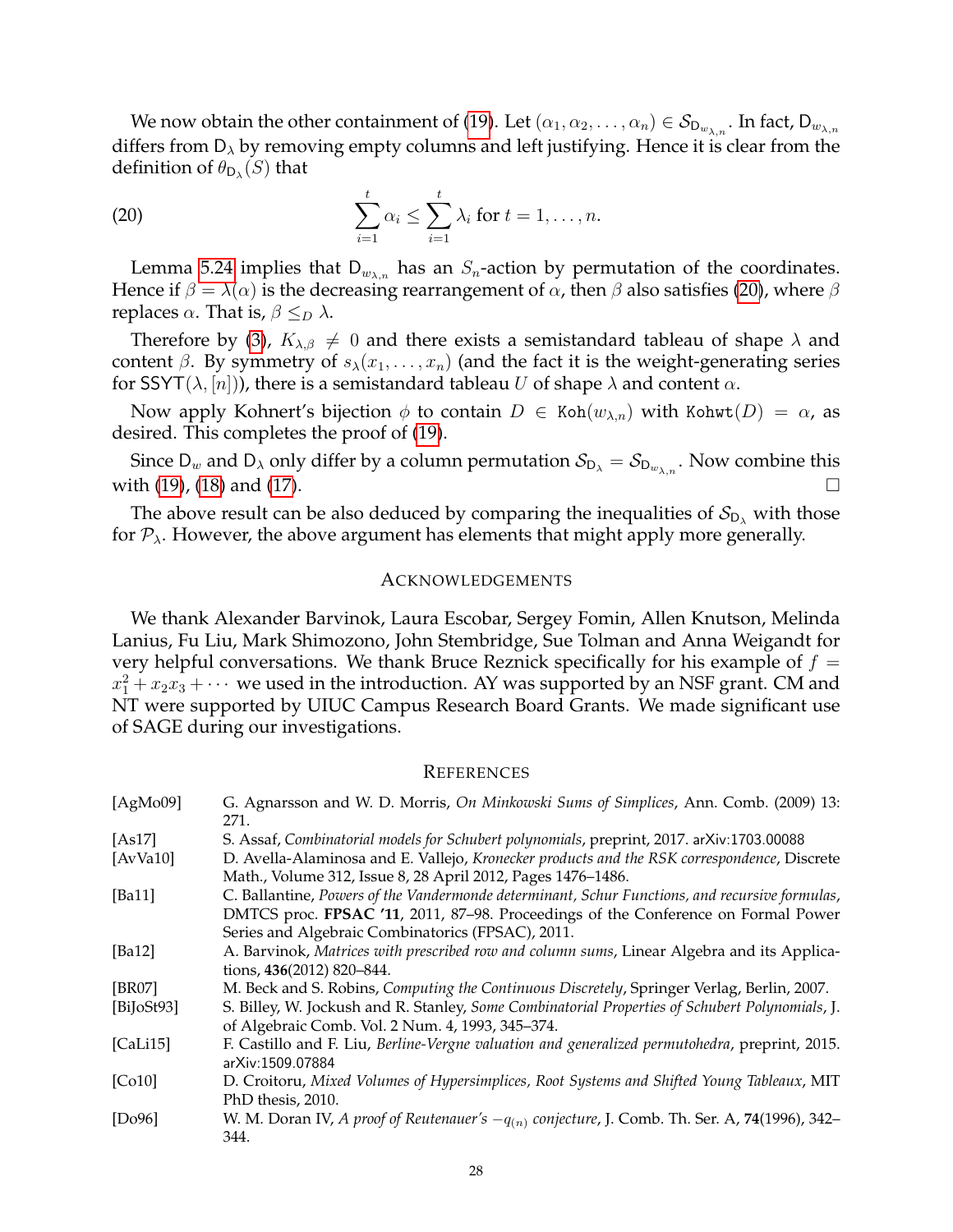<span id="page-28-26"></span><span id="page-28-25"></span><span id="page-28-24"></span><span id="page-28-23"></span><span id="page-28-22"></span><span id="page-28-21"></span><span id="page-28-20"></span><span id="page-28-19"></span><span id="page-28-18"></span><span id="page-28-17"></span><span id="page-28-16"></span><span id="page-28-15"></span><span id="page-28-14"></span><span id="page-28-13"></span><span id="page-28-12"></span><span id="page-28-11"></span><span id="page-28-10"></span><span id="page-28-9"></span><span id="page-28-8"></span><span id="page-28-7"></span><span id="page-28-6"></span><span id="page-28-5"></span><span id="page-28-4"></span><span id="page-28-3"></span><span id="page-28-2"></span><span id="page-28-1"></span><span id="page-28-0"></span>

| [Eh62]     | E. Ehrhart, Sur les polyèdres rationnels homothétiques à n dimensions, C. R. Acad. Sci.                                                                                                     |
|------------|---------------------------------------------------------------------------------------------------------------------------------------------------------------------------------------------|
|            | Paris 254(1962), 616-618.                                                                                                                                                                   |
| [FoGr98]   | S. Fomin and C. Greene, Noncommutative Schur functions and their applications, Discrete                                                                                                     |
|            | Math. 193(1998), 179-200, Selected papers in honor of Adriano Garsia (Taormina, 1994).<br>S. Fomin and A. N. Kirillov, Combinatorial $B_n$ -analogues of Schubert polynomials, Trans. Amer. |
| [FoKi96]   | Math. Soc. 348 (1996), 3591-3620.                                                                                                                                                           |
| [GeKaZe90] | I. M. Gelfand, M. M. Kapranov, and A. V. Zelevinsky, Newton polytopes of the classical resul-                                                                                               |
|            | tant and discriminant, Adv. Math. 84(1990), 237-254.                                                                                                                                        |
| [GeKaZe94] | Discriminants, Resultants and Multi-Dimensional Determinants, Birkhäuser, Boston,                                                                                                           |
|            | 1994.                                                                                                                                                                                       |
| [HHL05]    | J. Haglund, M. Haiman and N. Loehr, A Combinatorial Formula for Macdonald Polynomials, J.                                                                                                   |
|            | Amer. Math. Soc. 18 (2005), 735-761.                                                                                                                                                        |
| [HHL08]    | , A combinatorial formula for non-symmetric Macdonald polynomials Amer. J. Math. 130,                                                                                                       |
|            | No. 2 (2008), 359-383.                                                                                                                                                                      |
| [HLMvW11]  | J. Haglund, K. Luoto, S. Mason and S. van Willigenburg, Quasisymmetric Schur functions,                                                                                                     |
|            | J. Combin. Theory Ser. A 118, 463-490.                                                                                                                                                      |
| [Io03]     | B. Ion, Nonsymmetric Macdonald polynomials and Demazure characters, Duke Math. J. 116                                                                                                       |
|            | $(2003)$ . 299-318.                                                                                                                                                                         |
| [Ko90]     | A. Kohnert, Weintrauben, Polynome, Tableaux, Bayreuth Math. Schrift. 38(1990), 1-97. k-                                                                                                     |
|            | Schur Functions and Affine Schubert Calculus                                                                                                                                                |
| [LLMSSZ14] | T. Lam, L. Lapointe, J. Morse, A. Schilling, M. Shimozono and M. Zabrocki, k-Schur Func-                                                                                                    |
|            | tions and Affine Schubert Calculus, Fields Institute Monographs, Volume 33, Springer-Verlag                                                                                                 |
|            | New York, 2014.                                                                                                                                                                             |
| [La00]     | A. Lascoux, Transition on Grothendieck polynomials, Physics and Combinatorics, 2000                                                                                                         |
|            | (Nagoya), pp. 164-179, World Scientific Publishing, River Edge (2001).                                                                                                                      |
| [LaLeTh97] | A. Lascoux, B. Leclerc and J. Y. Thibon, Ribbon tableaux, Hall-Littlewood functions, quantum                                                                                                |
|            | affine algebras, and unipotent varieties, J. Math. Phys. 38(1997), no. 2, 1041-1068.                                                                                                        |
| [LaSc82a]  | A. Lascoux and M.-P. Schützenberger, Polynômes de Schubert, C. R. Acad. Sci. Paris Sér. I<br>Math. 294 (1982), 447-450                                                                      |
| [Lasc82b]  | Structure de Hopf de l'anneau de cohomologie et de l'anneau de Grothendieck d'une variété ( , و  ,  ,                                                                                       |
|            | de drapeaux, C. R. Acad. Sci. Paris, 295 (1982), 629-633.                                                                                                                                   |
| [Ma88]     | I. G. Macdonald, A new class of symmetric functions, Actes du 20e Séminaire Lotharingien,                                                                                                   |
|            | vol. 372/S-20, Publications I.R.M.A., Strasbourg, 1988, pp. 131-171.                                                                                                                        |
| [Ma01]     | L. Manivel, Symmetric functions, Schubert polynomials and degeneracy loci, American Mathe-                                                                                                  |
|            | matical Society, Providence, RI, 2001.                                                                                                                                                      |
| [Ma09]     | S. Mason, An explicit construction of type A Demazure atoms, J. Algebraic Combin., 29 (2009),                                                                                               |
|            | 295-313.                                                                                                                                                                                    |
| [ $Mo16$ ] | C. Monical Set-Valued Skyline Fillings, preprint, 2016. arXiv:1611.08777                                                                                                                    |
| [Po05]     | A. Postnikov, Permutohedra, associahedra, and beyond, arXiv: math.CO/0507163v1, 2005.                                                                                                       |
| [Pu16]     | A. Pun, A deposition of the product of Demazure atoms and Demazure characters, preprint, 2016.                                                                                              |
|            | arXiv:1606.02291                                                                                                                                                                            |
| [Ra52]     | R. Rado, An inequality, Journal of the London Math. Soc., 27(1952), 1–6.                                                                                                                    |
| [ReSh95]   | V. Reiner and M. Shimozono, V. Reiner and M. Shimozono, Key polynomials and a flagged                                                                                                       |
|            | Littlewood-Richardson rule, J. Comb. Theory. Ser. A., 70(1995), 107-143.                                                                                                                    |
| [Re95]     | C. Reutenauer, On symmetric functions, related Witt vectors, and the free Lie algebra, Adv. Math.                                                                                           |
|            | 110(1995), 234-246.                                                                                                                                                                         |
| [Sa00]     | S. Sahi, Some properties of Koornwinder polynomials, q-series from a contemporary perspective,                                                                                              |
|            | (South Hadley, MA, 1998), Contemp. Math., vol. 254, Amer. Math. Soc., Providence, RI,<br>2000, pp. 395-411.                                                                                 |
| [ScThWy94] | T. Scharf, J. Thibon and B. G. Wybourne, Powers of the Vandermonde determinant and the                                                                                                      |
|            | quantum Hall effect, J. Phys. A: Math. Gen. 27 4211-4219, 1994.                                                                                                                             |
| [St84]     | R. P. Stanley, On the number of reduced decompositions of elements of coxeter groups, European                                                                                              |
|            | Journal of Combinatorics 5 (1984), no. 4, 359 – 372.                                                                                                                                        |
| [St95]     | , A symmetric function generalization of the chromatic polynomial of a graph, Adv. Math.,                                                                                                   |
|            | $111(1995)$ , 166–194.                                                                                                                                                                      |